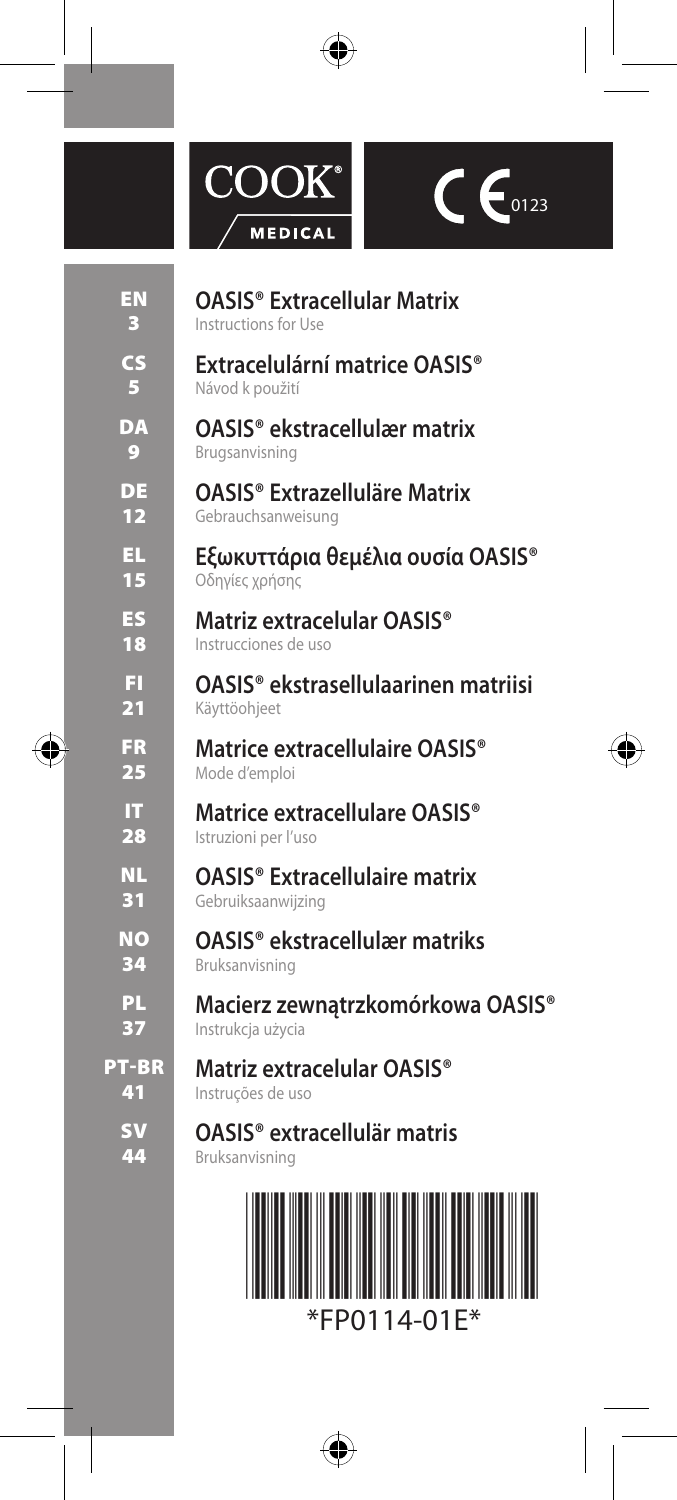



 $\begin{array}{c} \hline \end{array}$ 



 $\overline{\mathcal{C}}$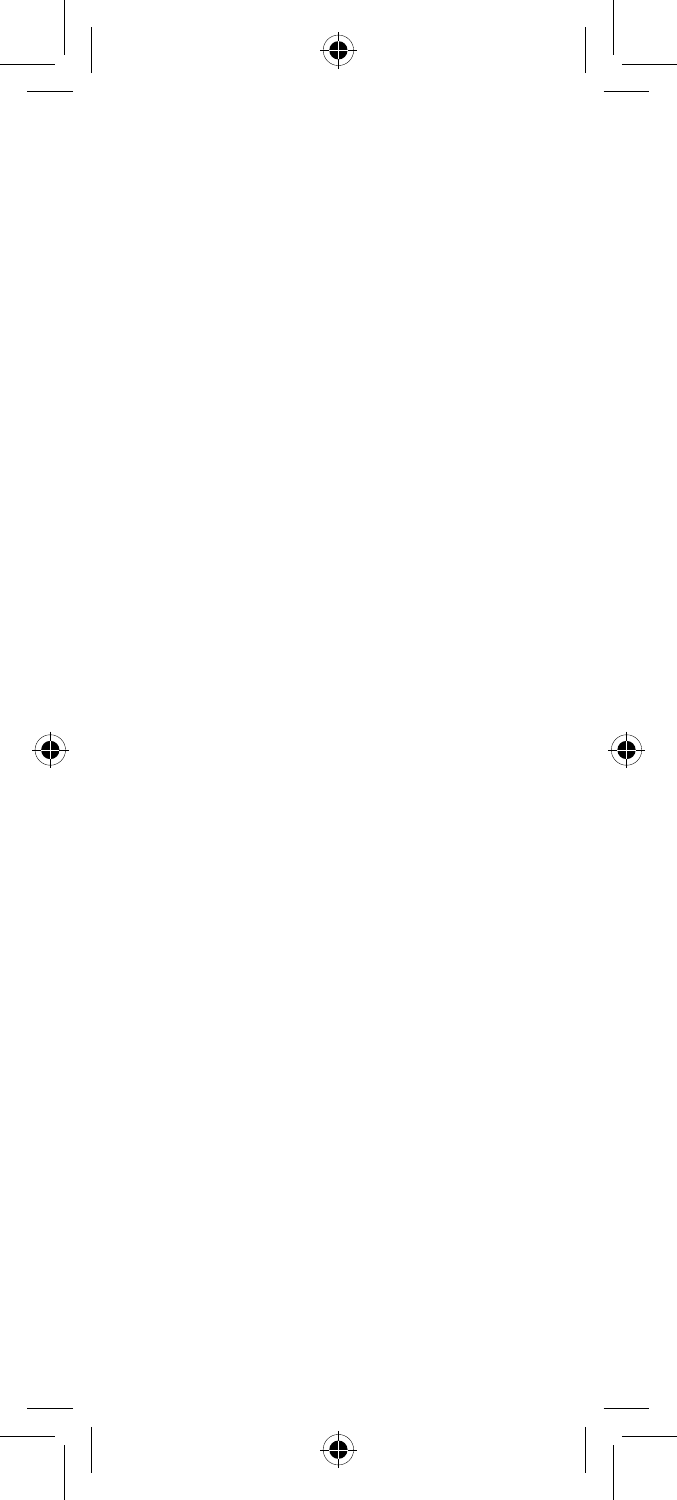

# **OASIS® EXTRACELLULAR MATRIX**

## **DEVICE DESCRIPTION**

OASIS® EXTRACELLULAR MATRIX (ECM) is a dried sheet of small intestinal submucosa (SIS) used to manage partial-thickness wounds (comprising only epidermal and/or dermal layers) and full-thickness wounds (reaching subcutaneous tissue). Once applied, the natural composition of SIS allows for the patient's healing mechanisms to deposit cells and collagen during cellular and extracellular matrix metabolism. Typically within one week, the patient's tissues incorporate the SIS, resulting in new, remodeled tissue.<sup>1-3</sup> Results from a randomized controlled study showed that the mean frequency of OASIS reapplication was  $6.4 \pm 1.4$  days and demonstrated clinical efficacy with no adverse events at that frequency.<sup>3</sup>

## **INTENDED USE**

OASIS ECM is intended for the management of partial and fullthickness wounds. It is indicated to treat the following types of chronic and acute wounds:

- Abrasions
- Burns (second-degree only)
- Chronic vascular ulcers
- Diabetic ulcers
- Donor sites
- Lacerations
- Pressure ulcers
- Post-surgical dermal wounds
- Skin tears
- Venous ulcers

Rx ONLY This symbol means the following:

#### **CAUTION: This product is intended for use by trained medical professionals.**

 This symbol means the following: Magnetic Resonance MR Safe

OASIS ECM is supplied sterile in peel-open packages and is intended for one-time use.

#### **COMPOSITION**

OASIS ECM is derived using a process that retains the natural composition of matrix molecules such as collagen (Types I, III, IV, VI), glycosaminoglycans (hyaluronic acid, chondroitin sulfate A and B, heparin, and heparan sulfate), glycoproteins (fibronectin) and growth factors (FGF-2, TGF-β).4,5

## **CONTRAINDICATIONS**

OASIS ECM is derived from a porcine source and should not be used in patients with known sensitivity to porcine material. OASIS ECM is not indicated for use in third degree burns.

#### **PRECAUTIONS**

• Do not re-sterilize. Discard all open and unused portions of the OASIS ECM.





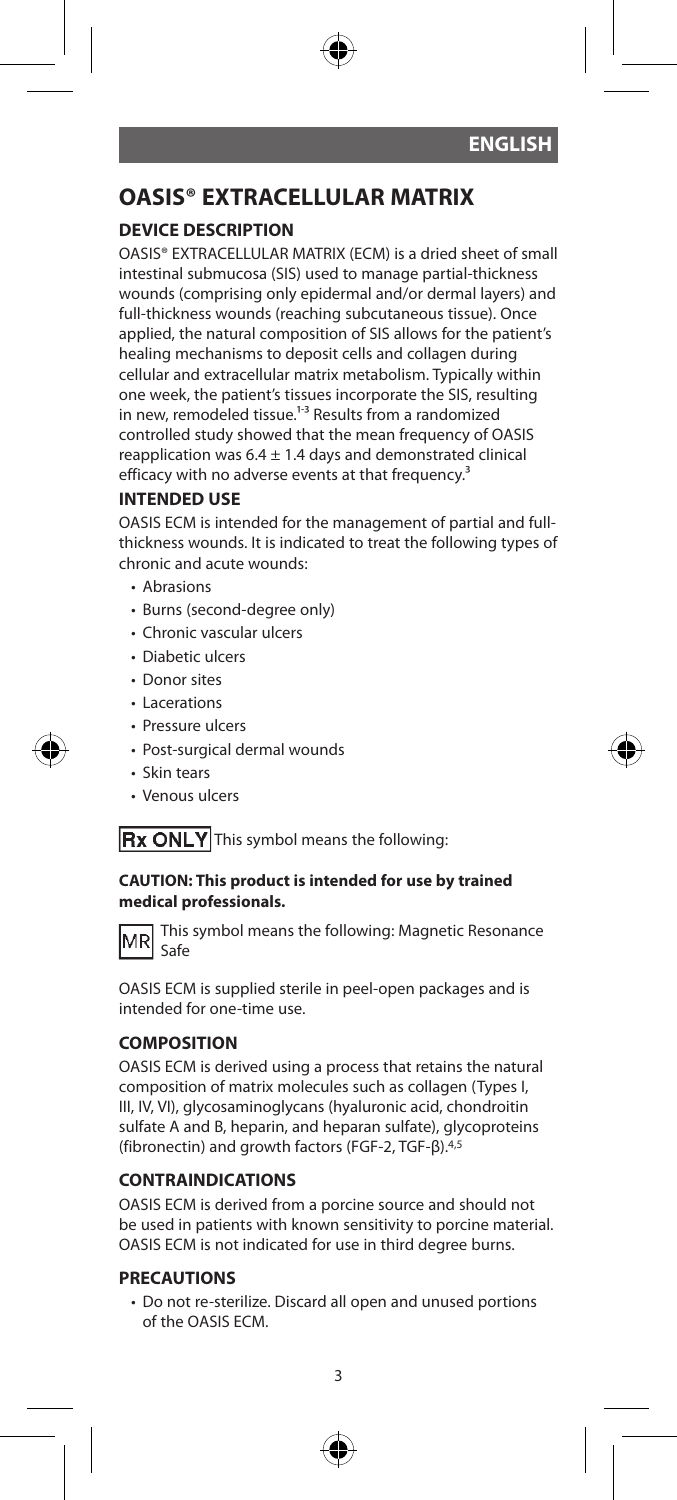

- OASIS ECM is sterile if the package is dry, unopened and undamaged. Do not use if the package seal is broken.
- OASIS ECM must be used prior to the expiration date.
- Discard OASIS ECM if mishandling has caused possible damage or contamination.
- OASIS ECM should not be applied until excessive exudate, bleeding, acute swelling, and infection is controlled.
- No studies have been conducted to evaluate the performance of OASIS ECM in pediatric populations or in patients who are pregnant.

#### **POTENTIAL COMPLICATIONS**

The following complications are possible. If any of these conditions occur, the device should be removed.

- Allergic reaction
- Blistering
- Infection
- Inflammation (Initial application of wound dressings may be associated with transient, mild, localized inflammation.)
- Pain
- Redness
- Swelling

#### **STORAGE**

Store OASIS ECM in a clean, dry location at room temperature.

## **STERILIZATION**

OASIS ECM has been sterilized with ethylene oxide.

#### **INSTRUCTIONS FOR USE**

**NOTE:** Always handle the OASIS ECM using aseptic technique.

- 1. Prepare the wound area using standard of care methods to ensure wound is free of debris and necrotic tissue. If necessary, surgically debride and treat the wound bed with standard of care techniques to ensure the wound shows granulation tissue and the edges contain viable tissue.
- 2. Trim the OASIS ECM to the appropriate size based on the size of wound area, ensuring that the graft covers the entire wound surface area and extends slightly beyond the wound margins. If the wound is larger than a single sheet, then multiple sheets may be used. Overlap adjoining sheets to provide coverage of the entire wound.
- 3. Apply the OASIS ECM in its dry state over the wound. Hydrate the device with sterile saline or lactated Ringer's solution. Alternatively, hydrate the OASIS ECM by placing it in a basin with sterile saline or lactated Ringer's solution prior to placing it over the wound. A hydration time of greater than 1 minute is not required.
- 4. Verify that the OASIS ECM extends beyond the margins of the wound to obtain the appropriate overlap. Smooth the OASIS ECM into place to ensure the sheet is in contact with the underlying wound bed. User may secure the graft with preferred method of fixation.
- 5. Apply a porous, non-adherent dressing over the OASIS ECM and affix using method of choice.

**NOTE:** A non-adherent dressing will help secure and protect the OASIS ECM during secondary dressing changes, while also





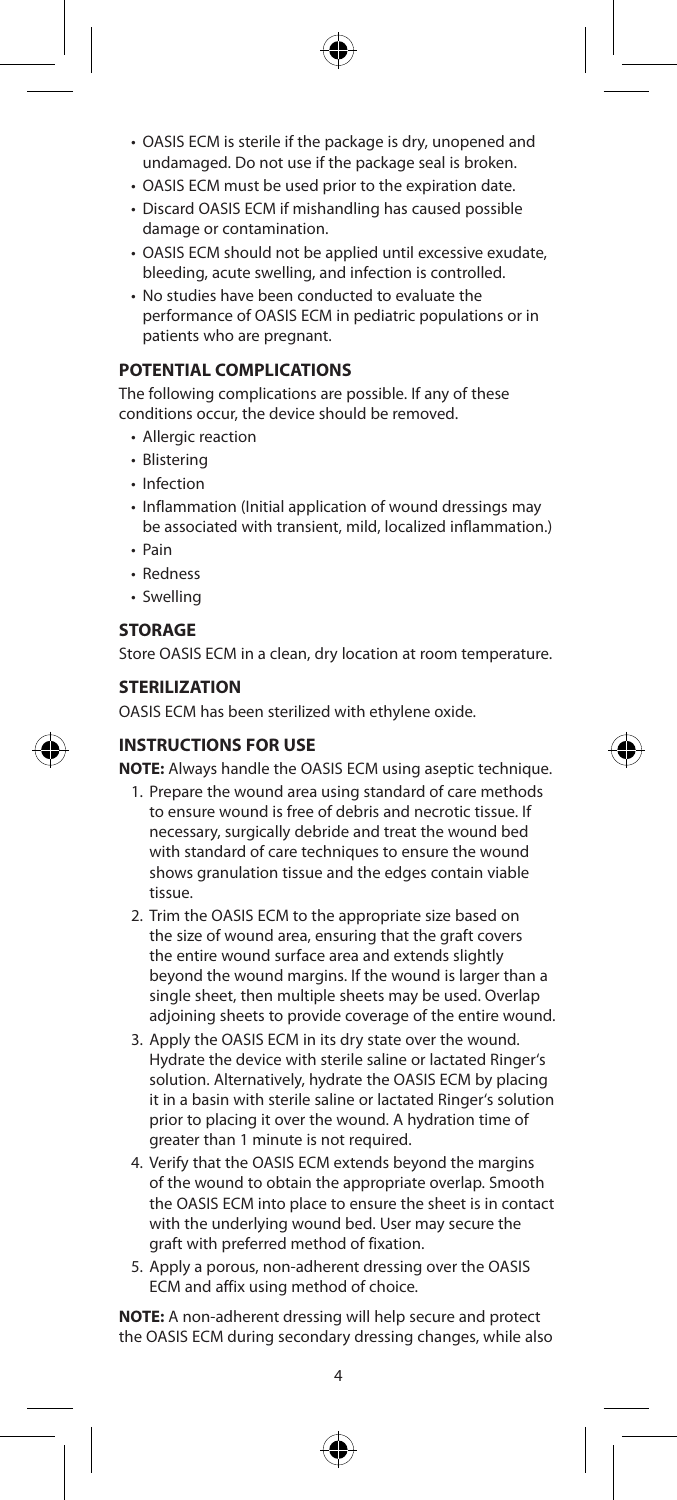

allowing fluid management to be controlled by secondary dressing layers.

6. Assess the wound to determine moisture conditions and apply appropriate secondary dressing layers to maintain a moist wound environment. Change the secondary dressing layers as needed to maintain a moist, clean wound area.

**NOTE:** To prevent damage to the newly-incorporated OASIS ECM, ensure that the non-adherent dressing (step 5) is only changed when ready to assess the wound.

- 7. Discard any unused portions of unused OASIS ECM according to institutional guidelines for biological waste. Reapply, as needed, if the OASIS ECM is no longer visible. Typically, reapplication is needed every 3-7 days until the wound is re-epithelialized.
- 8. As healing occurs, sections of the OASIS ECM may gradually peel. Carefully remove any remaining loose product around the edge as needed.

**IMPORTANT:** If a gel forms on the wound surface, do not attempt to forcibly remove it. Successful integration of the OASIS ECM may form a caramel-colored or off-white gel. Do not remove this gel by debridement. This caramelization contains ECM, which continues to replace deficient and missing ECM in the wound.

- 9. Gently cleanse the wound surface with sterile saline; leave the ECM gel intact.
- 10. Carefully reassess the wound and record healing progression and other relevant information.

#### **REFERENCES**

- 1. Shi L, Ronfard V. Biochemical and biomechanical characterization of porcine small intestinal submucosa (SIS): a mini review. *Int J Burn Trauma.* 2013;3:173-179.
- 2. Yeh DD, Nazarian RM, Demetri L, et al. Histopathological assessment of OASIS Ultra on critical-sized wound healing: a pilot study. *J Cutan Pathol*. 2017;44(6):523-529.
- 3. Romanelli M, Dini V, Bertone M, Barbanera S, Brilli C. OASIS wound matrix versus Hyaloskin in the treatment of difficult-to-heal wounds of mixed arterial/venous etiology. *Int Wound* J. 2007;4(1):3-7.
- 4. Hodde J, Janis A, Ernst D, Zopf D, Sherman D, Johnson C. Effects of sterilization on an extracellular matrix scaffold: Part I. Composition and matrix architecture. *J Mater Sci Mater Med*. 2007;18(4):537-543.
- 5. Hodde JP, Badylak SF, Brightman AO, Voytik-Harbin SL. Glycosaminoglycan content of small intestinal submucosa: A bioscaffold for tissue replacement. *Tissue Eng*. 1996;2(3): 209-217.

**ČESKY**

# **EXTRACELULÁRNÍ MATRICE OASIS®**

## **POPIS PROSTŘEDKU**

EXTRACELULÁRNÍ MATRICE OASIS® (ECM) je arch sušené submukózy tenkého střeva (small intestinal submucosa, SIS) používaný k ošetření ran s částečnou tloušťkou (zahrnujících





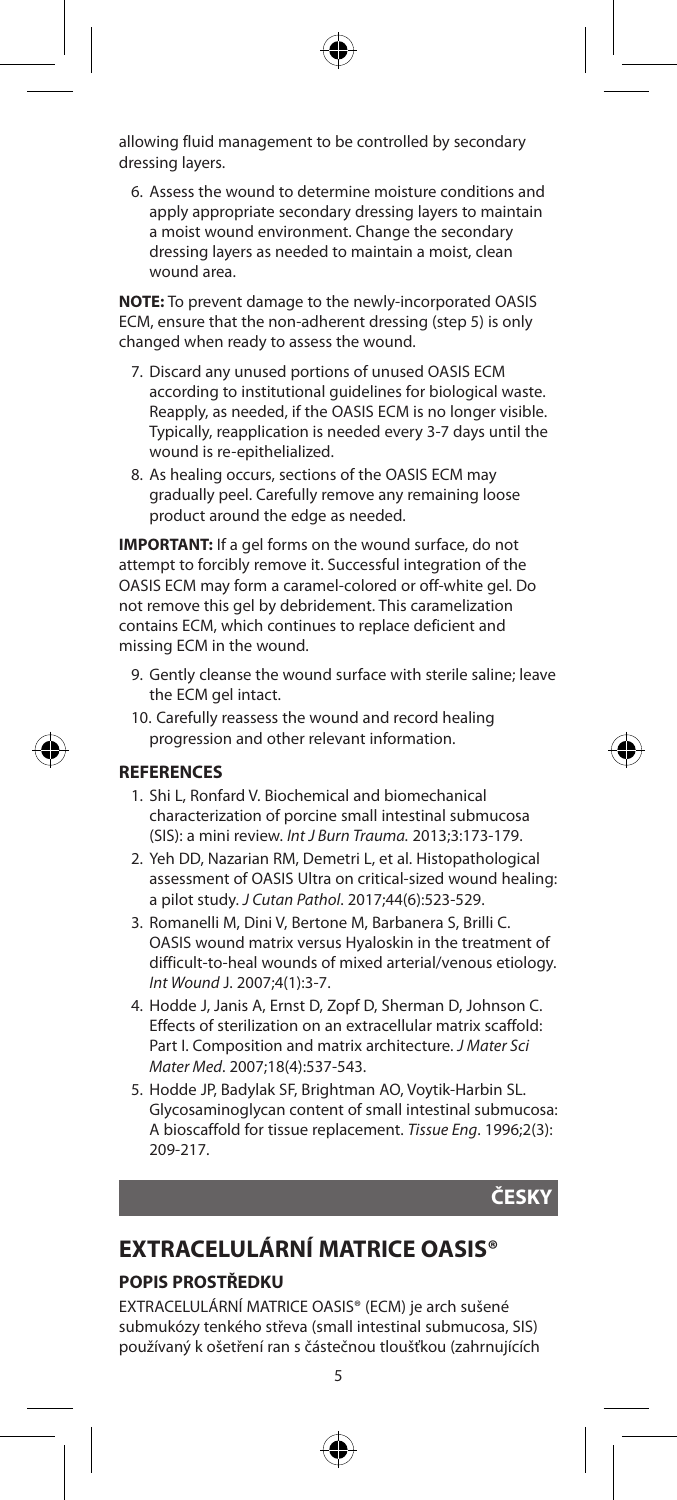

pouze epidermální a/nebo dermální vrstvu) i ran s plnou tloušťkou (zasahujících subkutánní tkáň). Přirozené složení SIS umožňuje, aby po její aplikaci hojivé mechanismy pacienta ukládaly buňky a kolagen v průběhu metabolismu buněk a extracelulární matrice. Obvykle do jednoho týdne tkáně pacienta začlení SIS a výsledkem je nová, remodelovaná tkáň.<sup>1-3</sup> Z výsledků randomizované kontrolované studie vyplývá, že průměrná frekvence opakované aplikace OASIS byla 6,4 ± 1,4 dne, a výsledky studie prokázaly klinickou účinnost při této frekvenci bez nežádoucích účinků.<sup>3</sup>

## **URČENÉ POUŽITÍ**

Matrice OASIS ECM je určena k ošetření ran s částečnou i plnou tloušťkou. Je indikována k léčbě následujících typů chronických a akutních ran:

- abraze
- bércové vředy
- chronické cévní vředy
- dárcovská místa
- dekubity
- diabetické vředy
- pooperační dermální rány
- popáleniny (pouze druhý stupeň)
- porušení kůže
- tržné rány

Rx ONLY Tento symbol má následující význam:

#### **POZOR: Tento výrobek je určen k použití vyškolenými zdravotníky.**

 Tento symbol má následující význam: Bezpečný při MR vyšetření MRI (MR Safe)

Matrice OASIS ECM se dodává sterilní v odtrhovacích obalech a je určena na jednorázové použití.

## **SLOŽENÍ**

OASIS ECM se vyrábí v procesu, který zachovává přirozené složení molekul matrice, mezi něž patří kolagen (typy I, III, IV, VI), glykosaminoglykany (kyselina hyaluronová, chondroitin sulfát A a B, heparin a heparan sulfát), glykoproteiny (fibronektin) a růstové faktory (FGF-2, TGF-β).4,5

#### **KONTRAINDIKACE**

Matrice OASIS ECM je vyrobena z materiálu prasečího původu a nesmí se používat u pacientů se známou přecitlivělostí na tento materiál. OASIS ECM není indikována k použití u popálenin třetího stupně.

## **BEZPEČNOSTNÍ OPATŘENÍ**

- Neresterilizujte. Veškeré otevřené a nepoužité součásti OASIS ECM zlikvidujte.
- OASIS ECM je sterilní, pokud je balení suché, neotevřené a nepoškozené. Nepoužívejte, je-li utěsnění obalu poškozené.
- OASIS ECM je nutné použít před datem exspirace.





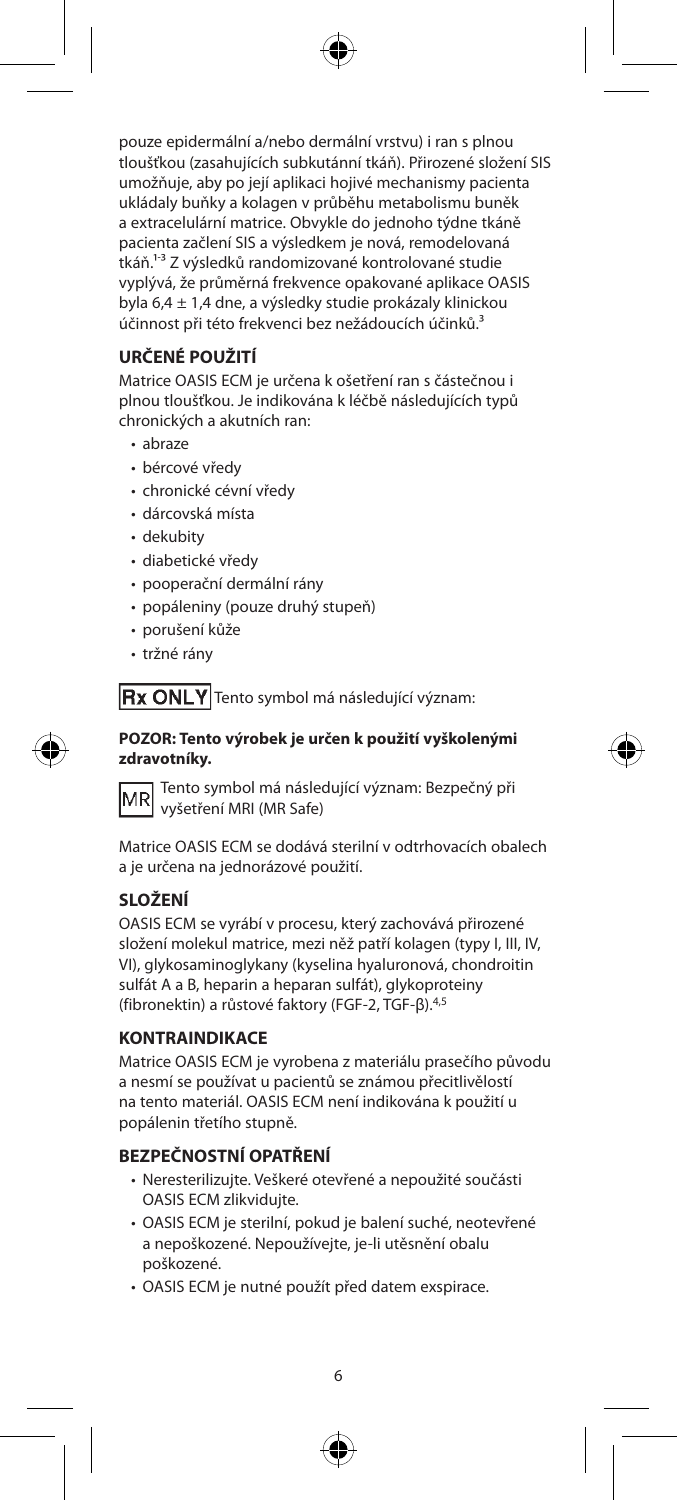

- Pokud byla OASIS ECM vystavena nesprávnému zacházení, které mohlo způsobit její poškození nebo kontaminaci, zlikvidujte ji.
- OASIS ECM se nesmí aplikovat, dokud není pod kontrolou nadměrný exsudát, nadměrné krvácení, akutní otoky a infekce.
- Nebyly provedeny žádné studie pro vyhodnocení účinnosti OASIS ECM u pediatrických populací nebo u těhotných pacientek.

## **POTENCIÁLNÍ KOMPLIKACE**

Mohou nastat následující komplikace. Pokud se vyskytnou některé z těchto stavů, musí být prostředek odstraněn.

- alergická reakce
- bolest
- infekce
- otok
- puchýře
- zánět (prvotní aplikace krytí rány může vést k přechodnému mírnému lokalizovanému zánětu)
- zarudnutí

#### **SKLADOVÁNÍ**

OASIS ECM uchovávejte na čistém, suchém místě při pokojové teplotě.

#### **STERILIZACE**

OASIS ECM je sterilizována ethylenoxidem.

#### **NÁVOD K POUŽITÍ**

**POZNÁMKA:** S matricí OASIS ECM vždy manipulujte aseptickou technikou.

- 1. Připravte oblast rány standardními metodami péče, které zajistí, že se do rány nedostane detrit a nekrotická tkáň. V případě potřeby chirurgicky zbavte ložisko rány detritu a ošetřete jej technikou standardní péče, aby bylo zajištěno, že rána vykazuje granulační tkáň a okraje obsahují životaschopnou tkáň.
- 2. Zastřihněte OASIS ECM na vhodnou velikost podle velikosti oblasti rány a zajistěte, aby graft pokrýval celou plochu rány a mírně přesahoval přes okraje rány. Pokud je rána větší než jeden arch, můžete použít několik archů. Sousedící archy se musí překrývat, aby byla zakrytá celá rána.
- 3. OASIS ECM v suchém stavu přiložte na ránu. Hydratujte prostředek sterilním fyziologickým roztokem nebo Ringerovým roztokem s laktátem. Alternativně proveďte hydrataci matrice OASIS ECM tak, že ji umístíte do misky se sterilním fyziologickým roztokem nebo Ringerovým roztokem s laktátem ještě před přiložením na ránu. Není nutné provádět hydrataci déle než 1 minutu.
- 4. Ověřte, že OASIS ECM má takový přesah přes okraje rány, který umožňuje náležité překrytí. Vyhlaďte OASIS ECM na místě aplikace a přitom zajistěte, aby byl arch v kontaktu s podložním ložiskem rány. Uživatel může graft zajistit preferovanou metodou fixace.
- 5. Na matrici OASIS ECM aplikujte porézní, nepřilnavé krytí a upevněte jej metodou podle vlastní volby.





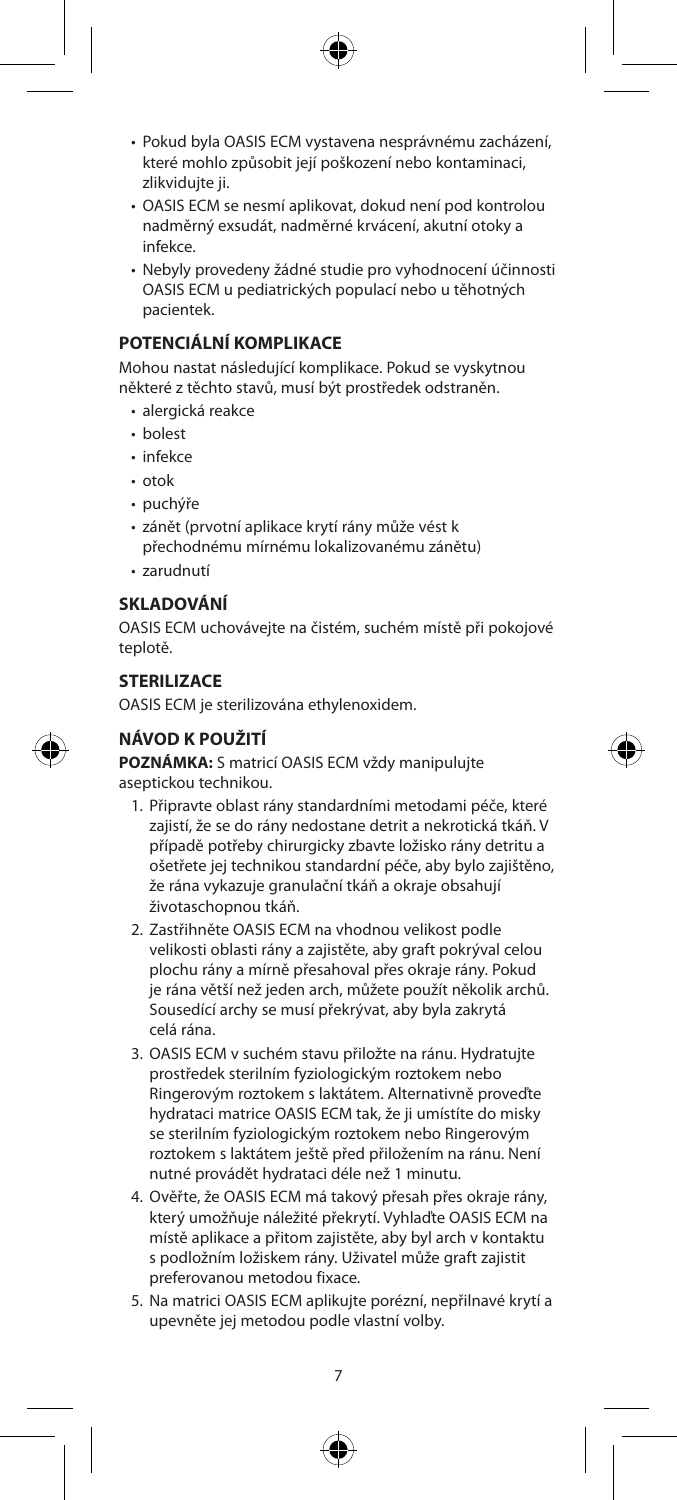

**POZNÁMKA:** Nepřilnavé krytí pomůže zajistit a chránit matrici OASIS ECM během výměn sekundárního krytí a zároveň umožní kontrolu řízení kapaliny pomocí vrstev sekundárního krytí.

6. Kontrolou rány určete stav vlhkosti a aplikací vhodných vrstev sekundárního krytí zajistěte zachování vlhkého prostředí rány. Vrstvy sekundárního krytí podle potřeby vyměňujte, aby se oblast rány udržovala vlhká a čistá.

**POZNÁMKA:** Aby se zamezilo poškození nově začleněné matrice OASIS ECM, zajistěte, že se nepřilnavé krytí (krok 5) bude měnit pouze tehdy, je-li potřeba zkontrolovat ránu.

- 7. Veškeré nepoužité části OASIS ECM zlikvidujte v souladu s předpisy vašeho zdravotnického zařízení pro likvidaci biologického odpadu. Pokud OASIS ECM již není viditelná, podle potřeby ji znovu aplikujte. Typicky je opakovaná aplikace třeba každých 3-7 dní, dokud rána nebude znovu epitelizovaná.
- 8. Jakmile dojde k hojení, mohou se části matrice OASIS ECM postupně odlupovat. Podle potřeby opatrně odstraňte veškerý zbývající uvolněný produkt kolem okraje.

**DŮLEŽITÉ:** Pokud se na povrchu rány vytváří gel, nepokoušejte se jej násilně odstranit. Úspěšné začleňování matrice OASIS ECM může vytvářet karamelově zbarvený nebo bělavý gel. Tento gel neodstraňujte debridováním. Tato karamelizace obsahuje ECM, která průběžně nahrazuje nepostačující a chybějící ECM v ráně.

- 9. Jemně očistěte povrch rány sterilním fyziologickým roztokem, gel ECM ponechte neporušený.
- 10. Pečlivě znovu zkontrolujte ránu a zaznamenejte postup hojení a další relevantní informace.

#### **LITERATURA**

- 1. Shi L, Ronfard V. Biochemical and biomechanical characterization of porcine small intestinal submucosa (SIS): a mini review. *Int J Burn Trauma.* 2013;3:173-179.
- 2. Yeh DD, Nazarian RM, Demetri L, et al. Histopathological assessment of OASIS Ultra on critical-sized wound healing: a pilot study. *J Cutan Pathol*. 2017;44(6):523-529.
- 3. Romanelli M, Dini V, Bertone M, Barbanera S, Brilli C. OASIS wound matrix versus Hyaloskin in the treatment of difficult-to-heal wounds of mixed arterial/venous etiology. *Int Wound* J. 2007;4(1):3-7.
- 4. Hodde J, Janis A, Ernst D, Zopf D, Sherman D, Johnson C. Effects of sterilization on an extracellular matrix scaffold: Part I. Composition and matrix architecture. *J Mater Sci Mater Med*. 2007;18(4):537-543.
- 5. Hodde JP, Badylak SF, Brightman AO, Voytik-Harbin SL. Glycosaminoglycan content of small intestinal submucosa: A bioscaffold for tissue replacement. *Tissue Eng*. 1996;2(3): 209-217.





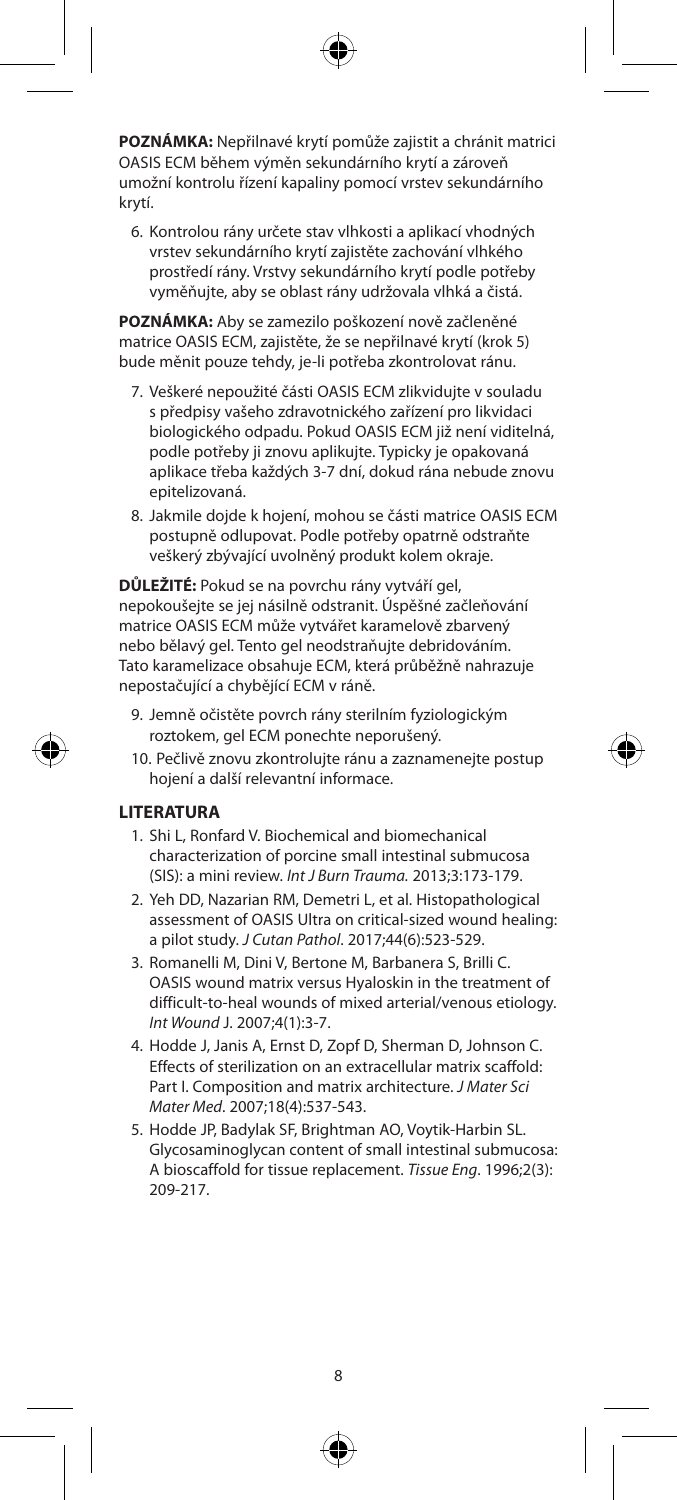

# **OASIS® EKSTRACELLULÆR MATRIX**

## **BESKRIVELSE AF PRODUKTET**

OASIS® EKSTRACELLULÆR MATRIX (ECM) er et tørret implantatstykke fra tyndtarmens submucosa (SIS), der bruges til behandling af delhudssår (der kun består af epidermis og/eller varierende dele af dermis) og fuldhudssår (der involverer subcutis). Efter anlæggelse muliggør den naturlige sammensætning af SIS'en, at patientens ophelingsmekanismer aflejrer celler og kollagen i forbindelse med cellulær og ekstracellulær matrixstofskifte. Typisk vil patientens væv inden for en uge inkorporere SIS'en, resulterende i nyt, restruktureret væv.1-3 Resultater fra et randomiseret, kontrolleret forsøg viste, at den gennemsnitlige hyppighed for OASIS-reapplicering var 6,4 ± 1,4 dage og viste klinisk effekt uden nogle uønskede hændelser ved denne hyppighed.<sup>3</sup>

## **TILSIGTET ANVENDELSE**

OASIS ECM er beregnet til behandling af delhuds- og fuldhudssår. Det er indiceret til behandling af følgende typer kroniske og akutte sår:

- Abrasioner
- Diabetessår
- Donorsteder
- Forbrændinger (kun 2. grads forbrændinger)
- Kroniske vaskulære sår
- Lacerationer
- Post-operative sår i dermis
- Rifter i huden
- Tryksår
- Venøse sår

Rx ONLY Dette symbol har følgende betydning:

#### **FORSIGTIG: Dette produkt er beregnet til anvendelse af uddannet, professionelt medicinsk personale.**



Dette symbol har følgende betydning: MR-sikker

OASIS ECM leveres sterilt i peel-open pakninger og er beregnet til engangsbrug.

## **SAMMENSÆTNING**

OASIS ECM er afledt ved brug af en proces, der bevarer den naturlige sammensætning af matrixmolekyler som fx. kollagen (type I, III, IV, VI), glycosaminoglycaner (hyaluronsyre, chondroitinsulfat A og B, heparin og heparansulfat), glycoproteiner (fibronectin) og vækstfaktorer (FGF-2, TGF-β).4,5

## **KONTRAINDIKATIONER**

OASIS ECM består af materiale afledt fra svin og bør ikke anvendes til patienter med kendt overfølsomhed over for svineprodukter. OASIS ECM er ikke indiceret til anvendelse ved 3. grads forbrændinger.





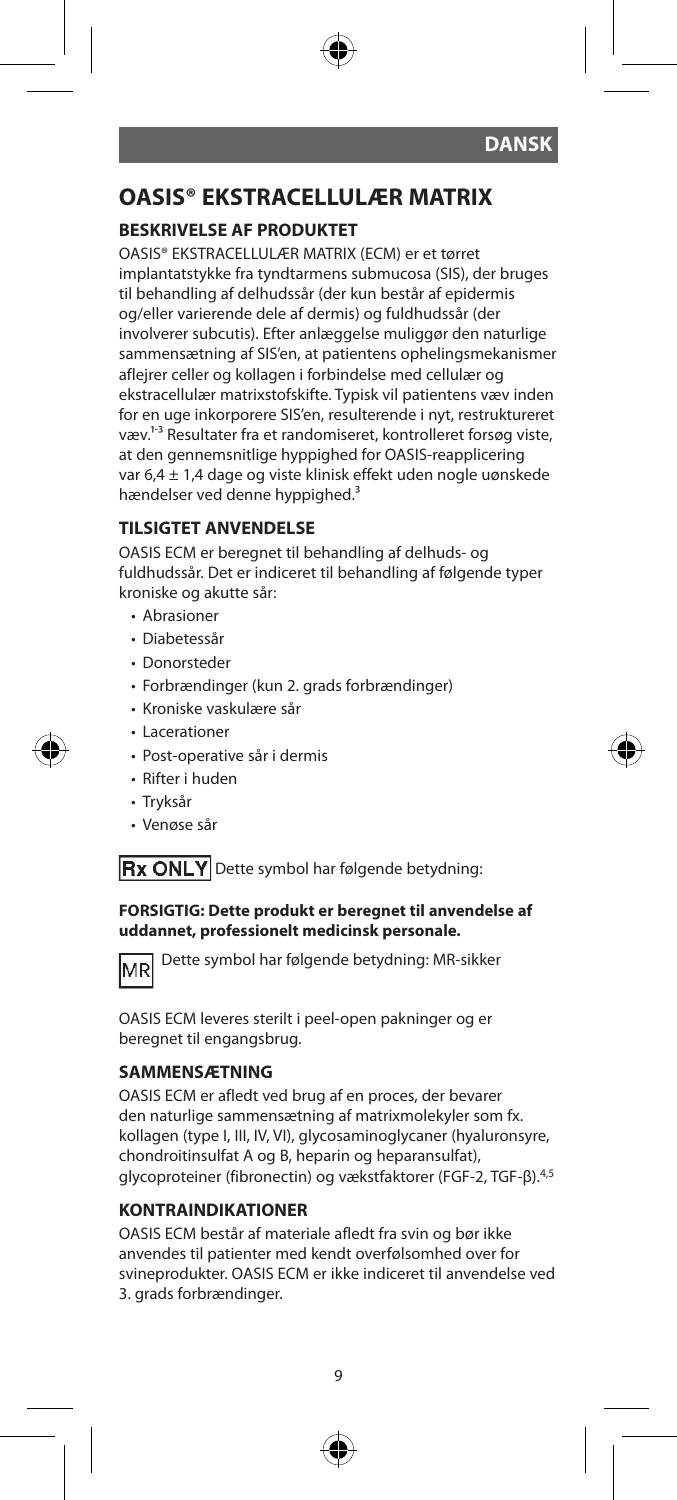

## **FORHOLDSREGLER**

- Må ikke resteriliseres. Bortskaf alle åbne og ubrugte dele af OASIS ECM.
- OASIS ECM er sterilt, hvis pakken er tør, uåbnet og ubeskadiget. Må ikke anvendes, hvis pakkens forsegling er brudt.
- OASIS ECM skal anvendes inden udløbsdatoen.
- Bortskaf OASIS ECM, hvis forkert håndtering har ført til mulig beskadigelse eller kontaminering.
- Overdrevent ekssudat, blødning, akut hævelse og infektion skal være under kontrol før påsætning af OASIS ECM.
- Der er ikke blevet gennemført undersøgelser til vurdering af ydeevnen af OASIS ECM i pædiatriske populationer eller hos patienter, der er gravide.

## **POTENTIELLE KOMPLIKATIONER**

Følgende komplikationer er mulige. Hvis en af disse tilstande opstår, skal produktet fjernes.

- Allergisk reaktion
- Blæredannelse
- Hævelse
- Infektion
- Inflammation (første anlæggelse af sårbandager kan være forbundet med forbigående, mild, lokaliseret inflammation)
- Rødme
- Smerte



#### **OPBEVARING**

OASIS ECM skal opbevares på et rent, tørt sted ved stuetemperatur.

## **STERILISERING**

OASIS ECM er steriliseret med ethylenoxid.

### **BRUGSANVISNING**

**BEMÆRK:** OASIS ECM skal altid håndteres ved brug af aseptisk teknik.

- 1. Forbered sårområdet ved brug af almindelige behandlingsmetoder for at sikre, at såret er frit for debris og nekrotisk væv. Debrider om nødvendigt, og behandl sårbunden med almindelige behandlingsmetoder for at sikre, at der er granulationsvæv til stede, og at kanterne indeholder levedygtigt væv.
- 2. Klip OASIS ECM til i den ønskede størrelse baseret på sårets størrelse, og sørg for at transplantatet dækker hele såroverfladen og samtidigt overlapper sårkanterne en smule. Hvis såret er større end et enkelt stykke, kan der bruges flere stykker. Lad tilstødende stykker overlappe hinanden, så hele såret dækkes.
- 3. Sæt OASIS ECM på såret i tør tilstand. Hydrer produktet med sterilt saltvand eller Ringer-laktatopløsning. Alternativt kan OASIS ECM hydreres ved at placere det i et kar med sterilt saltvand eller Ringer-laktatopløsning inden det placeres på såret. En hydreringstid på mere end 1 min. er ikke påkrævet.
- 4. Bekræft, at OASIS ECM når ud over sårrandene for at opnå passende overlapning. Udglat OASIS ECM for at sikre, at



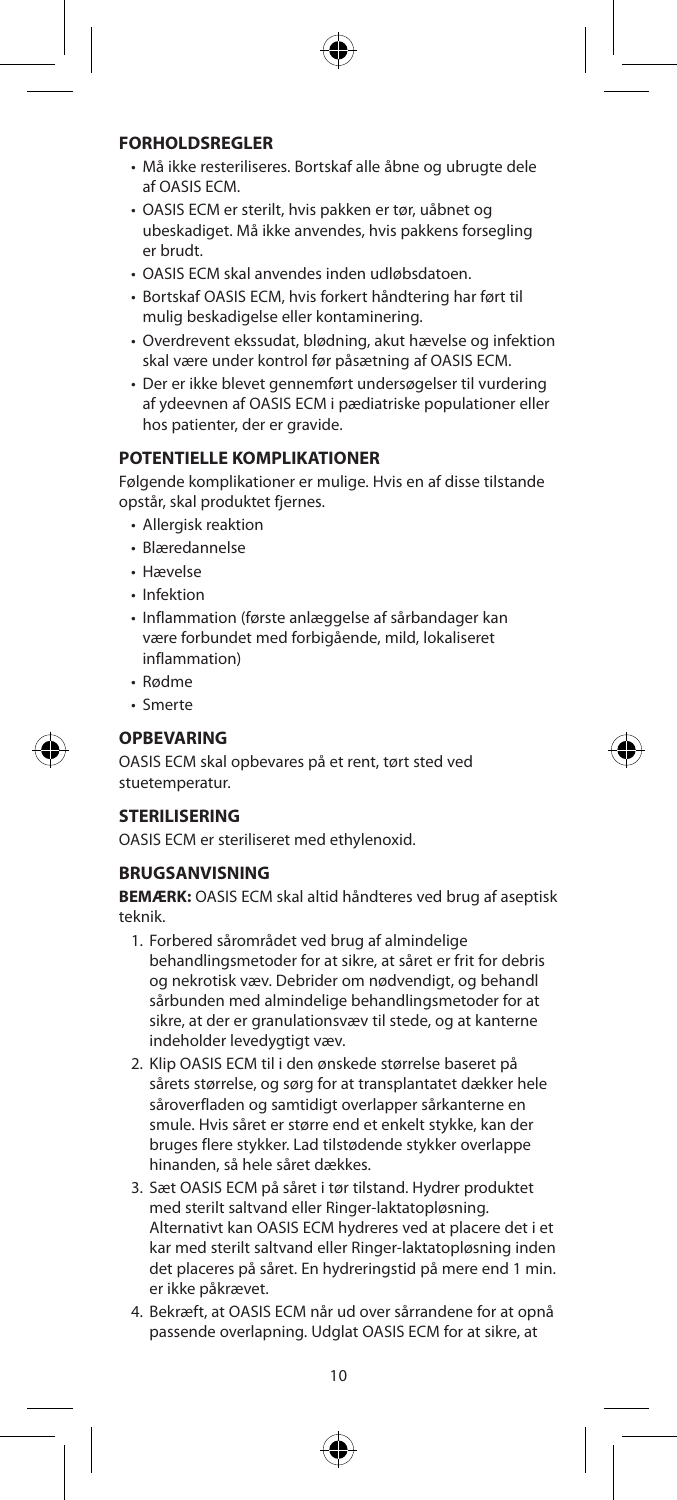

stykket er i kontakt med den underliggende sårbund. Brugeren kan fiksere transplantatet ved brug af sin foretrukne fikseringsmetode.

5. Anlæg en porøs, ikke-klæbende bandage over OASIS ECM, og fikser ved brug af ønsket metode.

**BEMÆRK:** En ikke-klæbende bandage vil hjælpe til at holde OASIS ECM på plads og beskytte det under udskiftning af sekundære bandager, samtidigt med at den muliggør kontrolleret væskeregulering gennem lagene af den sekundære bandage.

6. Vurder såret for at bestemme fugtighedsforhold, og anlæg passende sekundære lag af bandage for at opretholde et fugtigt sårmiljø. Udskift lagene af den sekundære bandage efter behov for at opretholde et fugtigt, rent sårområde.

**BEMÆRK:** For at forebygge beskadigelse af det nyligt anlagte OASIS ECM, skal det sikres, at den ikke-klæbende bandage (pkt. 5) kun udskiftes, når det er tid til at vurdere såret.

- 7. Bortskaf alle ubrugte dele af OASIS ECM ifølge institutionens retningslinjer for biologisk affald. Genanlæg efter behov hvis OASIS ECM ikke længere er synlig. Det vil typisk være nødvendigt at genanlægge hver 3-7 dag, indtil såret er reepitaliseret.
- 8. I takt med at helingen finder sted, kan dele af OASIS ECM begynde at skalle af. Fjern forsigtigt og alt efter behov eventuelt tilbageværende løst produkt rundt om kanten.

**VIGTIGT:** Ved geldannelse på såroverfladen, må der ikke gøres forsøg på at fjerne denne med tvang. Vellykket integration af OASIS ECM kan danne en karamelfarvel eller offwhite gel. Gelen må ikke fjernes ved brug af debridering. Denne karamellisering indeholder ECM, som bliver ved med at udskifte utilstrækkelig og manglende ECM i såret.

- 9. Rens forsigtigt såroverfladen med sterilt saltvand. Lad ECM-gelen forblive intakt.
- 10. Vurder nøje såret, og dokumenter helingsprocessen og andre relevante oplysninger.

#### **LITTERATUR**

- 1. Shi L, Ronfard V. Biochemical and biomechanical characterization of porcine small intestinal submucosa (SIS): a mini review. *Int J Burn Trauma.* 2013;3:173-179.
- 2. Yeh DD, Nazarian RM, Demetri L, et al. Histopathological assessment of OASIS Ultra on critical-sized wound healing: a pilot study. *J Cutan Pathol*. 2017;44(6):523-529.
- 3. Romanelli M, Dini V, Bertone M, Barbanera S, Brilli C. OASIS wound matrix versus Hyaloskin in the treatment of difficult-to-heal wounds of mixed arterial/venous etiology. *Int Wound* J. 2007;4(1):3-7.
- 4. Hodde J, Janis A, Ernst D, Zopf D, Sherman D, Johnson C. Effects of sterilization on an extracellular matrix scaffold: Part I. Composition and matrix architecture. *J Mater Sci Mater Med*. 2007;18(4):537-543.
- 5. Hodde JP, Badylak SF, Brightman AO, Voytik-Harbin SL. Glycosaminoglycan content of small intestinal submucosa: A bioscaffold for tissue replacement. *Tissue Eng*. 1996;2(3): 209-217.





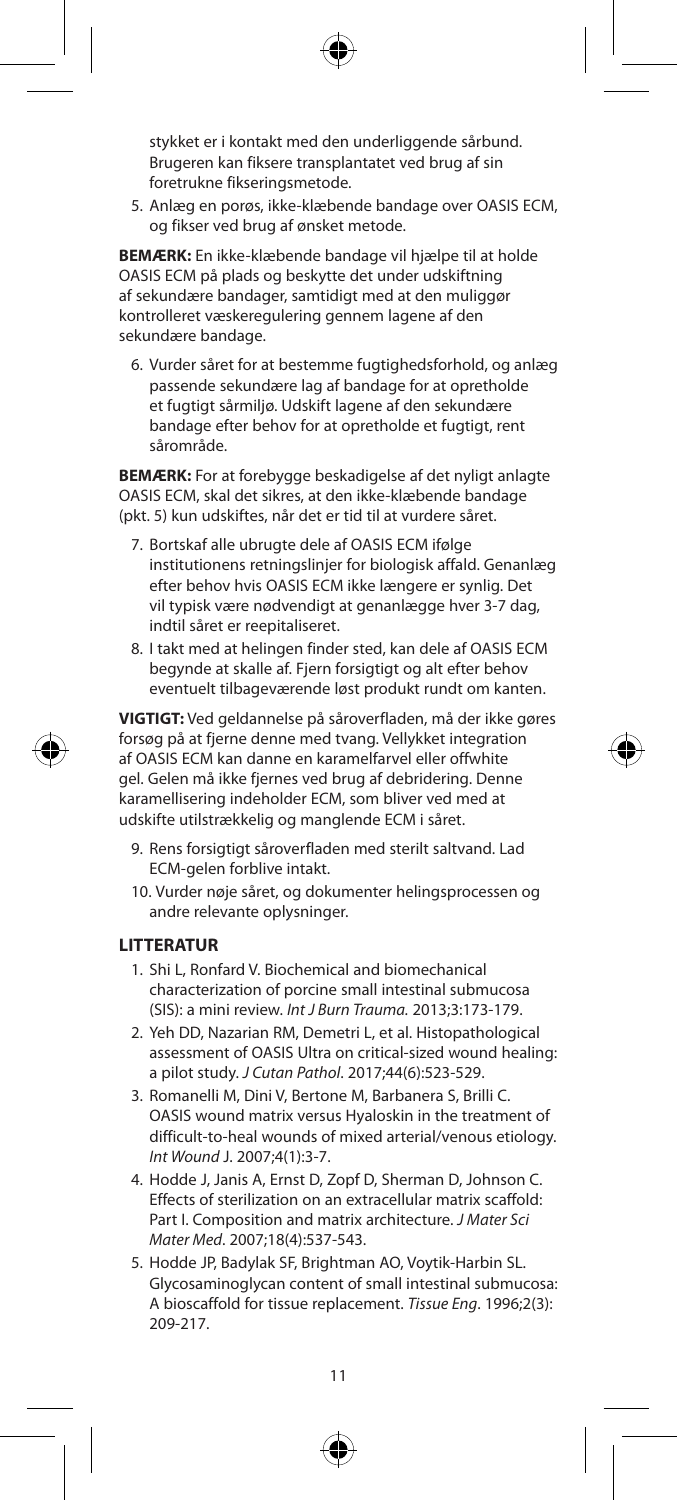

# **DEUTSCH**

# **OASIS® EXTRAZELLULÄRE MATRIX**

## **BESCHREIBUNG DES INSTRUMENTS**

Die OASIS® EXTRAZELLULÄRE MATRIX (ECM) ist ein getrocknetes Blatt aus Dünndarmsubmukosa (SIS), das für das Management von Teilhautwunden (nur aus Epidermis- und Dermisschicht) und Vollhautwunden (sich auf das subkutane Gewebe erstreckende Wunden) verwendet wird. Nach der Applikation ermöglicht die natürliche Zusammensetzung der SIS, dass die Heilungsmechanismen des Patienten im Rahmen des Stoffwechsels von Zellen und extrazellulärer Matrix Zellen und Kollagen ablagern. Normalerweise wächst das SIS innerhalb einer Woche in das Gewebe ein, so dass neues, remodelliertes Gewebe entsteht.<sup>1-3</sup> Die Ergebnisse einer randomisierten kontrollierten Studie zeigten, dass die mittlere Häufigkeit der OASIS-Reapplikation 6,4 ± 1,4 Tage betrug, und wiesen die klinische Wirksamkeit ohne unerwünschte Ereignisse bei dieser Häufigkeit nach.<sup>3</sup>

## **VERWENDUNGSZWECK**

Die OASIS ECM ist für das Management von Teil- und Vollhautwunden indiziert. Sie ist für die Behandlung der folgenden chronischen und akuten Wunden indiziert:

- Abschürfungen
- Chronische Gefäßgeschwüre
- Diabetische Geschwüre
- Druckgeschwüre
- Hautrisse
- Postoperative Hautwunden
- Risswunden
- Spenderstellen
- Venengeschwüre
- Verbrennungen (nur zweiten Grades)

Rx ONLY Dieses Symbol bedeutet Folgendes:

#### **ACHTUNG: Dieses Produkt ist zur Anwendung durch ausgebildete Mediziner bestimmt.**



Dieses Symbol bedeutet Folgendes: MR-sicher

Die OASIS ECM wird in sterilen Aufreißverpackungen geliefert und ist zum einmaligen Gebrauch bestimmt.

#### **ZUSAMMENSETZUNG**

Die OASIS ECM wird in einem Verfahren gewonnen, in dem die natürliche Zusammensetzung der Matrixmoleküle wie Kollagen (Typen I, III, IV, VI), Glycosaminoglycane (Hyaluronsäure, Chondroitinsulfat A und B, Heparin und Heparansulfat), Glycoproteine (Fribronectin) und Wachstumsfaktoren (FGF-2, TGF-β) erhalten bleibt.<sup>4,5</sup>

#### **KONTRAINDIKATIONEN**

Die OASIS ECM wird aus Schweinegewebe hergestellt und darf nicht bei Patienten mit bekannter Überempfindlichkeit gegen aus Schweinen gewonnenes Material eingesetzt werden. Die





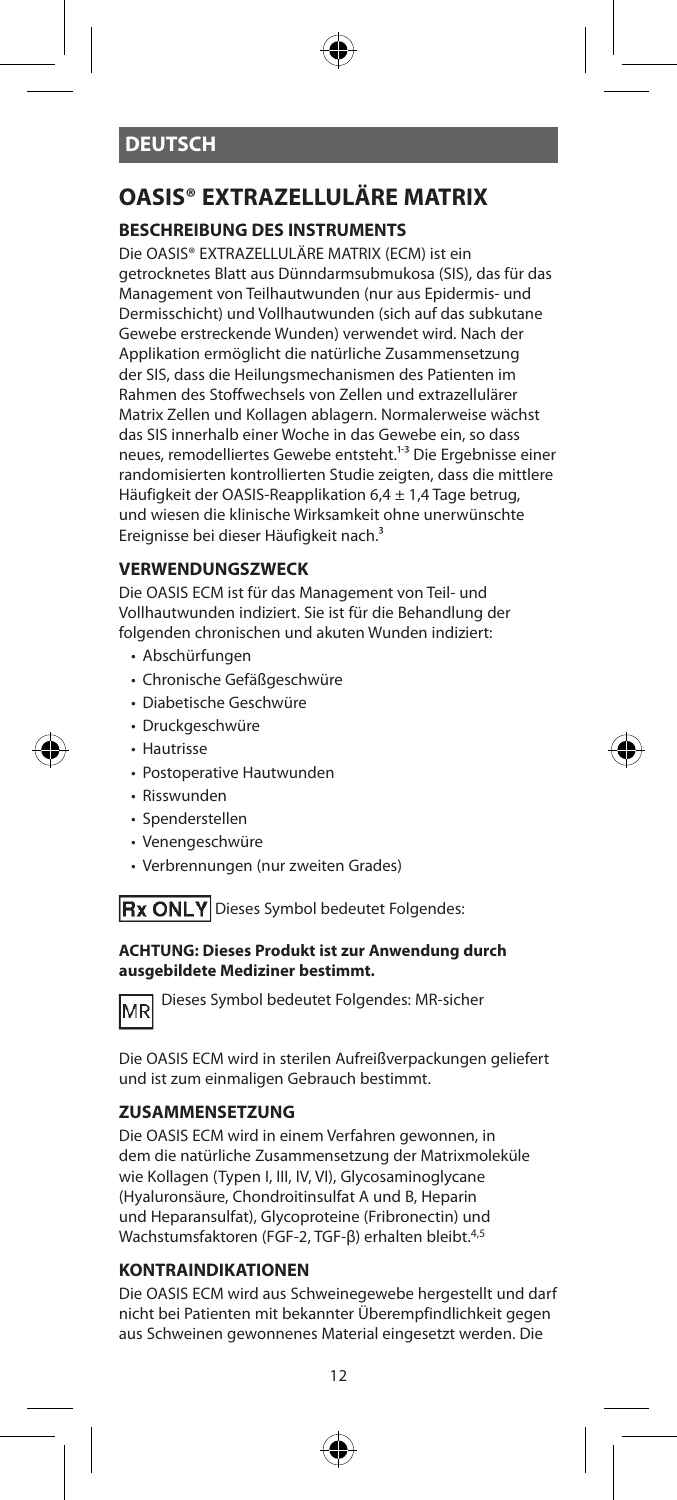

OASIS ECM ist nicht für die Behandlung von Verbrennungen dritten Grades indiziert.

### **VORSICHTSMASSNAHMEN**

- Nicht resterilisieren. Alle geöffneten und unbenutzten Teile der OASIS ECM entsorgen.
- Die OASIS ECM ist steril, solange die Verpackung trocken, ungeöffnet und unbeschädigt ist. Bei beschädigtem Verpackungssiegel nicht verwenden.
- Die OASIS ECM muss vor dem Verfallsdatum verwendet werden.
- Die OASIS ECM muss entsorgt werden, wenn durch unsachgemäßen Umgang Schäden oder Kontaminationen entstanden sein könnten.
- Die OASIS ECM sollte erst dann angewendet werden, wenn übermäßiges Exsudat, Blutungen, akute Schwellungen und Infektionen unter Kontrolle gebracht worden sind.
- Es wurden keine Studien zur Evaluierung der Wirkung der OASIS ECM an pädiatrischen Populationen oder an schwangeren Patientinnen durchgeführt.

#### **POTENZIELLE KOMPLIKATIONEN**

Folgende Komplikationen sind möglich. Treten folgende Zustände auf, sollte das Produkt entfernt werden.

- Allergische Reaktion
- Blasenbildung
- Entzündung (das erste Anlegen von Wundverbänden kann mit einer vorübergehenden, leichten, lokalen Entzündung einhergehen)
- Infektion
- Rötung
- Schmerzen
- Schwellung

#### **LAGERUNG**

Die OASIS ECM ist an einem sauberen, trockenen Ort bei Raumtemperatur aufzubewahren.

#### **STERILISATION**

Die OASIS ECM wurde mit Ethylenoxid sterilisiert.

#### **ANLEITUNG ZUM GEBRAUCH**

**HINWEIS:** Die OASIS ECM stets unter aseptischen Kautelen handhaben.

- 1. Den Wundbereich anhand von Standardverfahren so vorbereiten, dass in der Wunde keine Verschmutzungen oder nekrotisches Gewebe zurückbleiben. Das Wundbett bei Bedarf operativ ausschaben und mit Standardverfahren behandeln, um sicherzustellen, dass in der Wunde Granulationsgewebe vorhanden ist und die Ränder lebensfähiges Gewebe aufweisen.
- 2. Die OASIS ECM der Größe des Wundbereichs entsprechend anpassen und dabei darauf achten, dass das Implantat den gesamten Wundbereich bedeckt und leicht über die Wundränder hinausreicht. Ist die Wunde größer als ein einzelnes Blatt, können mehrere Blätter verwendet werden. Angrenzende Blätter sollten überlappen, damit die gesamte Wunde abgedeckt wird.





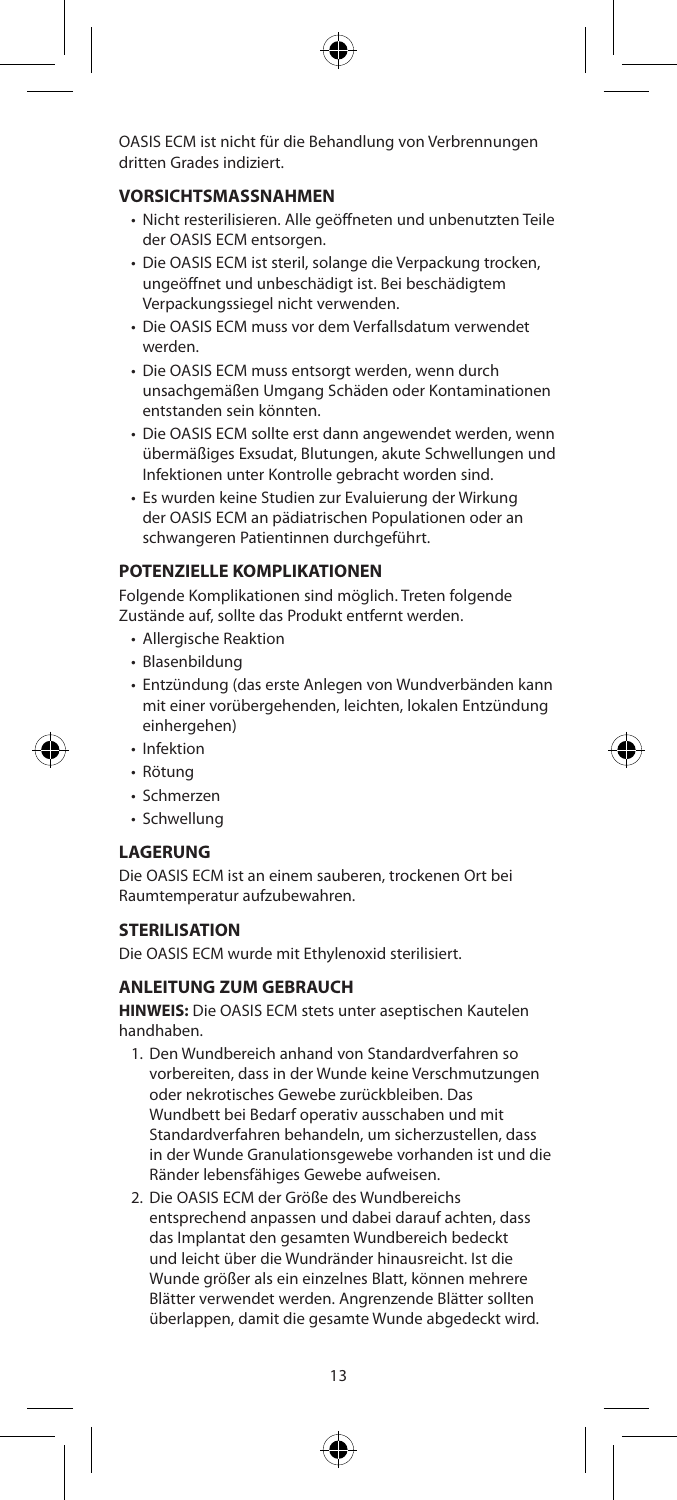

- 3. Die OASIS ECM im trockenen Zustand auf die Wunde legen. Das Produkt mit steriler Kochsalzlösung oder Ringer-Lactat-Lösung hydrieren. Alternativ die OASIS ECM hydrieren, indem sie in eine Schale mit steriler Kochsalzlösung oder oder Ringer-Lactat-Lösung gelegt wird, bevor sie auf die Wunde aufgebracht wird. Eine Hydrierungsdauer von über 1 Minute ist nicht erforderlich.
- 4. Sicherstellen, dass die OASIS ECM über die Wundränder hinausreicht, damit die erforderliche Überlappung entsteht. Die OASIS ECM auf der Wunde glätten, um sicherzugehen, dass das Blatt mit dem darunterliegenden Wundbett in Kontakt steht. Der Anwender kann das Implantat mit seiner bevorzugten Fixationsmethode fixieren.
- 5. Einen porösen, nicht haftenden Wundverband über die OASIS ECM legen und mit der bevorzugten Methode fixieren.

**HINWEIS:** Ein nicht haftender Wundverband fixiert und schützt die OASIS ECM bei einem Wechsel des Sekundärverbandes und ermöglicht zugleich ein Flüssigkeitsmanagement mithilfe von sekundären Verbandsschichten.

6. Die Wunde auf den Feuchtigkeitszustand prüfen und geeignete sekundäre Verbandsschichten auflegen, damit die Wunde feucht bleibt. Die sekundären Verbandsschichten nach Bedarf wechseln, um einen feuchten, sauberen Wundbereich aufrechtzuerhalten.

**HINWEIS:**Um eine Schädigung der neu angelegten OASIS ECM zu gewährleisten, ist darauf zu achten, dass der nicht haftende Verband (Schritt 5) nur dann gewechselt wird, wenn die Wunde beurteilt werden soll.

- 7. Eventuelle unbenutzte Anteile der OASIS ECM nach den Richtlinien des Krankenhauses für biologischen Abfall entsorgen. Nach Bedarf erneut anwenden, wenn die OASIS ECM nicht mehr sichtbar ist. In der Regel ist eine erneute Anwendung alle 3 bis 7 Tage so lange erforderlich, bis die Wunde reepithelisiert ist.
- 8. Mit fortlaufender Heilung kann es zu einer allmählichen Ablösung der OASIS ECM kommen. Ggf. lose Anteile des Produkts um die Ränder herum behutsam ablösen.

**WICHTIG:** Bildet sich an der Wundoberfläche ein Gel, nicht versuchen, es gewaltsam zu entfernen. Bei erfolgreicher Integration der OASIS ECM kann es zur Bildung eines karamellfarbenen oder weißlichen Gels kommen. Dieses Gel nicht mittels Debridement entfernen. Die Karamellisierung enthält ECM, die unzureichende oder fehlende ECM in der Wunde allmählich ersetzt.

- 9. Die Wundoberfläche behutsam mit steriler Kochsalzlösung reinigen; dabei das ECM-Gel intakt lassen.
- 10. Die Wunde behutsam erneut untersuchen und den Heilungsverlauf und andere relevante Informationen notieren.

#### **QUELLEN**

1. Shi L, Ronfard V. Biochemical and biomechanical characterization of porcine small intestinal submucosa (SIS): a mini review. *Int J Burn Trauma.* 2013;3:173-179.





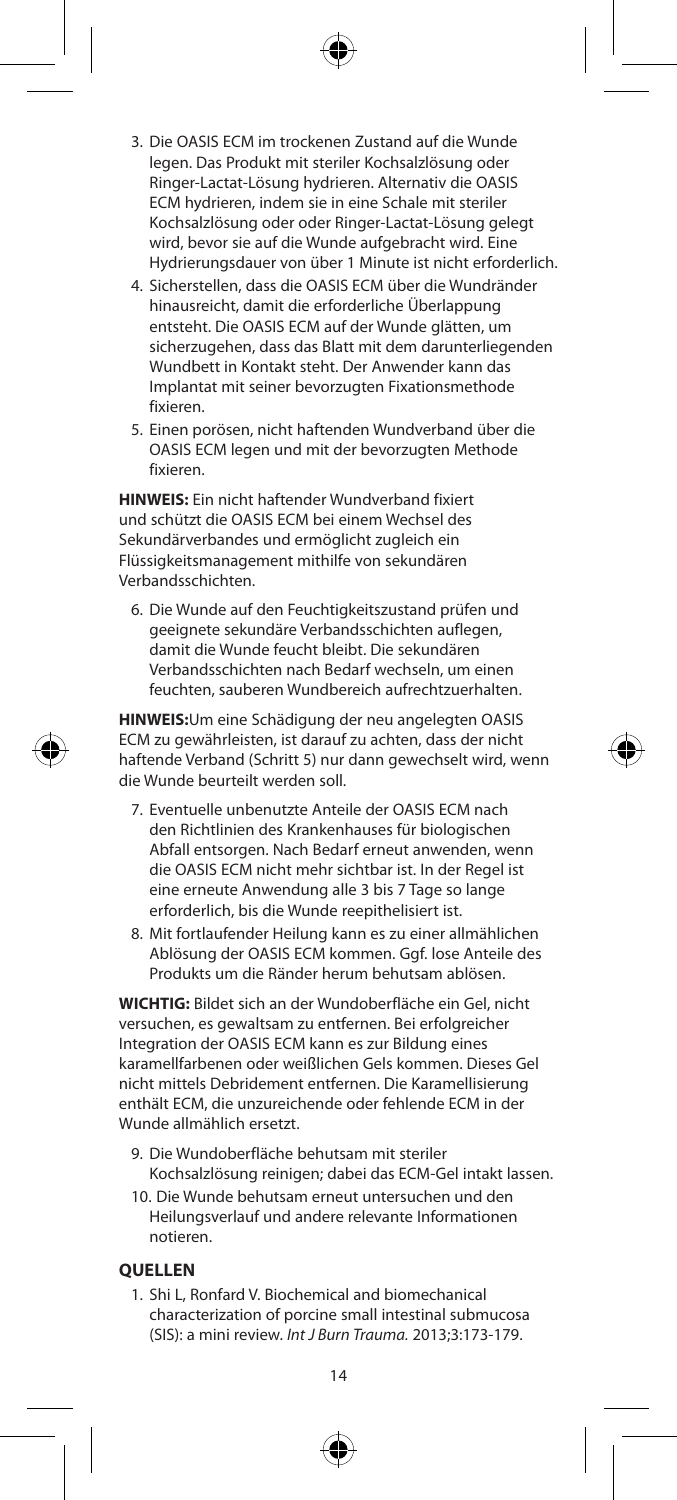

- 2. Yeh DD, Nazarian RM, Demetri L, et al. Histopathological assessment of OASIS Ultra on critical-sized wound healing: a pilot study. *J Cutan Pathol*. 2017;44(6):523-529.
- 3. Romanelli M, Dini V, Bertone M, Barbanera S, Brilli C. OASIS wound matrix versus Hyaloskin in the treatment of difficult-to-heal wounds of mixed arterial/venous etiology. *Int Wound* J. 2007;4(1):3-7.
- 4. Hodde J, Janis A, Ernst D, Zopf D, Sherman D, Johnson C. Effects of sterilization on an extracellular matrix scaffold: Part I. Composition and matrix architecture. *J Mater Sci Mater Med*. 2007;18(4):537-543.
- 5. Hodde JP, Badylak SF, Brightman AO, Voytik-Harbin SL. Glycosaminoglycan content of small intestinal submucosa: A bioscaffold for tissue replacement. *Tissue Eng*. 1996;2(3): 209-217.

## **ΕΛΛΗΝΙΚΑ**

# **ΕΞΩΚΥΤΤΑΡΙΑ ΘΕΜΕΛΙΑ ΟΥΣΙΑ OASIS® ΠΕΡΙΓΡΑΦΗ ΤΗΣ ΣΥΣΚΕΥΗΣ**

Η ΕΞΩΚΥΤΤΑΡΙΑ ΘΕΜΕΛΙΑ ΟΥΣΙΑ (ECM) OASIS® είναι αποξηραμένο φύλλο από υποβλεννογόνιο χιτώνα λεπτού εντέρου (SIS) που χρησιμοποιείται για τη διαχείριση τραυμάτων μερικού πάχους (που περιλαμβάνουν μόνο επιδερμικές ή/και δερμικές στιβάδες) και τραύματα πλήρους πάχους (που φθάνουν στον υποδόριο ιστό). Μετά την εφαρμογή, η φυσιολογική σύσταση του SIS επιτρέπει την εναπόθεση κυττάρων και κολλαγόνου από τους μηχανισμούς επούλωσης του ασθενούς, κατά τη διάρκεια του κυτταρικού μεταβολισμού και του μεταβολισμού της εξωκυττάριας θεμέλιας ουσίας. Συνήθως εντός μίας εβδομάδας, οι ιστοί του ασθενούς ενσωματώνουν το SIS, με αποτέλεσμα τη δημιουργία νέου, αναδιαμορφωμένου ιστού.1-3 Αποτελέσματα τυχαιοποιημένης ελεγχόμενης μελέτης έδειξαν ότι η μέση συχνότητα της επαναχρησιμοποίησης του OASIS ήταν 6,4 ± 1,4 ημέρες και κατέδειξαν κλινική αποτελεσματικότητα χωρίς ανεπιθύμητα συμβάντα σε αυτήν τη συχνότητα.3

### **ΧΡΗΣΗ ΓΙΑ ΤΗΝ ΟΠΟΙΑ ΠΡΟΟΡΙΖΕΤΑΙ**

Το ECM OASIS προορίζεται για τη διαχείριση τραυμάτων μερικού και πλήρους πάχους. Ενδείκνυται για τη θεραπεία των ακόλουθων τύπων χρόνιων και οξέων τραυμάτων:

- Διαβητικά έλκη
- Εγκαύματα (δευτέρου βαθμού μόνο)
- Εκδορές
- Έλκη πίεσης
- Μετεγχειρητικά δερματικά τραύματα
- Περιοχές δότη
- Ρήξεις
- Τρώση του δέρματος
- Φλεβικά έλκη
- Χρόνια αγγειακά έλκη

Rx ONLY Αυτό το σύμβολο σημαίνει το εξής:

**ΠΡΟΣΟΧΗ: Αυτό το προϊόν προορίζεται για χρήση από εκπαιδευμένους επαγγελματίες υγείας.**







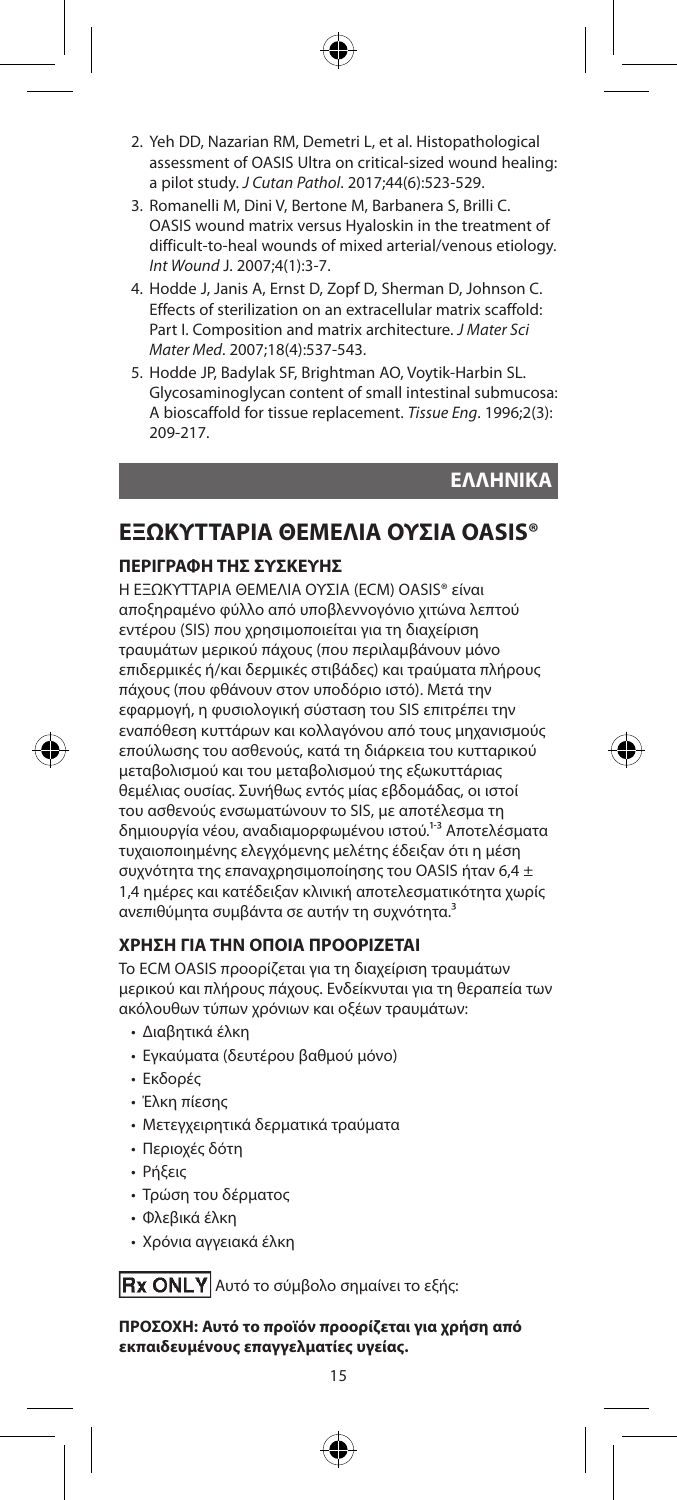



 Αυτό το σύμβολο σημαίνει το εξής: Ασφαλές σε περιβάλλον μαγνητικού συντονισμού

Το ECM OASIS παρέχεται στείρο, σε αποκολλούμενες συσκευασίες και προορίζεται για μία χρήση.

## **ΣΥΝΘΕΣΗ**

Το ECM OASIS προέρχεται μέσω διαδικασίας που διατηρεί τη φυσική σύνθεση των μορίων της θεμέλιας ουσίας όπως κολλαγόνο (Τύποι Ι, III, IV, VI), γλυκοζαμινογλυκάνες (υαλουρονικό οξύ, θειική χονδροϊτίνη Α και Β, ηπαρίνη και θειική ηπαράνη), γλυκοπρωτεΐνες (ινονεκτίνη) και αυξητικοί παράγοντες (FGF-2, TGF-β).4,5

#### **ΑΝΤΕΝΔΕΙΞΕΙΣ**

Το ECM OASIS είναι χοίρειας προέλευσης και δεν θα πρέπει να χρησιμοποιείται σε ασθενείς με γνωστή ευαισθησία σε υλικό χοίρειας προέλευσης. Το ECM OASIS δεν ενδείκνυται για χρήση σε εγκαύματα τρίτου βαθμού.

#### **ΠΡΟΦΥΛΑΞΕΙΣ**

- Μην επαναποστειρώνετε. Απορρίψτε όλα τα τμήματα του ECM OASIS που έχουν ανοιχτεί και δεν έχουν χρησιμοποιηθεί.
- Το ECM OASIS παραμένει στείρο εάν η συσκευασία του παραμείνει στεγνή, δεν έχει ανοιχτεί και δεν έχει υποστεί ζημιά. Μην το χρησιμοποιείτε εάν έχει παραβιαστεί η σφράγιση της συσκευασίας του.
- Το ECM OASIS πρέπει να χρησιμοποιείται πριν από την ημερομηνία λήξης.
- Απορρίψτε το ECM OASIS εάν, λόγω κακού χειρισμού, προκλήθηκε πιθανή ζημιά ή μόλυνση.
- Το ECM OASIS δεν θα πρέπει να εφαρμόζεται μέχρι να τεθεί υπό έλεγχο τυχόν υπερβολική έκκριση, αιμορραγία, οξύ οίδημα και λοίμωξη.
- Δεν έχουν διεξαχθεί μελέτες για την αξιολόγηση της απόδοσης του ECM OASIS σε παιδιατρικούς πληθυσμούς ή σε εγκύους ασθενείς.

### **ΔΥΝΗΤΙΚΕΣ ΕΠΙΠΛΟΚΕΣ**

Οι ακόλουθες επιπλοκές είναι πιθανές. Εάν προκύψει κάποια από αυτές τις συνθήκες, το προϊόν θα πρέπει να αφαιρεθεί.

- Αλλεργική αντίδραση
- Δημιουργία φυσαλίδων
- Ερυθρότητα
- Λοίμωξη
- Οίδημα
- Πόνος
- Φλεγμονή (Η εφαρμογή χειρουργικών επιθεμάτων για πρώτη φορά μπορεί να συσχετίζεται με παροδική, ήπια, εντοπισμένη φλεγμονή.)

#### **ΦΥΛΑΞΗ**

Φυλάσσετε το ECM OASIS σε καθαρό, στεγνό χώρο, σε θερμοκρασία δωματίου.

#### **ΑΠΟΣΤΕΙΡΩΣΗ**

Το ECM OASIS έχει αποστειρωθεί με οξείδιο του αιθυλενίου.



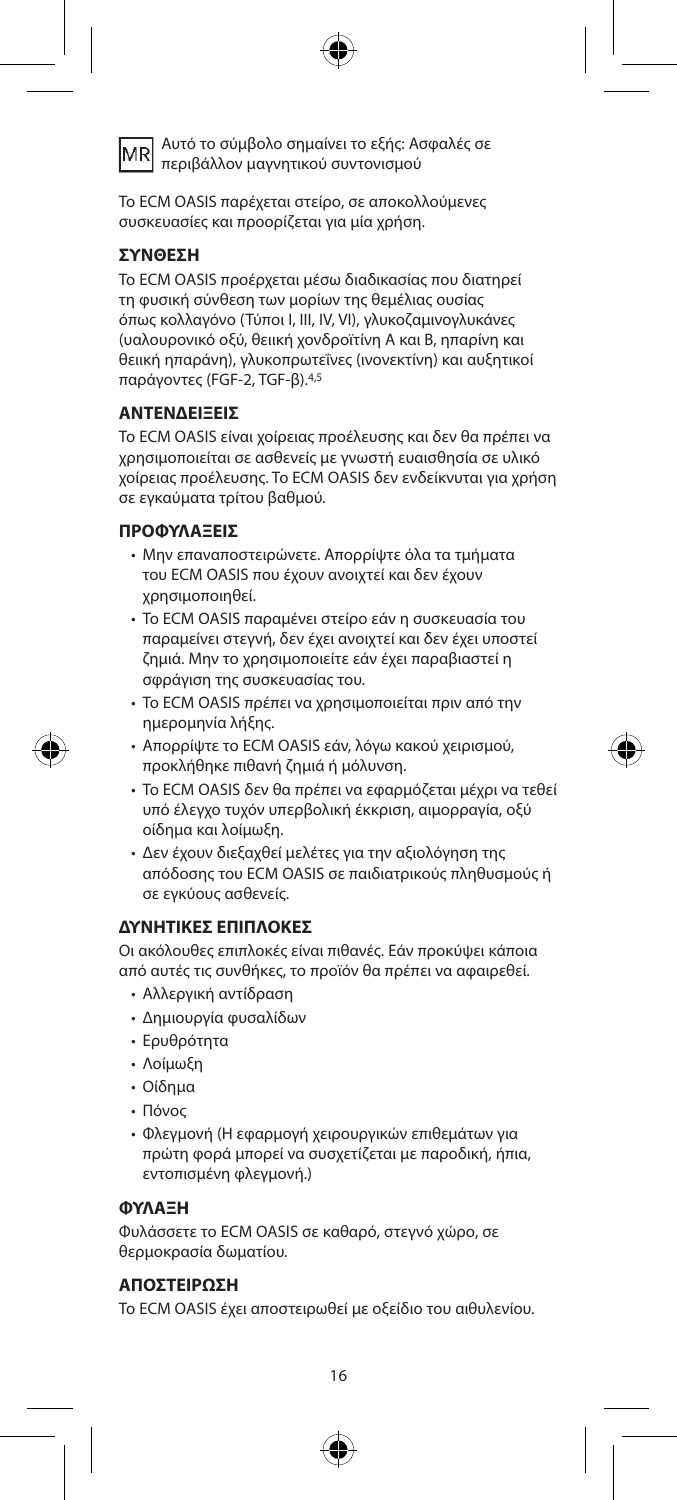

## **ΟΔΗΓΙΕΣ ΧΡΗΣΗΣ**

**ΣΗΜΕΙΩΣΗ:** Ο χειρισμός του ECM OASIS πρέπει να γίνεται πάντοτε με άσηπτη τεχνική.

- 1. Προετοιμάστε την περιοχή του τραύματος χρησιμοποιώντας μεθόδους καθιερωμένης φροντίδας για να διασφαλίσετε ότι το τραύμα είναι απαλλαγμένο από μη βιώσιμο και νεκρωτικό ιστό. Εάν είναι απαραίτητο, νεαροποιήστε χειρουργικά και διαχειριστείτε τον πυθμένα του τραύματος με τεχνικές καθιερωμένης φροντίδας ώστε να διασφαλίσετε ότι το τραύμα εμφανίζει κοκκιωματώδη ιστό και τα χείλη περιέχουν βιώσιμο ιστό.
- 2. Κόψτε το ECM OASIS στο κατάλληλο μέγεθος με βάση το μέγεθος της περιοχής του τραύματος, διασφαλίζοντας ότι το μόσχευμα καλύπτει ολόκληρη την επιφάνεια του τραύματος και εκτείνεται ελαφρώς πέρα από τα περιθώρια του τραύματος. Εάν το τραύμα είναι μεγαλύτερο από ένα μόνο φύλλο, τότε μπορούν να χρησιμοποιηθούν πολλαπλά φύλλα. Επικαλύψτε παρακείμενα φύλλα για να καλύψετε ολόκληρο το τραύμα.
- 3. Εφαρμόστε το ECM OASIS σε στεγνή κατάσταση πάνω στο τραύμα. Ενυδατώστε το προϊόν με στείρο φυσιολογικό ορό ή διάλυμα Ringer με γαλακτικό. Εναλλακτικά, ενυδατώστε το ECM OASIS τοποθετώντας το σε λεκάνη με στείρο φυσιολογικό ορό ή διάλυμα Ringer με γαλακτικό πριν το τοποθετήσετε πάνω από το τραύμα. Δεν απαιτείται χρόνος ενυδάτωσης μεγαλύτερος από 1 λεπτό.
- 4. Βεβαιωθείτε ότι το ECM OASIS εκτείνεται πέρα από τα περιθώρια του τραύματος για να εξασφαλίσετε την κατάλληλη επικάλυψη. Εξομαλύνετε το ECM OASIS στη θέση του για να βεβαιωθείτε ότι το φύλλο είναι σε επαφή με τον υποκείμενο πυθμένα του τραύματος. Ο χρήστης μπορεί να ασφαλίσει το μόσχευμα με προτιμώμενη μέθοδο στερέωσης.
- 5. Εφαρμόστε πορώδες, μη κολλητικό επίθεμα πάνω από το ECM OASIS και κολλήστε το χρησιμοποιώντας μέθοδο της επιλογής σας.

**ΣΗΜΕΙΩΣΗ:** Η χρήση μη κολλητικού επιθέματος θα βοηθήσει στη στερέωση και την προστασία του ECM OASIS κατά τη διάρκεια επακόλουθων αλλαγών του επιθέματος, επιτρέποντας ταυτόχρονα τον έλεγχο της διαχείρισης υγρών με επακόλουθες στρώσεις επιθεμάτων.

6. Αξιολογήστε το τραύμα για να προσδιορίσετε τις συνθήκες υγρασίας και εφαρμόστε κατάλληλες δευτερεύουσες στρώσεις επιθεμάτων για τη διατήρηση υγρού περιβάλλοντος τραύματος. Αλλάξτε τις δευτερεύουσες στρώσεις επιθεμάτων όπως απαιτείται ώστε η περιοχή του τραύματος να διατηρείται υγρή και καθαρή.

**ΣΗΜΕΙΩΣΗ:** Για να αποφευχθεί ζημιά στο πρόσφατα ενσωματωμένο ECM OASIS, βεβαιωθείτε ότι η αλλαγή του μη κολλητικού επιθέματος (βήμα 5) γίνεται μόνο όταν είστε έτοιμοι να αξιολογήσετε το τραύμα.

7. Απορρίψτε τυχόν μη χρησιμοποιημένα τμήματα του ECM OASIS, σύμφωνα με τις κατευθυντήριες οδηγίες του ιδρύματος για τα βιολογικά απόβλητα. Επαναλάβετε την εφαρμογή, όπως απαιτείται, εάν το ECM OASIS πάψει να είναι ορατό. Συνήθως, επανάληψη εφαρμογής



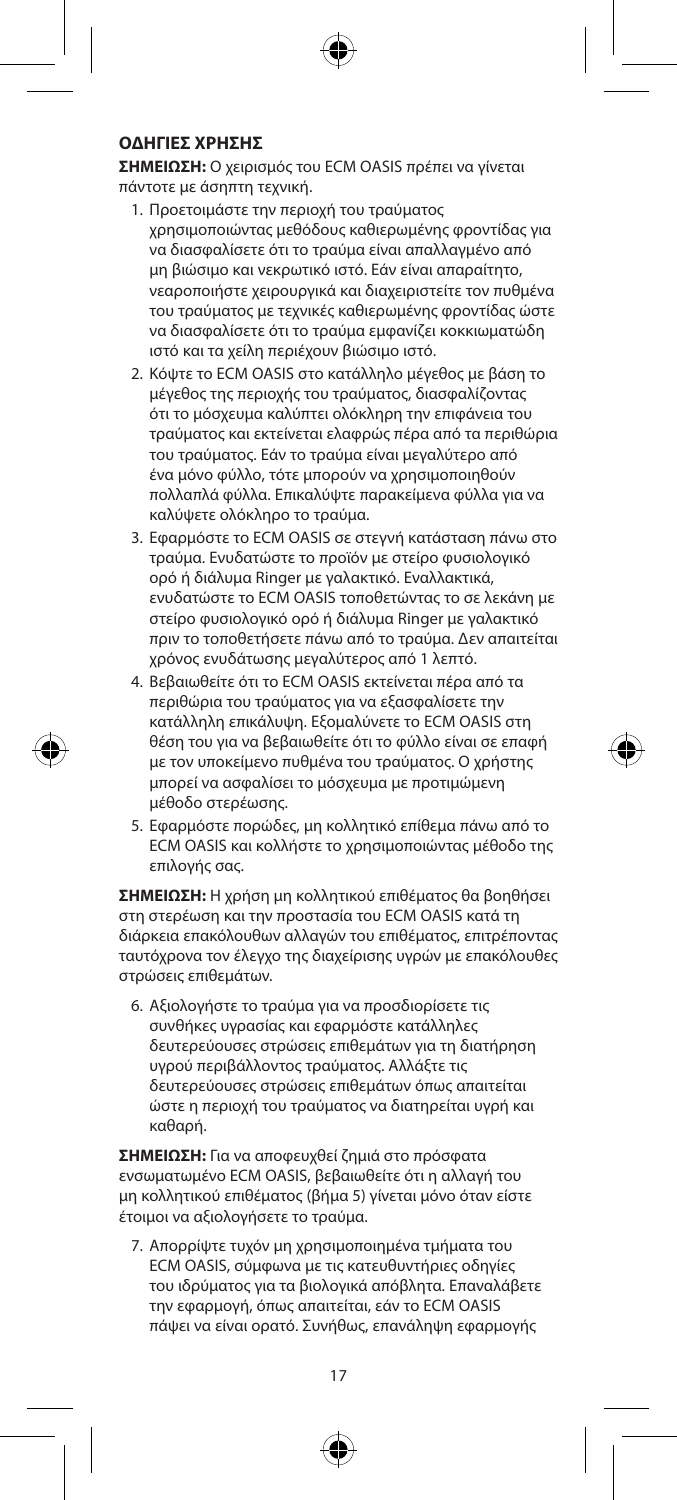

απαιτείται κάθε 3-7 ημέρες έως ότου το τραύμα επανεπιθηλιοποιηθεί.

8. Καθώς λαμβάνει χώρα η επούλωση, τμήματα του ECM OASIS μπορεί σταδιακά να αποκολληθούν. Αφαιρέστε προσεκτικά τυχόν υπόλοιπο χαλαρό προϊόν γύρω από τα χείλη, όπως απαιτείται.

**ΣΗΜΑΝΤΙΚΟ:** Εάν σχηματιστεί γέλη στην επιφάνεια του τραύματος, μην επιχειρήσετε να την αφαιρέσετε βίαια. Η επιτυχής ενσωμάτωση του ECM OASIS μπορεί να σχηματίσει γέλη χρώματος καραμελέ ή υπόλευκου. Μην αφαιρέσετε αυτή τη γέλη με νεαροποίηση. Αυτή η καραμελοποίηση περιέχει ECM, το οποίο συνεχίζει να αντικαθιστά ανεπαρκή και ελλιπή ECM στο τραύμα.

- 9. Καθαρίστε με ήπιες κινήσεις την επιφάνεια του τραύματος με στείρο φυσιολογικό ορό. Αφήστε τη γέλη ECM άθικτη.
- 10. Επαναξιολογήστε προσεκτικά το τραύμα και καταγράψτε την πρόοδο της επούλωσης και άλλες σχετικές πληροφορίες.

## **ΒΙΒΛΙΟΓΡΑΦΙΚΕΣ ΑΝΑΦΟΡΕΣ**

- 1. Shi L, Ronfard V. Biochemical and biomechanical characterization of porcine small intestinal submucosa (SIS): a mini review. *Int J Burn Trauma.* 2013;3:173-179.
- 2. Yeh DD, Nazarian RM, Demetri L, et al. Histopathological assessment of OASIS Ultra on critical-sized wound healing: a pilot study. *J Cutan Pathol*. 2017;44(6):523-529.
- 3. Romanelli M, Dini V, Bertone M, Barbanera S, Brilli C. OASIS wound matrix versus Hyaloskin in the treatment of difficult-to-heal wounds of mixed arterial/venous etiology. *Int Wound* J. 2007;4(1):3-7.
- 4. Hodde J, Janis A, Ernst D, Zopf D, Sherman D, Johnson C. Effects of sterilization on an extracellular matrix scaffold: Part I. Composition and matrix architecture. *J Mater Sci Mater Med*. 2007;18(4):537-543.
- 5. Hodde JP, Badylak SF, Brightman AO, Voytik-Harbin SL. Glycosaminoglycan content of small intestinal submucosa: A bioscaffold for tissue replacement. *Tissue Eng*. 1996;2(3): 209-217.

## **ESPAÑOL**

## **MATRIZ EXTRACELULAR OASIS®**

## **DESCRIPCIÓN DEL PRODUCTO**

La MATRIZ EXTRACELULAR OASIS® (ECM) es una lámina de submucosa de intestino delgado (Small Intestinal Submucosa, SIS) seca para tratar heridas de espesor parcial (formadas únicamente por capas epidérmicas y/o dérmicas) y heridas de espesor total (que alcanzan tejido subcutáneo). Una vez aplicada, la composición natural de la SIS permite que los mecanismos de cicatrización del paciente depositen células y colágeno durante el metabolismo celular y de la matriz extracelular. Por lo general, los tejidos del paciente integran la SIS en el plazo de una semana y se obtiene nuevo tejido remodelado.1-3 Los resultados de un estudio controlado aleatorio mostraron que la frecuencia media de la reaplicación de OASIS fue de 6,4 ±1,4 días, y demostró una eficacia clínica sin acontecimientos adversos a esa frecuencia.<sup>3</sup>



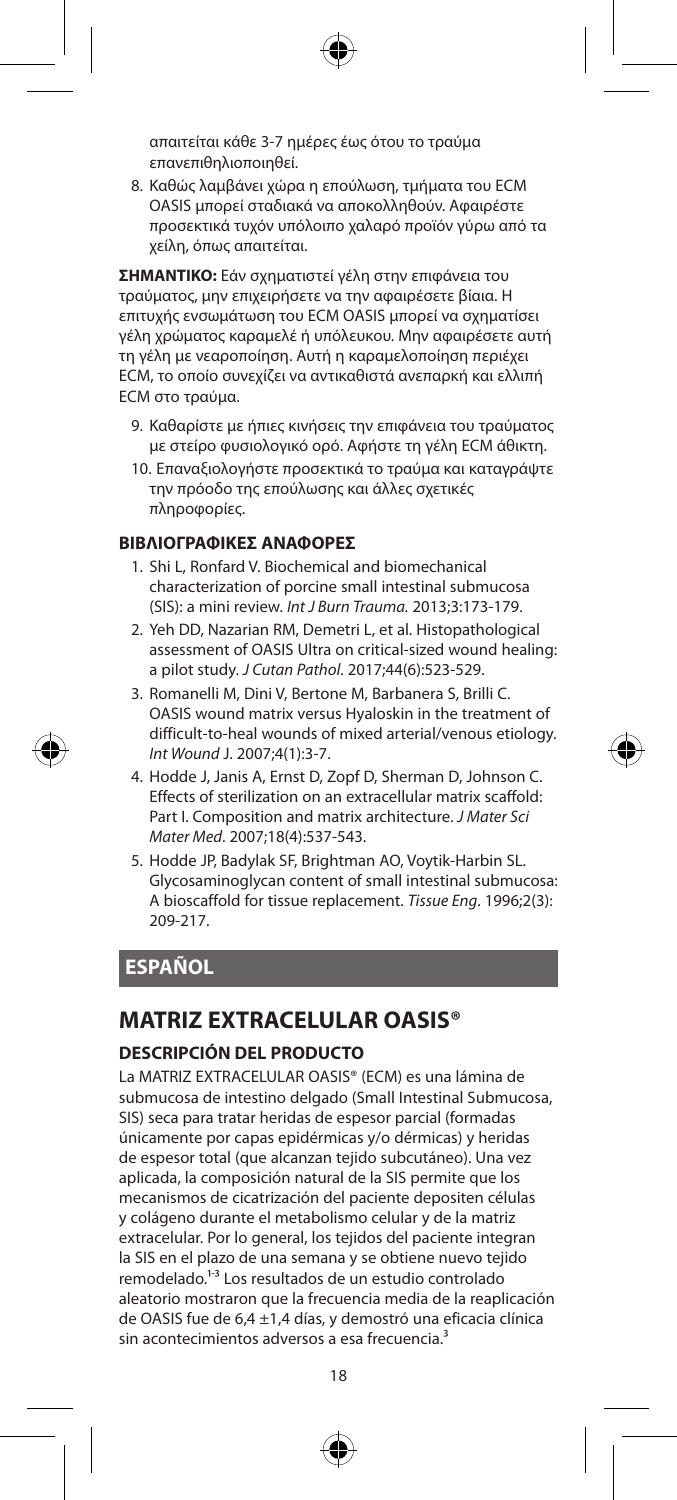

## **INDICACIONES**

La MEC OASIS están indicada para el tratamiento de heridas de espesor parcial y espesor total. El producto está indicado para el tratamiento de los siguientes tipos de heridas crónicas y agudas:

- Abrasiones
- Desgarros cutáneos
- Heridas dérmicas postquirúrgcias
- Laceraciones
- Quemaduras (solo de segundo grado)
- Úlceras diabéticas
- Úlceras por presión
- Úlceras vasculares crónicas
- Úlceras venosas
- Zonas de donantes

Rx ONLY Este símbolo significa lo siguiente:

#### **ATENCIÓN: Este producto está concebido para que lo utilicen profesionales médicos debidamente formados.**

 Este símbolo significa lo siguiente: Resonancia magnética segura

La MEC OASIS se suministra estéril en envases de apertura rápida y está indicada para un solo uso.

#### **COMPOSICIÓN**

La MEC OASIS se obtiene mediante un proceso que retiene la composición natural de las moléculas de la matriz extracelular, como el colágeno (tipos I, III, IV, VI), los glucosaminoglucanos (ácido hialurónico, sulfato de condroitina A y B, heparina y sulfato de heparano), glicoproteínas (fibronectina) y factores de crecimiento (FGF-2 y TGF-ß).4,5

#### **CONTRAINDICACIONES**

La MEC OASIS proviene de material porcino y no debe utilizarse en pacientes con sensibilidad conocida a dicho material. La MEC OASIS no está indicada para quemaduras de tercer grado.

## **PRECAUCIONES**

- No reesterilizar. Deseche todas las partes abiertas y sin utilizar de la MEC OASIS.
- La MEC OASIS es estéril si el envase está seco y no se ha abierto ni ha sufrido ningún daño. No lo utilice si el precinto del envase está roto.
- La MEC OASIS debe utilizarse antes de la fecha de caducidad.
- Deseche la MEC OASIS si su manejo incorrecto ha podido causar daños o contaminación.
- La MEC OASIS no debe aplicarse hasta que se haya controlado el exceso de exudado, hemorragia, hinchazón aguda e infección.
- No se han realizado estudios que evalúen el funcionamiento de la MEC OASIS en poblaciones pediátricas o en pacientes embarazadas.





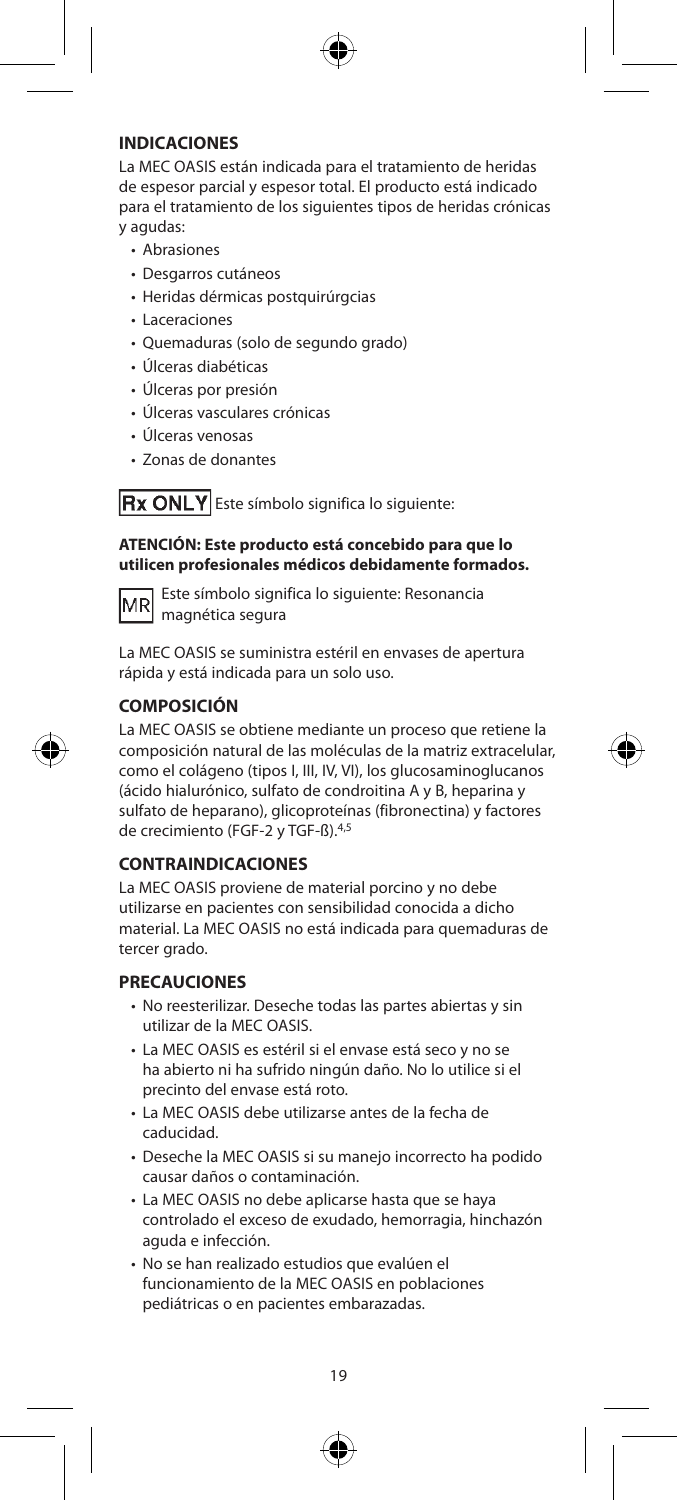

## **COMPLICACIONES POSIBLES**

Pueden producirse las complicaciones siguientes. Si se produce alguna de las afecciones siguientes, debe extraerse el producto.

- Dolor
- Enrojecimiento
- Formación de ampollas
- Hinchazón
- Infección
- Inflamación (la aplicación inicial de apósitos para heridas puede asociarse a inflamación transitoria, leve y localizada)
- Reacción alérgica

#### **ALMACENAMIENTO**

Guarde la MEC OASIS en lugar limpio y seco, a temperatura ambiente.

### **ESTERILIZACIÓN**

La MEC OASIS se ha esterilizado con óxido de etileno.

#### **INSTRUCCIONES DE USO**

**NOTA:** Manipule siempre la MEC OASIS empleando una técnica aséptica.

- 1. Prepare el área de la herida utilizando métodos de tratamiento estándar para garantizar que la herida no tenga suciedad ni tejido necrótico. Si es necesario, desbride quirúrgicamente y trate el lecho de la herida con técnicas de tratamiento estándar para asegurarse de que la herida muestre tejido de granulación y que los bordes contengan tejido viable.
- 2. Recorte la MEC OASIS al tamaño adecuado según el tamaño del área de la herida, asegurándose de que el injerto cubra toda el área de la superficie de la herida y se extienda ligeramente más allá de los márgenes de la herida. Si la herida es más grande que una sola lámina, es posible utilizar varias láminas. Solape láminas contiguas para cubrir toda la herida.
- 3. Aplique la MEC OASIS en estado seco sobre la herida. Hidrate el producto con solución salina estéril o solución de lactato sódico compuesta (Ringer). Como alternativa, antes de aplicar la MEC OASIS sobre la herida, póngala en un recipiente para hidratarla con solución salina estéril o solución de lactato sódico compuesta (Ringer). No es necesario un tiempo de hidratación superior a 1 minuto.
- 4. Comprueba que la MEC OASIS se extienda más allá de los márgenes de la herida para lograr el solapamiento adecuado. Alise la MEC OASIS en su sitio para asegurarse de que la lámina se encuentre en contacto con el lecho de la herida subyacente. El usuario puede asegurar el injerto con el método de fijación preferido.
- 5. Aplique un apósito poroso no adherente sobre la MEC OASIS y fíjelo utilizando el método de elección.

**NOTA:** Un apósito no adherente ayudará a sujetar y proteger la MEC OASIS durante los cambios de apósito secundario, al tiempo que permitirá que las capas del apósito secundario puedan realizar el control del manejo de líquidos.

6. Evalúe la herida para determinar las condiciones de humedad y aplique capas del apósito secundario



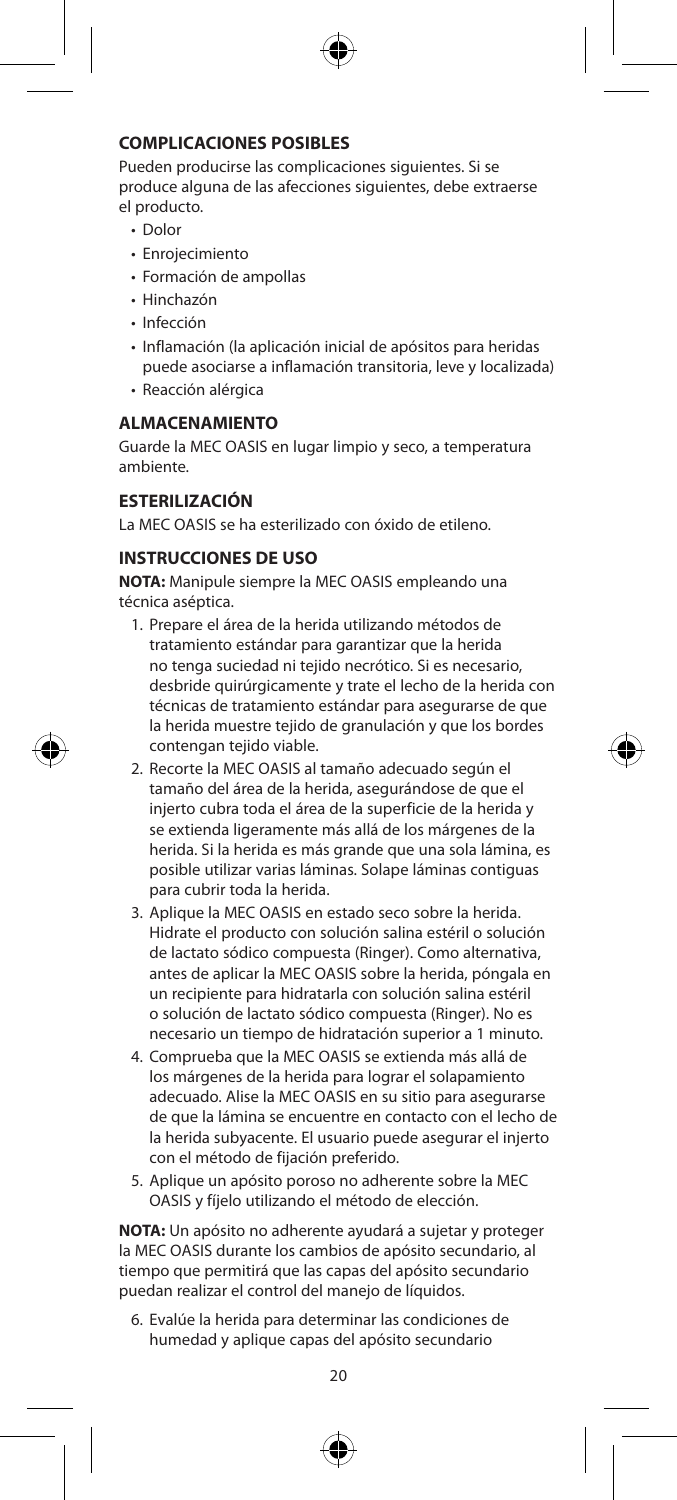

adecuadas para mantener un entorno húmedo de la herida. Cambie las capas del apósito secundario según sea necesario para mantener un área de la herida húmeda y limpia.

**NOTA:** Para evitar daños en la MEC OASIS recién colocada, asegúrese de cambiar únicamente el apósito no adherente (paso 5) cuando esté listo para evaluar la herida.

- 7. Deseche las partes no usadas de la MEC OASIS según las pautas del centro para residuos biológicos. Si la MEC OASIS ya no es visible, vuelva a aplicarla según sea necesario. Por lo general, se necesita una nueva aplicación cada 3-7 días hasta lograr la reepitelización de la herida.
- 8. A medida que se produce la cicatrización, las secciones de la MEC OASIS pueden exfoliarse gradualmente. Retire con cuidado los restos de producto suelto alrededor del borde según sea necesario.

**IMPORTANTE:** Si se forma un gel en la superficie de la herida, no intente retirarlo por la fuerza. Una integración correcta de la MEC OASIS puede formar un gel de color caramelo o blanquecino. No retire este gel mediante desbridamiento. Esta caramelización contiene MEC, que continúa reemplazando la MEC deficiente y la ausencia de MEC en la herida.

- 9. Limpie suavemente la superficie de la herida con solución salina estéril. Deje intacto el gel de la MEC.
- 10. Vuelva a evaluar con cuidado la herida y registre el progreso de la cicatrización y otra información relevante.

#### **REFERENCIAS**

- 1. Shi L, Ronfard V. Biochemical and biomechanical characterization of porcine small intestinal submucosa (SIS): a mini review. *Int J Burn Trauma.* 2013;3:173-179.
- 2. Yeh DD, Nazarian RM, Demetri L, et al. Histopathological assessment of OASIS Ultra on critical-sized wound healing: a pilot study. *J Cutan Pathol*. 2017;44(6):523-529.
- 3. Romanelli M, Dini V, Bertone M, Barbanera S, Brilli C. OASIS wound matrix versus Hyaloskin in the treatment of difficult-to-heal wounds of mixed arterial/venous etiology. *Int Wound* J. 2007;4(1):3-7.
- 4. Hodde J, Janis A, Ernst D, Zopf D, Sherman D, Johnson C. Effects of sterilization on an extracellular matrix scaffold: Part I. Composition and matrix architecture. *J Mater Sci Mater Med*. 2007;18(4):537-543.
- 5. Hodde JP, Badylak SF, Brightman AO, Voytik-Harbin SL. Glycosaminoglycan content of small intestinal submucosa: A bioscaffold for tissue replacement. *Tissue Eng*. 1996;2(3): 209-217.

**SUOMI**

# **OASIS® EKSTRASELLULAARINEN MATRIISI**

## **LAITTEEN KUVAUS**

OASIS® EKSTRASELLULAARINEN MATRIISI (ECM) on kuivattu arkki ohutsuolen submukoosaa (SIS), jota käytetään pintapuolisten haavojen (käsittäen vain epidermaaliset ja / tai ihokerrokset) ja syvien haavojen (ihonalaiseen kudokseen





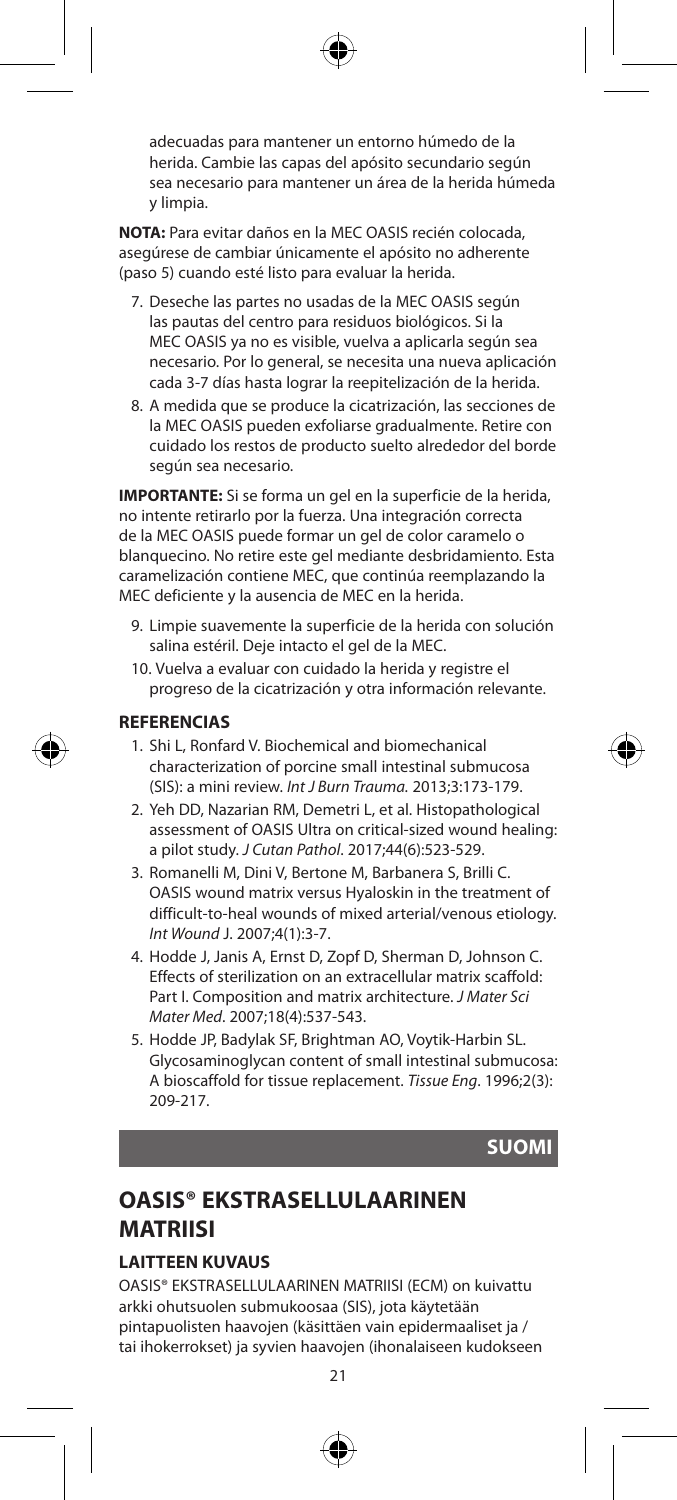

ulottuvien) hoitoon. Asennuksen jälkeen SIS:n luonnollinen koostumus antaa potilaan parantumismekanismien tallettaa soluja ja kollageenia sellulaarisen ja ekstrasellulaarisen matriisin aineenvaihdunnan aikana. Tyypillisesti yhden viikon kuluessa potilaan kudokset sisällyttävät SIS:n, mikä johtaa uuteen, uusittuun kudokseen.<sup>1-3</sup> Satunnaistetun kontrolloidun tutkimuksen tulokset osoittivat, että OASIKSEN uudelleenasennuksen keskimääräinen esiintymistiheys oli 6,4 ± 1,4 päivää ja osoitti kliinistä tehoa ilman haittatapahtumia tällä tiheydellä.<sup>3</sup>

## **KÄYTTÖTARKOITUS**

OASIS ECM on tarkoitettu pintapuolisten ja syvien haavojen hoitoon. Se on tarkoitettu seuraavanlaisten kroonisten ja akuuttien haavojen hoitamiseen:

- Avohaavat
- Diabeettiset haavat
- Hiertymät
- Ihorepeämät
- Krooniset verisuonihaavat
- Laskimohaavat
- Leikkauksenjälkeiset ihohaavat
- Luovutuskohdat
- Painehaavat
- Palovammat (vain toisen asteen)

# Rx ONLY Tämä symboli tarkoittaa seuraavaa:

#### **VAROTOIMI: Tämä tuote on tarkoitettu koulutettujen hoitoalan ammattilaisten käyttöön.**



**MR** Tämä symboli tarkoittaa seuraavaa: turvallinen magneettikuvauksessa

OASIS ECM toimitetaan steriilinä auki repäistävissä pakkauksissa ja se on tarkoitettu kertakäyttöiseksi.

## **KOOSTUMUS**

OASIS ECM on johdettu prosessista, joka säilyttää sellaisten matriisimolekyylien kuten kollageenin (lajit I, III, IV, VI), glykosaminoglykaanien (hyaluronihappo, kondroitiinisulfaatti A ja B, hepariini ja heparaanisulfaatti), glykoproteiinien (fibronektiini) ja kasvutekijöiden (FGF-2, TGF-β) luonnollisen koostumuksen.4,5

#### **VASTA-AIHEET**

OASIS ECM on johdettu siasta peräisin olevasta lähteestä. Sitä ei saa käyttää potilaille, joiden tiedetään olevan yliherkkiä siasta peräisin oleville materiaaleille. OASIS ECM:ää ei ole tarkoitettu käytettäväksi kolmannen asteen palovammoissa.

#### **VAROTOIMET**

- Ei saa uudelleensteriloida. Hävitä kaikki avatut ja käyttämättömät OASIS ECM:n osat.
- OASIS ECM on steriili ainoastaan, jos pakkaus on kuiva, avaamaton ja vahingoittumaton. Ei saa käyttää, jos pakkauksen sinetti on rikottu.
- OASIS ECM täytyy käyttää ennen viimeistä käyttöpäivää.



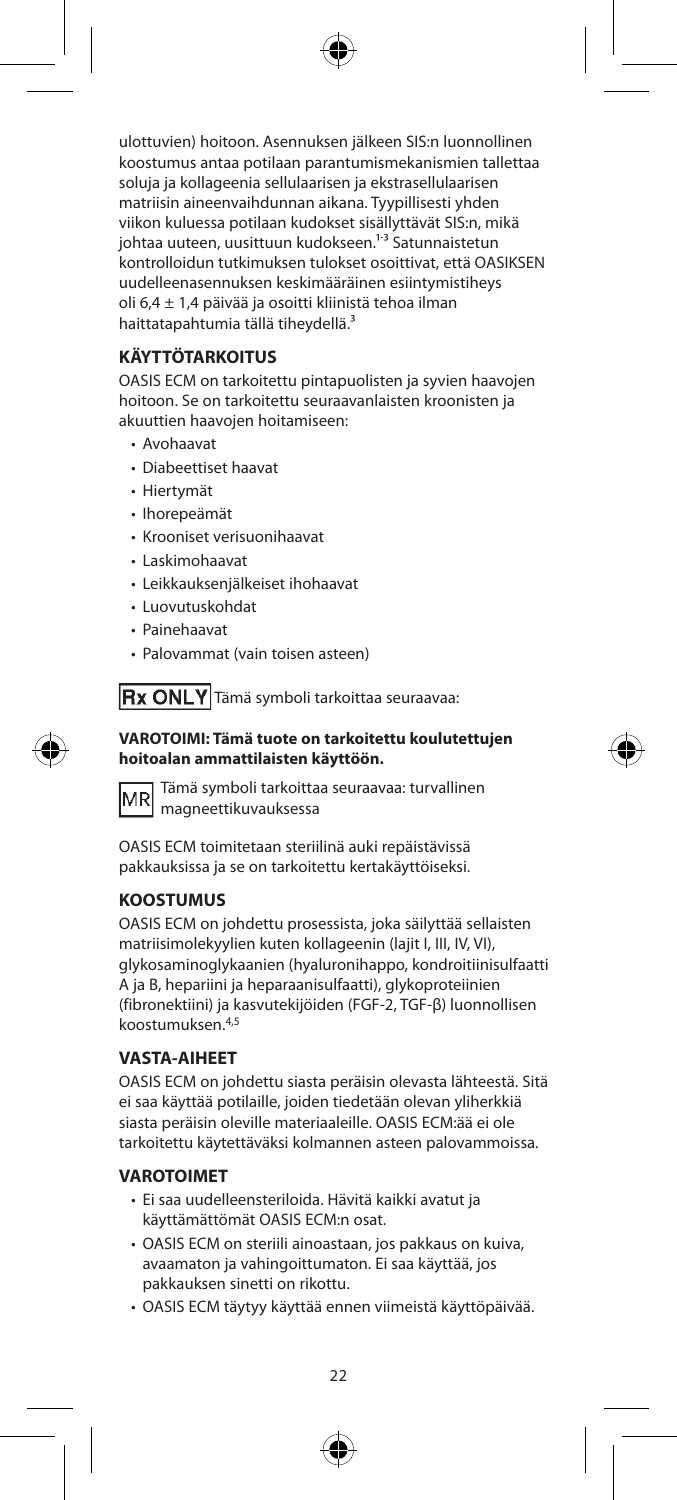

- Hävitä OASIS ECM, jos väärä käsittely on aiheuttanut mahdollisia vaurioita tai kontaminaation.
- OASIS ECM:ää ei pidä asentaa, ennen kuin liiallinen erittyminen, verenvuoto, akuutti turvotus ja infektiot ovat hallinnassa.
- Tutkimuksia, joissa arvioidaan OASIS ECM:n suorituskykyä lapsipopulaatioissa tai raskaana olevilla potilailla ei ole tehty.

## **MAHDOLLISET KOMPLIKAATIOT**

Seuraavat komplikaatiot ovat mahdollisia. Jos jokin näistä tiloista ilmenee, laite tulee poistaa.

- Allerginen reaktio
- Infektio
- Kipu
- Punoitus
- Rakkulat
- Tulehdus (haavasidosten ensimmäiseen asennukseen voi liittyä tilapäinen, lievä, paikallinen tulehdus)
- Turvotus

### **SÄILYTYS**

Säilytä OASIS ECM puhtaassa, kuivassa paikassa huoneenlämmössä.

## **STERILOINTI**

OASIS ECM on steriloitu eteenioksidilla.

#### **KÄYTTÖOHJEET**

**HUOMAUTUS:** Käsittele OASIS ECM:ää aina käyttäen aseptista menetelmää.

- 1. Valmistele haavan alue tavanomaisilla hoitomenetelmillä varmistaaksesi, että haavassa ei ole likaa ja nekroottista kudosta. Jos tarpeen, puhdista haavapohja kirurgisesti ja hoida sitä tavanomaisilla hoitomenetelmillä varmistaaksesi, että haavassa näkyy granulaatiokudosta ja reunat sisältävät elinkykyistä kudosta.
- 2. Leikkaa OASIS ECM sopivan kokoiseksi haava-alueen koon perusteella ja varmista, että siirre peittää koko haavan pinta-alueen ja ulottuu hieman haavan reunojen yli. Jos haava on yhtä arkkia suurempi, voidaan käyttää useita arkkeja. Aseta vierekkäiset arkit limittäin peittääksesi koko haavan.
- 3. Asenna OASIS ECM kuivana haavaan. Kostuta laite steriilillä suolaliuoksella tai Ringerin laktaattiliuoksella. Vaihtoehtoisesti voit kostuttaa OASIS ECM:n ennen haavaan asentamista asettamalla sen astiaan, jossa on steriiliä suolaliuosta tai Ringerin laktaattiliuosta. Siirteitä ei tarvitse kostuttaa 1 minuuttia kauempaa.
- 4. Varmista, että OASIS ECM ulottuu haavan reunojen yli asianmukaisen limittäisyyden saavuttamiseksi. Tasoita OASIS ECM paikalleen varmistaaksesi, että arkki on kosketuksissa alla olevan haavapohjan kanssa. Käyttäjä voi kiinnittää siirteen haluamallaan kiinnitysmenetelmällä.
- 5. Levitä huokoinen, tarttumaton sidos OASIS ECM:n päälle ja kiinnitä valitsemallasi menetelmällä.





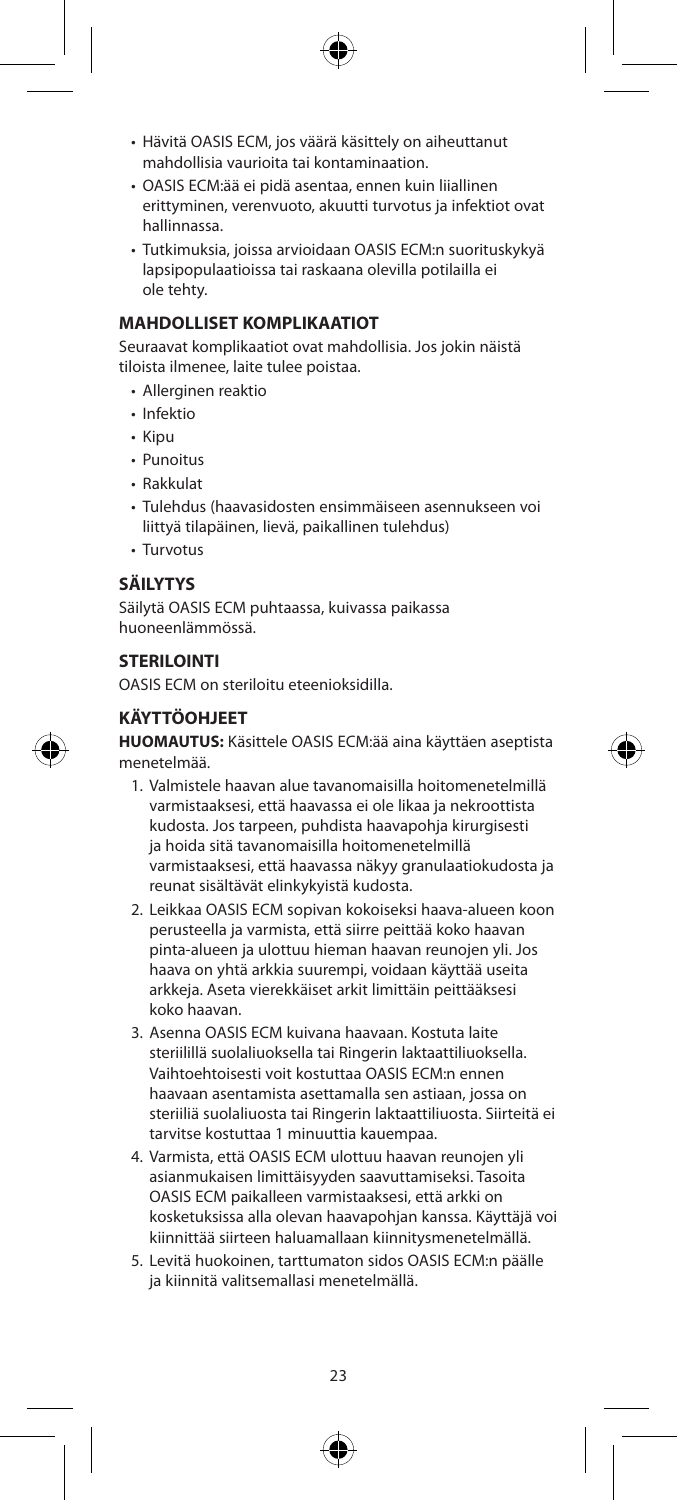

**HUOMAUTUS:** Tarttumaton sidos auttaa kiinnittämään ja suojaamaan OASIS ECM:ää toissijaisissa sidoksenvaihdoksissa, samalla kun se mahdollistaa nesteen hallinnan toissijaisilla sidoskerroksilla.

6. Arvioi haava kosteusolosuhteiden määrittämiseksi ja asenna sopivat toissijaiset sidoskerrokset kostean haavaympäristön ylläpitämiseksi. Vaihda toissijaiset sidoskerrokset tarpeen mukaan kostean, puhtaan haavan alueen ylläpitämiseksi.

**HUOMAUTUS:** Äskettäin asennetun OASIS ECM:n vaurioiden ehkäisemiseksi varmista, että tarttumaton sidos (vaihe 5) vaihdetaan vain silloin, kun haava ollaan valmiita arvioimaan.

- 7. Hävitä kaikki käyttämättömät OASIS ECM:n osat laitoksen biologisten jätteiden hävittämistä koskevien ohjeiden mukaisesti. Jos OASIS ECM ei ole enää näkyvissä, tee tarvittaessa uudelleenasennus. Tyypillisesti uudelleenasentamista tarvitaan joka 3.-7. päivä, kunnes haava epiteelialisoituu uudelleen.
- 8. Kun paranemista tapahtuu, OASIS ECM:n osat voivat vähitellen kuoriutua. Poista kaikki reunan ympärillä olevat irtonaiset tuotteen jäämät varovasti tarpeen mukaan.

**TÄRKEÄÄ:** Jos haavan pinnalle muodostuu geeli, älä yritä poistaa sitä väkisin. OASIS ECM:n onnistunut integrointi voi muodostaa karamellinvärisen tai luonnonvalkoisen geelin. Älä poista tätä geeliä puhdistamalla. Tämä karamellisointi sisältää ECM:ää, joka jatkaa puutteellisen ja puuttuvan ECM:n korvaamista haavassa.

- 9. Puhdista haavan pinta varovasti steriilillä suolaliuoksella; jätä ECM-geeli ehjäksi.
- 10. Arvioi haava uudelleen huolellisesti ja kirjaa muistiin paranemisen eteneminen ja muut asiaankuuluvat tiedot.

#### **VIITTEET**

- 1. Shi L, Ronfard V. Biochemical and biomechanical characterization of porcine small intestinal submucosa (SIS): a mini review. *Int J Burn Trauma.* 2013;3:173-179.
- 2. Yeh DD, Nazarian RM, Demetri L, et al. Histopathological assessment of OASIS Ultra on critical-sized wound healing: a pilot study. *J Cutan Pathol*. 2017;44(6):523-529.
- 3. Romanelli M, Dini V, Bertone M, Barbanera S, Brilli C. OASIS wound matrix versus Hyaloskin in the treatment of difficult-to-heal wounds of mixed arterial/venous etiology. *Int Wound* J. 2007;4(1):3-7.
- 4. Hodde J, Janis A, Ernst D, Zopf D, Sherman D, Johnson C. Effects of sterilization on an extracellular matrix scaffold: Part I. Composition and matrix architecture. *J Mater Sci Mater Med*. 2007;18(4):537-543.
- 5. Hodde JP, Badylak SF, Brightman AO, Voytik-Harbin SL. Glycosaminoglycan content of small intestinal submucosa: A bioscaffold for tissue replacement. *Tissue Eng*. 1996;2(3): 209-217.





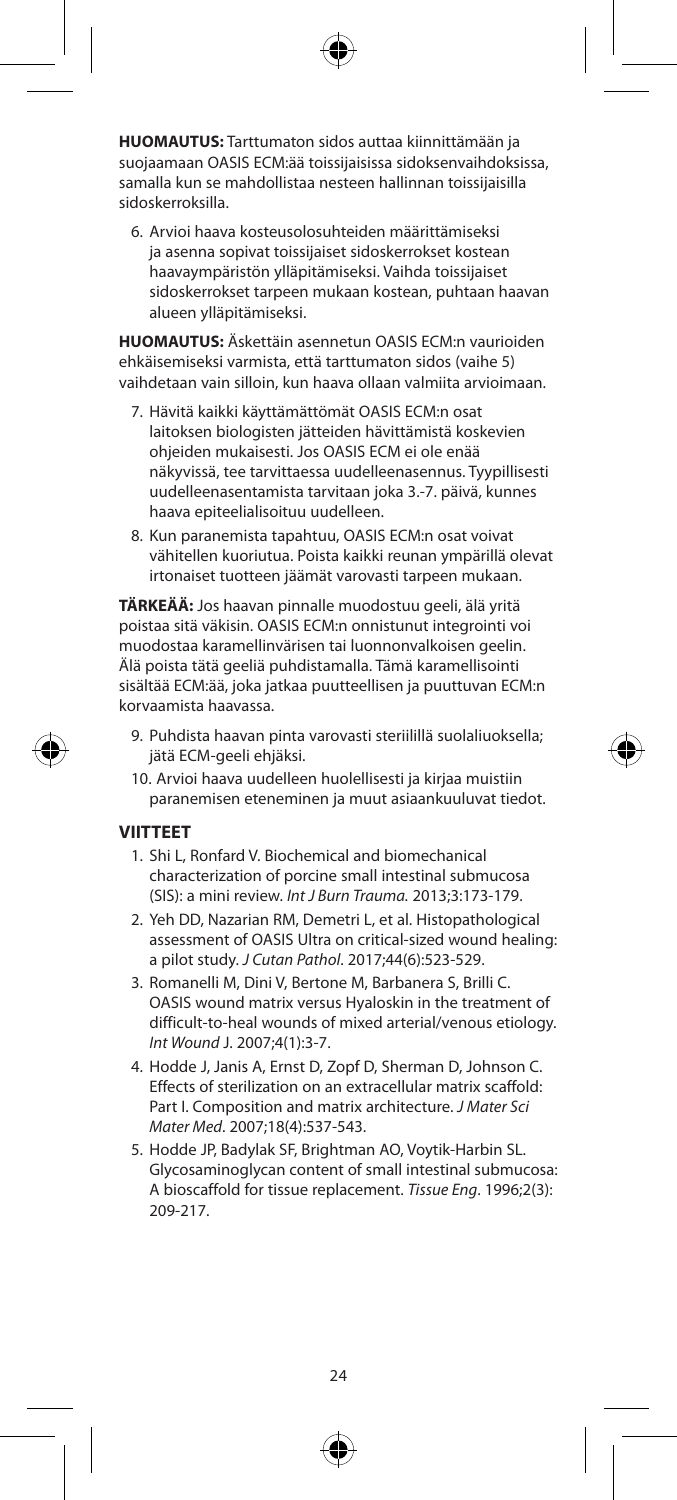

# **FRANÇAIS**

# **MATRICE EXTRACELLULAIRE OASIS®**

## **DESCRIPTION DU DISPOSITIF**

La MATRICE EXTRACELLULAIRE (MEC) OASIS® est une feuille déshydratée de sous-muqueuse d'intestin grêle (SIS) utilisée pour prendre en charge les plaies d'épaisseur partielle (comprenant uniquement l'épiderme et/ou le derme) et les plaies de pleine épaisseur (atteignant le tissu sous-cutané). Après implantation, la composition naturelle de la sousmuqueuse d'intestin grêle (SIS) permet aux mécanismes de cicatrisation du patient de déposer des cellules et du collagène pendant le métabolisme des cellules et de la matrice extracellulaire. En général, en l'espace d'une semaine, les tissus du patient intègrent la sous-muqueuse d'intestin grêle (SIS), ce qui entraîne la formation d'un nouveau tissu remodelé.<sup>1-3</sup> Les résultats d'une étude contrôlée randomisée ont montré que le renouvellement de l'application d'OASIS avait lieu en moyenne tous les 6,4 ± 1,4 jours et ont démontré une efficacité clinique sans aucun effet indésirable à cette fréquence.<sup>3</sup>

## **UTILISATION**

La matrice extracellulaire OASIS est destinée à la prise en charge des plaies d'épaisseur partielle et de pleine épaisseur. Elle est indiquée pour traiter les types de plaies chroniques et aiguës suivants :

- Abrasions
- Brûlures (deuxième degré seulement)
- Déchirures cutanées
- Escarres
- Lacérations
- Plaies cutanées postopératoires
- Sites donneurs
- Ulcères diabétiques
- Ulcères vasculaires chroniques
- Ulcères veineux

 $\overline{Rx}$  ONLY Ce symbole a la signification suivante :

**MISE EN GARDE : ce produit ne doit être utilisé que par des professionnels de santé qualifiés.**



 Ce symbole a la signification suivante : compatible avec MR Le symbole d'ans J<br>la résonance magnétique

La matrice extracellulaire OASIS est fournie stérile sous emballage déchirable et est destiné à un usage unique.

#### **COMPOSITION**

La matrice extracellulaire OASIS est obtenue selon un procédé qui préserve la composition naturelle de la matrice comme le collagène (types I, III, IV, VI), les glycosaminoglycanes (acide hyaluronique, sulfate de chondroïtine A et B, héparine et sulfate d'héparane), les glycoprotéines (fibronectine) et les facteurs de croissance (FGF-2 et TGF-ß).4,5





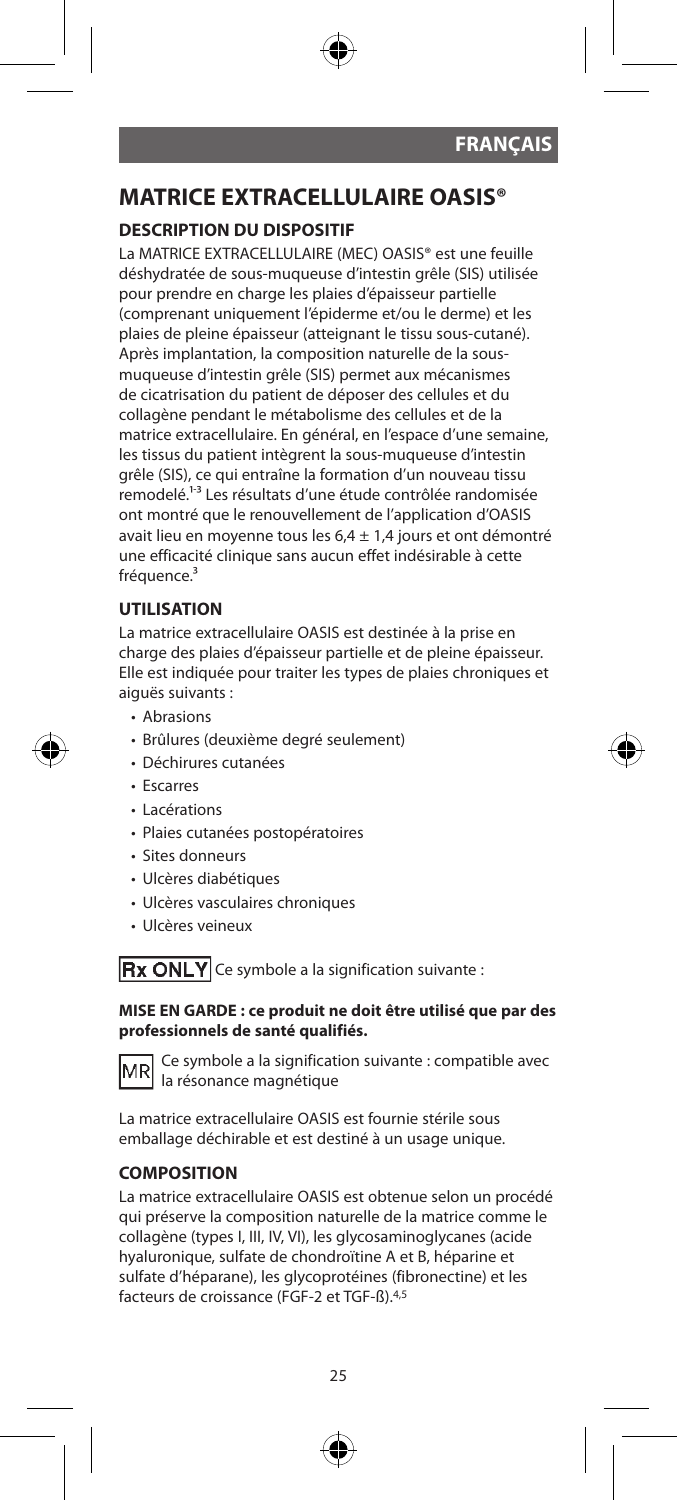

## **CONTRE-INDICATIONS**

La matrice extracellulaire OASIS est d'origine porcine et ne doit pas être utilisée chez les patients présentant une sensibilité connue aux matériaux d'origine porcine. La matrice extracellulaire OASIS n'est pas indiquée pour les brûlures du troisième degré.

## **MISES EN GARDE**

- Ne pas restériliser. Jeter tout produit ouvert et toute partie de matrice extracellulaire OASIS inutilisée.
- La matrice extracellulaire OASIS est stérile si l'emballage n'a pas été ouvert, et s'il est sec et intact. Ne pas utiliser en cas de rupture de l'étanchéité de l'emballage.
- La matrice extracellulaire OASIS doit être utilisée avant la date de péremption.
- Jeter la matrice extracellulaire OASIS en cas de mauvaise manipulation ayant pu l'endommager ou la contaminer.
- La matrice extracellulaire OASIS ne doit pas être appliquée tant que les exsudats excessifs, les saignements, les gonflements aigus et les infections ne sont pas maîtrisés.
- Aucune étude n'a été menée pour évaluer les performances de la matrice extracellulaire OASIS dans les populations pédiatriques ou chez les patientes enceintes.

## **COMPLICATIONS POSSIBLES**

Les complications suivantes sont possibles. Si l'un de ces états se produit, le dispositif doit être retiré.

- Douleur
- Formation de phlyctènes
- Gonflement
- Infection
- Inflammation (l'application initiale de pansements pour plaie peut être associée à une inflammation localisée légère et temporaire)
- Réaction allergique
- Rougeur

## **STOCKAGE**

Stocker la matrice extracellulaire OASIS dans un endroit propre et sec, à température ambiante.

#### **STÉRILISATION**

La matrice extracellulaire OASIS a été stérilisée à l'oxyde d'éthylène.

## **MODE D'EMPLOI**

**REMARQUE :** toujours manipuler la matrice extracellulaire OASIS en utilisant une technique aseptique.

- 1. Préparer la plaie en utilisant des méthodes de soins standard pour s'assurer que la plaie est exempte de débris et de tissus nécrotiques. Si nécessaire, débrider chirurgicalement et traiter le lit de la plaie avec des techniques de soins standard pour s'assurer que la plaie présente un tissu de granulation et que les berges contiennent du tissu viable.
- 2. Découper la matrice extracellulaire OASIS à la taille appropriée en fonction de la taille de la plaie, en s'assurant que l'implant biologique couvre toute la surface de la plaie et dépasse légèrement les berges de la plaie. Si la plaie est





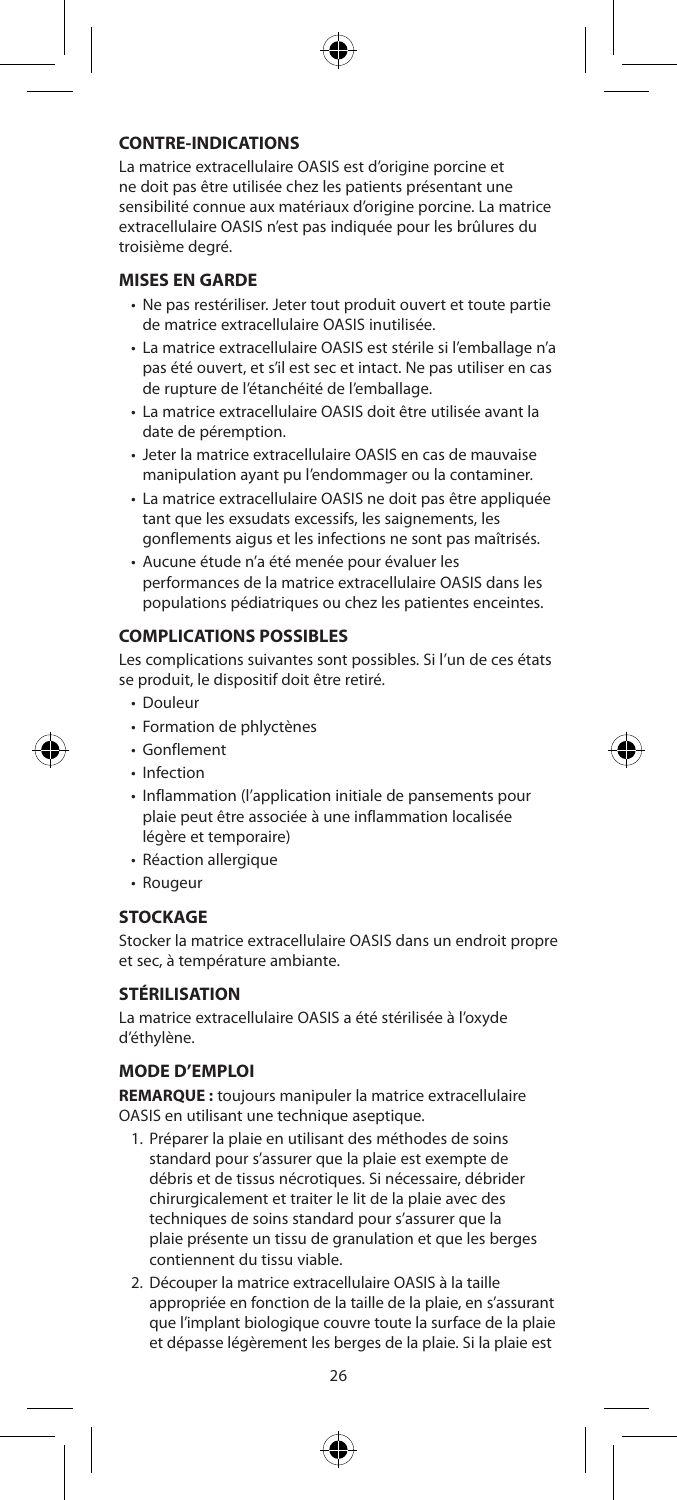

plus grande qu'une seule feuille, plusieurs feuilles peuvent être utilisées. Faire se chevaucher les feuilles adjacentes pour obtenir une couverture totale de la plaie.

- 3. Appliquer la matrice extracellulaire OASIS à l'état sec sur la plaie. Réhydrater le dispositif avec du sérum physiologique stérile ou du Ringer lactate stérile. Il est également possible de réhydrater la matrice extracellulaire OASIS en la mettant dans une cuvette remplie de sérum physiologique stérile ou de Ringer lactate avant de la poser sur la plaie. Il n'est pas nécessaire de dépasser une durée de réhydratation d'une minute.
- 4. Vérifier que la matrice extracellulaire OASIS s'étend au-delà des berges de la plaie pour obtenir le chevauchement approprié. Lisser la matrice extracellulaire OASIS pour s'assurer que la feuille est en contact avec le lit de la plaie sous-jacente. L'utilisateur peut sécuriser l'implant biologique avec sa méthode de fixation préférée.
- 5. Appliquer un pansement poreux et non adhésif sur la matrice extracellulaire OASIS et le coller selon sa méthode de prédilection.

**REMARQUE :** un pansement non adhésif aidera à sécuriser et à protéger la matrice extracellulaire OASIS lors des changements de pansement secondaire, tout en permettant au pansement secondaire de prendre en charge les exsudats.

6. Évaluer la plaie pour déterminer les conditions d'humidité et appliquer un pansement secondaire approprié pour maintenir un milieu humide. Changer le pansement secondaire selon les besoins pour maintenir une plaie humide et propre.

**REMARQUE :** pour éviter d'endommager la matrice extracellulaire OASIS nouvellement incorporée, s'assurer que le pansement non adhésif (étape 5) n'est changé que pour évaluer la plaie.

- 7. Jeter toutes les parties inutilisées de la matrice extracellulaire OASIS selon les directives de l'établissement relatives aux déchets biologiques. Renouveler l'application, selon les besoins, si la matrice extracellulaire OASIS n'est plus visible. En général, une nouvelle application est nécessaire tous les 3 à 7 jours jusqu'à ce que la plaie soit réépithélialisée.
- 8. Au fur et à mesure de la cicatrisation, des parties de la matrice extracellulaire OASIS peuvent s'écailler progressivement. Enlever soigneusement tout produit détaché restant sur le bord, selon les besoins.

**IMPORTANT :** si un gel se forme à la surface de la plaie, ne pas essayer de le retirer de force. L'intégration réussie de la matrice extracellulaire OASIS peut former un gel de couleur caramel ou blanc cassé. Ne pas retirer ce gel par débridement. Ce gel de couleur caramel contient la matrice extracellulaire, qui continue à remplacer la matrice extracellulaire déficiente et manquante dans la plaie.

- 9. Nettoyer délicatement la surface de la plaie avec du sérum physiologique stérile ; laisser le gel de matrice extracellulaire intact.
- 10. Réévaluer soigneusement la plaie et consigner la progression de la cicatrisation ainsi que toute autre information pertinente.





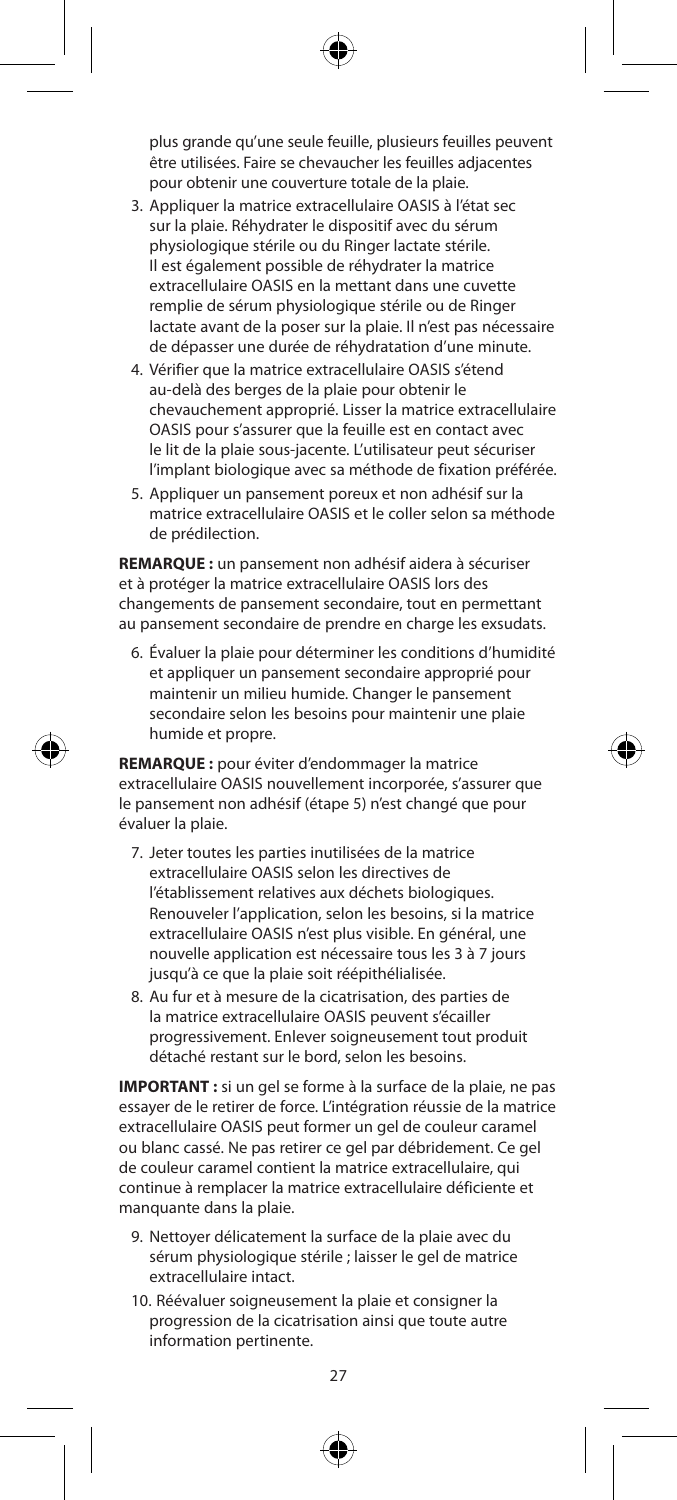

### **RÉFÉRENCES**

- 1. Shi L, Ronfard V. Biochemical and biomechanical characterization of porcine small intestinal submucosa (SIS): a mini review. *Int J Burn Trauma.* 2013;3:173-179.
- 2. Yeh DD, Nazarian RM, Demetri L, et al. Histopathological assessment of OASIS Ultra on critical-sized wound healing: a pilot study. *J Cutan Pathol*. 2017;44(6):523-529.
- 3. Romanelli M, Dini V, Bertone M, Barbanera S, Brilli C. OASIS wound matrix versus Hyaloskin in the treatment of difficult-to-heal wounds of mixed arterial/venous etiology. *Int Wound* J. 2007;4(1):3-7.
- 4. Hodde J, Janis A, Ernst D, Zopf D, Sherman D, Johnson C. Effects of sterilization on an extracellular matrix scaffold: Part I. Composition and matrix architecture. *J Mater Sci Mater Med*. 2007;18(4):537-543.
- 5. Hodde JP, Badylak SF, Brightman AO, Voytik-Harbin SL. Glycosaminoglycan content of small intestinal submucosa: A bioscaffold for tissue replacement. *Tissue Eng*. 1996;2(3): 209-217.

# **ITALIANO**

# **MATRICE EXTRACELLULARE OASIS®**

### **DESCRIZIONE DEL DISPOSITIVO**

La MATRICE EXTRACELLULARE OASIS® (ECM) è un foglio essiccato di sottomucosa dell'intestino tenue (SIS) utilizzata per il trattamento delle ferite a spessore parziale (che interessano solo l'epidermide e/o il derma) e delle ferite a tutto spessore (che raggiungono lo strato sottocutaneo). Una volta applicata, la composizione naturale del SIS permette ai meccanismi del processo di guarigione del paziente di depositare cellule e collagene durante il metabolismo della matrice extracellulare e cellulare. Generalmente, nell'arco di una settimana i tessuti del paziente incorporano il SIS, e si viene così a formare nuovo tessuto rimodellato.<sup>1-3</sup> I risultati di uno studio randomizzato controllato hanno evidenziato che la frequenza media di riapplicazione della matrice OASIS era di 6,4 ± 1,4 giorni e dimostrato efficacia clinica senza eventi avversi a quella frequenza.<sup>3</sup>

## **USO PREVISTO**

L'ECM OASIS è indicata per il trattamento delle ferite a spessore parziale e a tutto spessore. È indicata per il trattamento dei seguenti tipi di ferite croniche e acute:

- Abrasioni
- Lacerazioni
- Lacerazioni cutanee
- Lesioni dermiche post-chirurgiche
- Piaghe da decubito
- Siti donatori
- Ulcere diabetiche
- Ulcere vascolari croniche
- Ulcere venose
- Ustioni (solo di secondo grado)

Rx ONLY Questo simbolo ha il seguente significato:





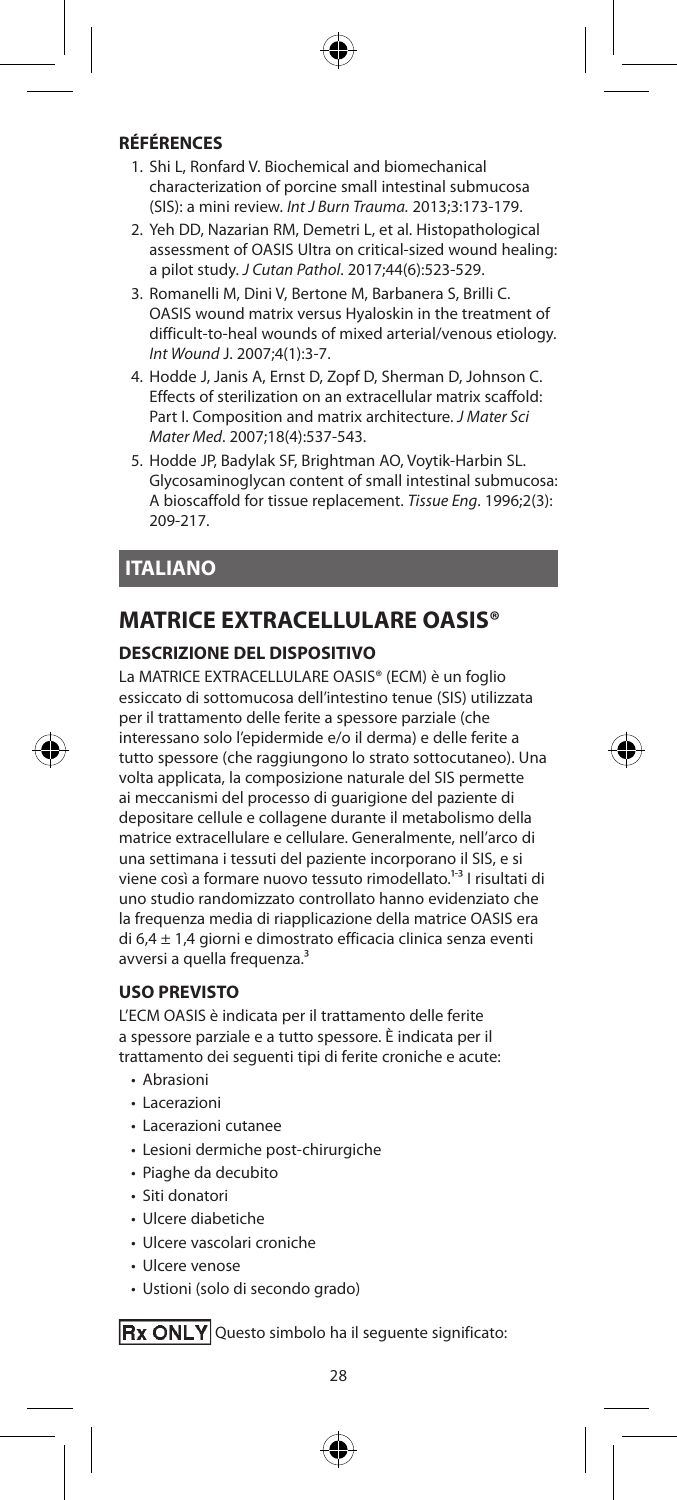

**ATTENZIONE - L'uso del presente prodotto è riservato esclusivamente a personale medico debitamente addestrato.**



 Questo simbolo ha il seguente significato: prodotto sicuro per la risonanza magnetica

L'ECM OASIS è fornita sterile in confezione a strappo ed è monouso.

#### **COMPOSIZIONE**

L'ECM OASIS è realizzata mediante un processo che mantiene intatta la composizione naturale delle molecole della matrice come il collagene (tipi I, III, IV, VI), i glicosaminoglicani (acido ialuronico, condroitina solfato A e B, eparina e eparan solfato), le glicoproteine (fibronectina) e i fattori di crescita (FGF-2, TGF-β).4,5

#### **CONTROINDICAZIONI**

L'ECM OASIS è realizzata con materiale di origine porcina e non deve essere utilizzata nei pazienti con sensibilità accertata a questo tipo di materiale. L'ECM OASIS non è indicata per l'uso nelle ustioni di terzo grado.

#### **PRECAUZIONI**

- Non risterilizzare. Gettare tutte le sezioni aperte ma inutilizzate dell'ECM OASIS.
- L'ECM OASIS è sterile se la confezione è asciutta, sigillata e non danneggiata. Non utilizzarlo se il sigillo della confezione è rotto.
- L'ECM OASIS deve essere usata prima della data di scadenza.
- Gettare l'ECM OASIS se è possibile che una manipolazione impropria la abbia danneggiata o contaminata.
- L'ECM OASIS deve essere applicata soltanto dopo il controllo dell'eccesso di essudato, del sanguinamento, del gonfiore acuto e dell'infezione.
- Non è stato condotto alcuno studio volto a valutare le prestazioni dell'ECM OASIS nelle popolazioni pediatriche o nelle pazienti in gravidanza.

### **POTENZIALI COMPLICANZE**

Sono possibili le seguenti complicanze. Se si verifica una qualsiasi di queste condizioni, rimuovere il dispositivo.

- Arrossamento
- Dolore
- Formazione di vesciche
- Gonfiore
- Infezione
- Infiammazione (l'applicazione iniziale delle medicazioni può essere associata a lieve infiammazione temporanea localizzata)
- Reazione allergica

### **CONSERVAZIONE**

Conservare l'ECM OASIS in luogo pulito, asciutto e a temperatura ambiente.

#### **STERILIZZAZIONE**

L'ECM OASIS è stata sterilizzata con ossido di etilene.





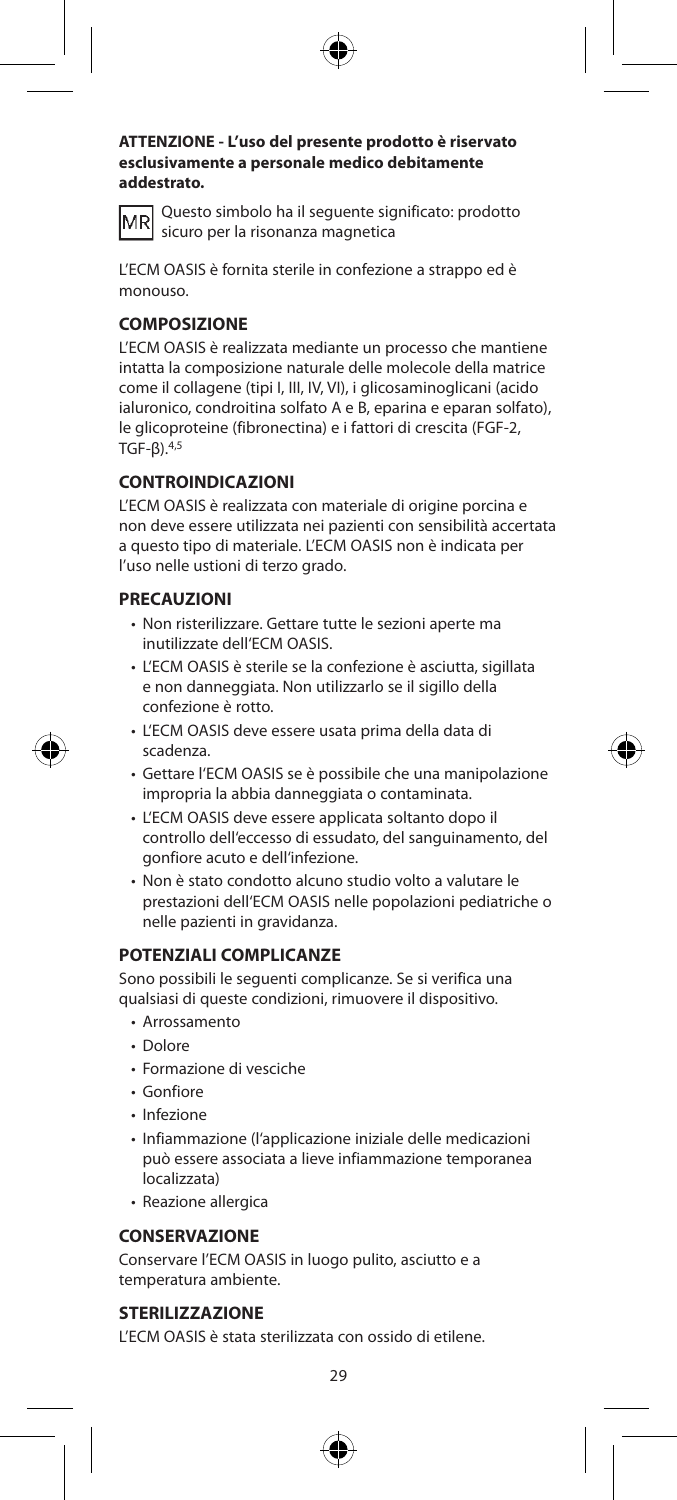

## **ISTRUZIONI PER L'USO**

**NOTA -** Maneggiare sempre l'ECM OASIS con tecnica asettica.

- 1. Preparare l'area della ferita con metodi standard in modo che la ferita non contenga detriti o tessuto necrotico. Se necessario, sottoporre a sbrigliamento chirurgico e a trattamento il letto della ferita adottando tecniche standard per garantire che la ferita presenti tessuto di granulazione e i margini contengano tessuto vitale.
- 2. Rifilare l'ECM OASIS alla misura appropriata, in base alle dimensioni dell'area della ferita, assicurandosi che l'innesto copra l'intera superficie della ferita e che si estenda leggermente oltre i margini della stessa. Se la ferita ha una superficie più ampia di un singolo foglio, è possibile utilizzare più fogli. Sovrapporre i fogli adiacenti al fine di coprire l'intera ferita.
- 3. Applicare sopra la ferita l'ECM OASIS asciutta. Idratarla con soluzione fisiologica sterile o soluzione di Ringer lattato. In alternativa, idratare l'ECM OASIS immergendola in una bacinella contenente soluzione fisiologica sterile o soluzione di Ringer lattato prima di appoggiarla sulla ferita. Non è necessario idratare l'innesto per più di 1 minuto.
- 4. Verificare che l'ECM OASIS si estenda oltre i margini della ferita per ottenere la sovrapposizione appropriata. Lisciare in posizione l'ECM OASIS per garantire che il foglio sia a contatto con il letto sottostante della ferita. L'operatore può assicurare l'innesto con il metodo di fissaggio preferito.
- 5. Applicare sull'ECM OASIS una medicazione porosa e non aderente e fissare con il metodo prescelto.

**NOTA -** Una medicazione non aderente contribuirà a mantenere in posizione e a proteggere l'ECM OASIS durante i cambi della medicazione secondaria, consentendo nel contempo che la gestione dei liquidi venga controllata dagli strati di medicazione secondaria.

6. Valutare la ferita per determinare le condizioni di umidità e applicare gli strati di medicazione secondaria come opportuno per mantenere un ambiente della ferita umido. Sostituire gli strati di medicazione secondaria come necessario per mantenere umida e pulita l'area della ferita.

**NOTA -** Per prevenire danni all'ECM OASIS appena incorporata, assicurarsi che la medicazione non aderente (passaggio 5) venga sostituita solo al momento della valutazione della ferita.

- 7. Eliminare le eventuali parti non utilizzate dell'ECM OASIS in conformità alle disposizioni della struttura sanitaria relative ai rifiuti biologici. Riapplicare, come necessario, se l'ECM OASIS non è più visibile. Generalmente, la riapplicazione deve essere effettuata ogni 3-7 giorni fino alla riepitelizzazione della ferita.
- 8. Nel corso del processo di guarigione, alcune sezioni dell'ECM OASIS potrebbero staccarsi gradatamente. Asportare con cautela i residui liberi di prodotto attorno al margine come necessario.

**IMPORTANTE -** Se sulla superficie della ferita si forma del gel, non tentare di asportarlo forzatamente. Per la buona integrazione dell'ECM OASIS si potrebbe formare un gel color caramello o bianco sporco. Non asportare il gel mediante





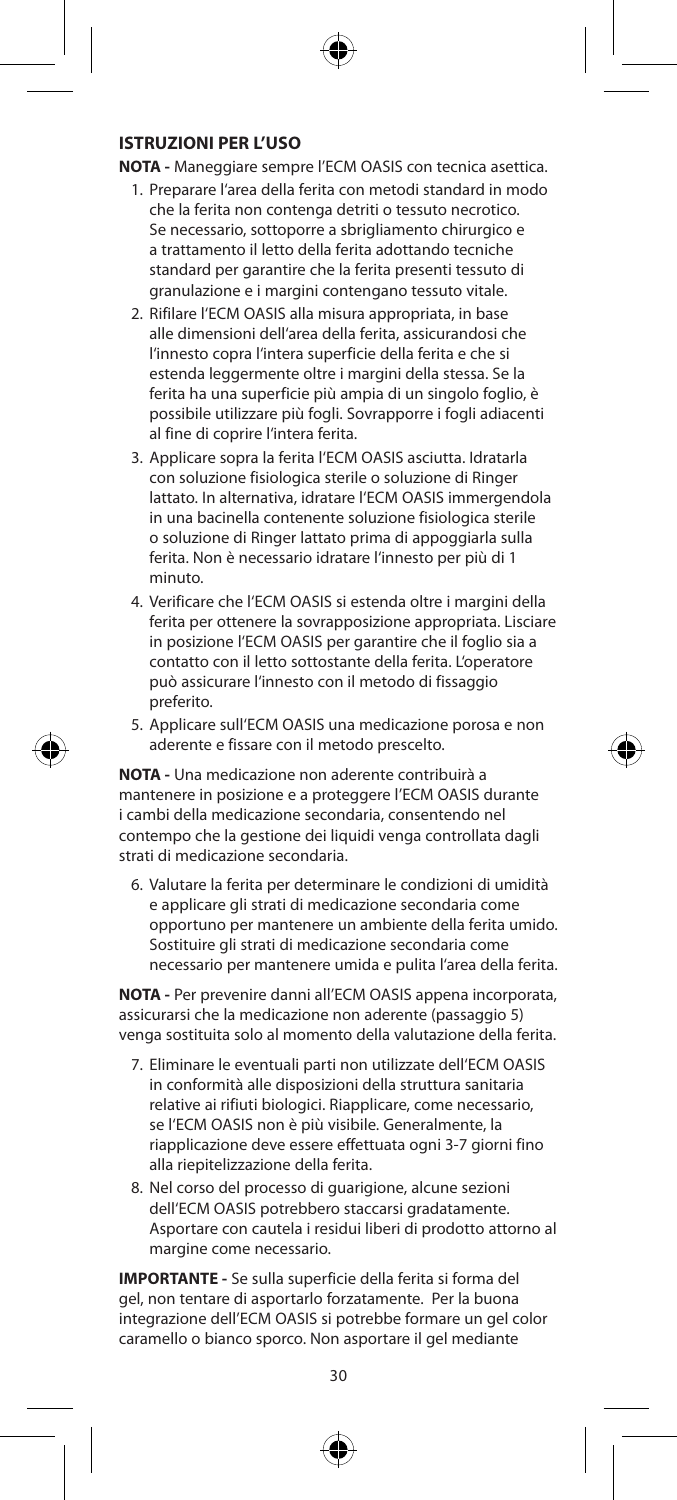

sbrigliamento. La caramellizzazione contiene ECM, che continua a sostituire l'ECM insufficiente e mancante nella ferita.

- 9. Detergere delicatamente la superficie della ferita con soluzione fisiologica sterile; non toccare il gel ECM.
- 10. Rivalutare con cautela la ferita e registrare il progresso di guarigione e altre informazioni rilevanti.

#### **BIBLIOGRAFIA**

- 1. Shi L, Ronfard V. Biochemical and biomechanical characterization of porcine small intestinal submucosa (SIS): a mini review. *Int J Burn Trauma.* 2013;3:173-179.
- 2. Yeh DD, Nazarian RM, Demetri L, et al. Histopathological assessment of OASIS Ultra on critical-sized wound healing: a pilot study. *J Cutan Pathol*. 2017;44(6):523-529.
- 3. Romanelli M, Dini V, Bertone M, Barbanera S, Brilli C. OASIS wound matrix versus Hyaloskin in the treatment of difficult-to-heal wounds of mixed arterial/venous etiology. *Int Wound* J. 2007;4(1):3-7.
- 4. Hodde J, Janis A, Ernst D, Zopf D, Sherman D, Johnson C. Effects of sterilization on an extracellular matrix scaffold: Part I. Composition and matrix architecture. *J Mater Sci Mater Med*. 2007;18(4):537-543.
- 5. Hodde JP, Badylak SF, Brightman AO, Voytik-Harbin SL. Glycosaminoglycan content of small intestinal submucosa: A bioscaffold for tissue replacement. *Tissue Eng*. 1996;2(3): 209-217.



## **NEDERLANDS**



# **OASIS® EXTRACELLULAIRE MATRIX**

## **BESCHRIJVING VAN HET HULPMIDDEL**

OASIS® EXTRACELLULAIRE MATRIX (ECM) is een gedroogd submucosaplakje van de kleine darm (SIS-plakje) gebruikt voor de behandeling van wonden van partiële dikte (die alleen epidermale en/of dermale lagen beslaan) en van wonden van de volle dikte (die tot subcutaan weefsel reiken). Eenmaal aangebracht maakt de natuurlijke samenstelling van SIS het mogelijk dat de genezingsmechanismen van de patiënt cellen en collageen afzetten tijdens de stofwisseling van de cellulaire en extracellulaire matrix. Het SIS wordt gewoonlijk binnen één week in het weefsel van de patiënt opgenomen, wat resulteert in nieuw, geremodelleerd weefsel.<sup>1-3</sup> De resultaten van een gerandomiseerde gecontroleerde studie toonden aan dat de gemiddelde frequentie van het opnieuw aanbrengen van OASIS 6,4 ± 1,4 dagen was en toonde bij die frequentie klinische effectiviteit zonder ongewenste voorvallen.<sup>3</sup>

### **BEOOGD GEBRUIK**

OASIS ECM is bedoeld voor de behandeling van wonden van partiële en volle dikte. Het is geïndiceerd om volgende typen chronische en acute wonden te behandelen:

- Abrasie
- Brandwonden (uitsluitend tweedegraads)
- Chronische vasculaire ulcera
- Diabetische ulcera
- Donorplaatsen

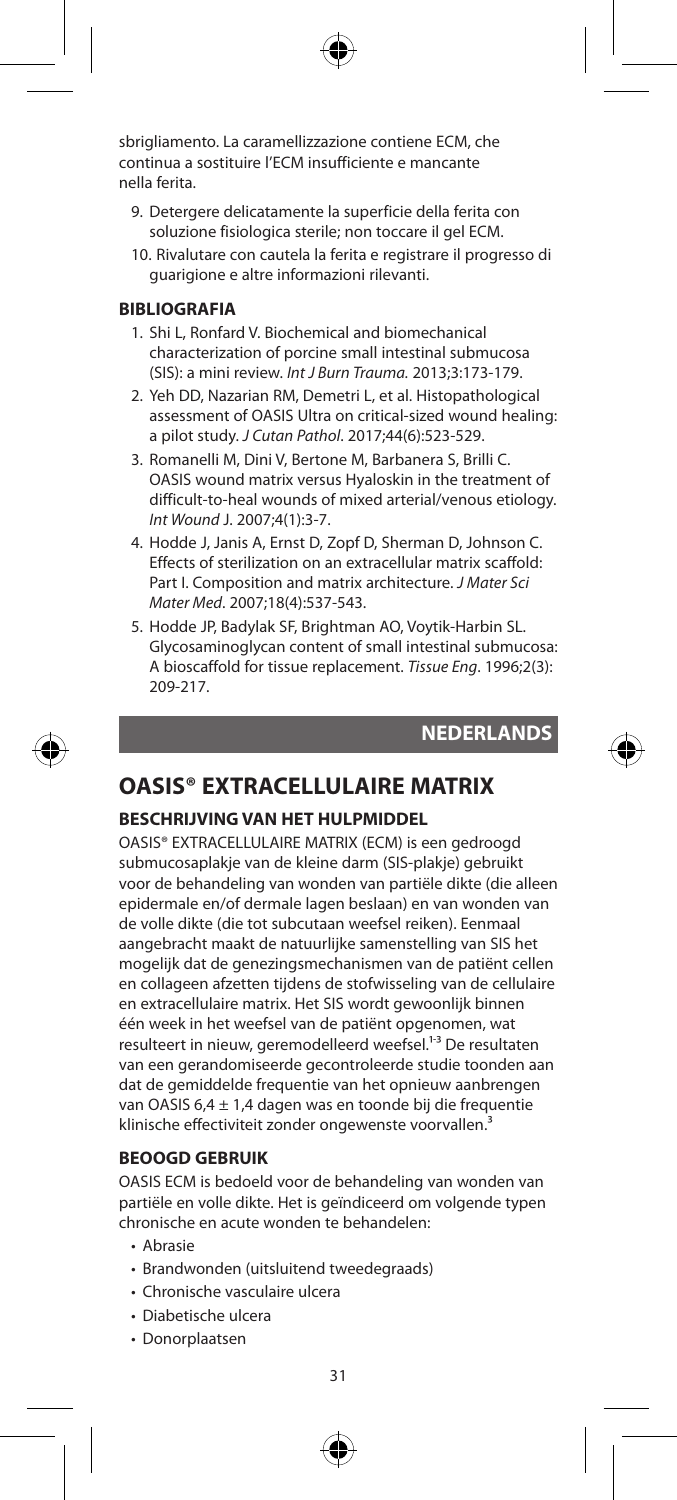- 
- Drukzweren
- Huidscheuren
- Laceraties
- Postoperatieve huidwonden
- Veneuze ulcera

Rx ONLY Dit symbool betekent het volgende:

#### **LET OP: Dit product is bestemd voor gebruik door geschoolde medische zorgverleners.**



 Dit symbool betekent het volgende: Veilig voor MRI (MRI Safe)

OASIS ECM wordt steriel geleverd in gemakkelijk open te trekken verpakkingen en is bestemd voor eenmalig gebruik.

### **SAMENSTELLING**

OASIS ECM wordt vervaardigd door middel van een proces dat de natuurlijke samenstelling van matrixmoleculen zoals collageen (types I, III, IV, VI), glycosaminoglycanen (hyaluronzuur, chondroïtinezwavelzuur A en B, heparine en heparinesulfaat), glycoproteïnen (fibronectine) en groeifactoren (FGF-2, TGF-β) behoudt.4,5

## **CONTRA-INDICATIES**

OASIS ECM is vervaardigd van materiaal afkomstig van varkens en mag niet worden gebruikt bij patiënten met een bekende gevoeligheid voor varkensmateriaal. OASIS ECM is niet geïndiceerd voor gebruik bij derdegraads brandwonden.



### **VOORZORGSMAATREGELEN**

- Niet opnieuw steriliseren. Werp alle geopende en ongebruikte gedeelten van de OASIS ECM weg.
- OASIS ECM is steriel als de verpakking droog, ongeopend en onbeschadigd is. Niet gebruiken als de verzegeling van de verpakking verbroken is.
- OASIS ECM moet gebruikt worden vóór de uiterste gebruiksdatum.
- Voer OASIS ECM af als het door verkeerde behandeling mogelijk beschadigd of verontreinigd is.
- OASIS ECM mag niet worden toegepast totdat overmatig exsudaat, bloeding, acute zwelling en infectie onder controle zijn.
- Er zijn geen studies uitgevoerd ter evaluatie van de prestaties van OASIS ECM bij pediatrische populaties of bij zwangere patiënten.

### **MOGELIJKE COMPLICATIES**

De volgende complicaties zijn mogelijk. Als een van deze omstandigheden optreedt, dient het hulpmiddel te worden verwijderd.

- Allergische reactie
- Blaasvorming
- Infectie
- Ontsteking (aanbrengen van wondverbanden kan aanvankelijk gepaard gaan met tijdelijke, lichte, plaatselijke ontsteking)
- Pijn

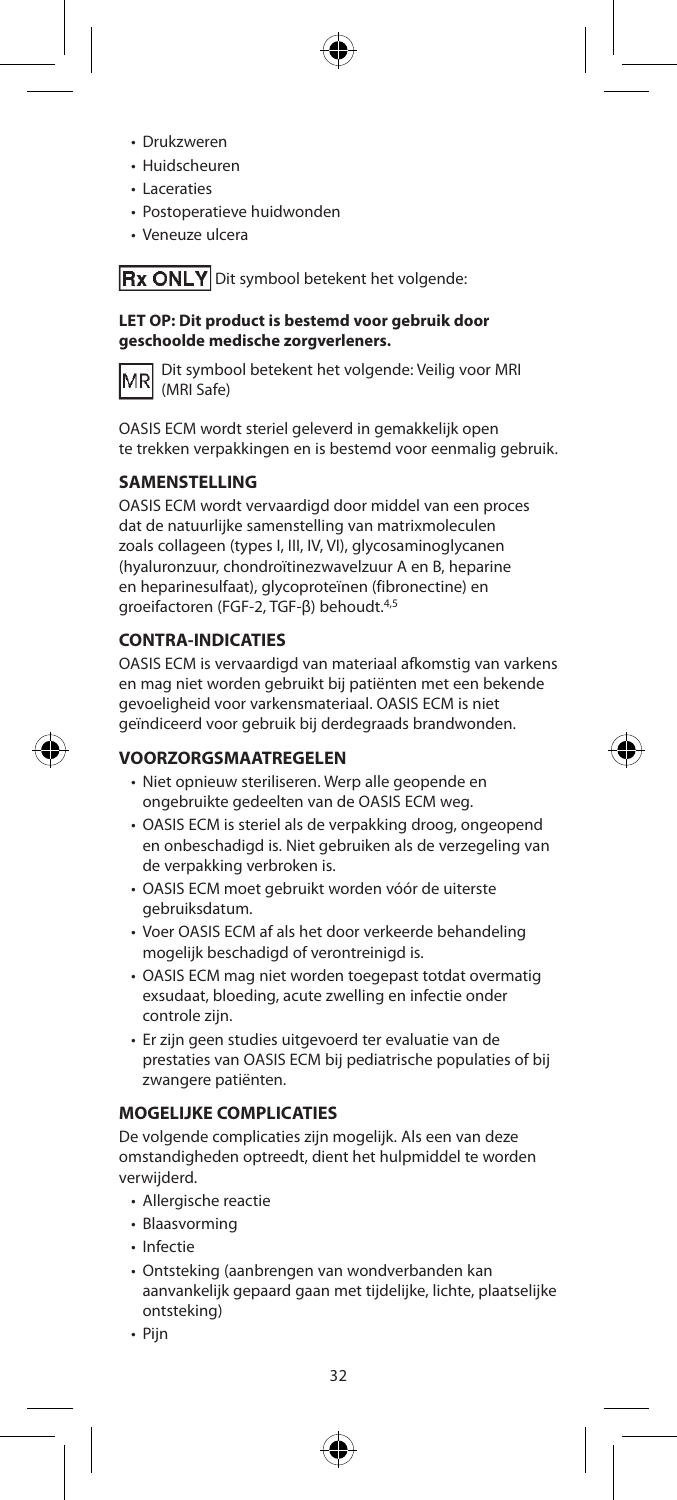- Roodheid
- Zwelling

#### **OPSLAG**

Bewaar OASIS ECM op een schone, droge plaats bij kamertemperatuur.

#### **STERILISATIE**

OASIS ECM is gesteriliseerd met ethyleenoxide.

#### **GEBRUIKSAANWIJZING**

**OPMERKING:** Hanteer de OASIS ECM altijd met gebruik van een aseptische techniek.

- 1. Bereid het wondgebied voor met behulp van standaardverzorgingsmethoden om ervoor te zorgen dat de wond vrij is van debris en necrotisch weefsel. Indien nodig moet het wondbed chirurgisch worden gedebrideerd en behandeld met standaardverzorgingstechnieken om ervoor te zorgen dat de wond granulatieweefsel vertoont en de randen levensvatbaar weefsel bevatten.
- 2. Knip de OASIS ECM bij tot de juiste grootte op basis van de grootte van het wondoppervlak en zorg ervoor dat de prothese het gehele wondoppervlak bedekt en iets verder reikt dan de wondranden. Als de wond groter is dan een enkel blad, dan kunnen meerdere bladen worden gebruikt. Overlap de aangrenzende bladen om de hele wond te bedekken.
- 3. Breng de OASIS ECM droog aan op de wonde. Hydrateer het hulpmiddel met steriel fysiologisch zout of Ringerlactaat. Hydrateer als alternatief de OASIS ECM door deze in een bak met steriel fysiologisch zout of Ringer-lactaat te plaatsen alvorens deze over de wond te plaatsen. Een hydratatietijd van langer dan 1 minuut is niet nodig.
- 4. Controleer of de OASIS ECM verder gaat dan de wondranden om de juiste overlap te verkrijgen. Strijk de OASIS ECM op zijn plaats om ervoor te zorgen dat het blad in contact komt met het onderliggende wondbed. De gebruiker kan de prothese vastzetten met de gewenste fixatiemethode.
- 5. Breng een poreus, niet-klevend verband aan over de OASIS ECM en zet het vast met een methode naar keuze.

**OPMERKING:** Een niet-klevend verband helpt de OASIS ECM vast te zetten en te beschermen tijdens secundaire verbandwisselingen, terwijl het ook toelaat om de vochtregulatie te controleren door secundaire verbandlagen.

6. Beoordeel de wond om de vochtigheid te bepalen en breng geschikte secundaire verbandlagen aan om een vochtig wondmilieu te behouden. Verwissel de secundaire verbandlagen indien nodig om een vochtig, schoon wondgebied te behouden.

**OPMERKING:** Om schade aan de nieuw aangebrachte OASIS ECM te voorkomen, moet u ervoor zorgen dat het nietklevende verband (stap 5) pas wordt vervangen als u klaar bent om de wond te beoordelen.

7. Gooi alle ongebruikte delen van OASIS ECM weg volgens de institutionele richtlijnen voor biologisch afval. Breng deze, indien nodig, opnieuw aan als de OASIS ECM niet



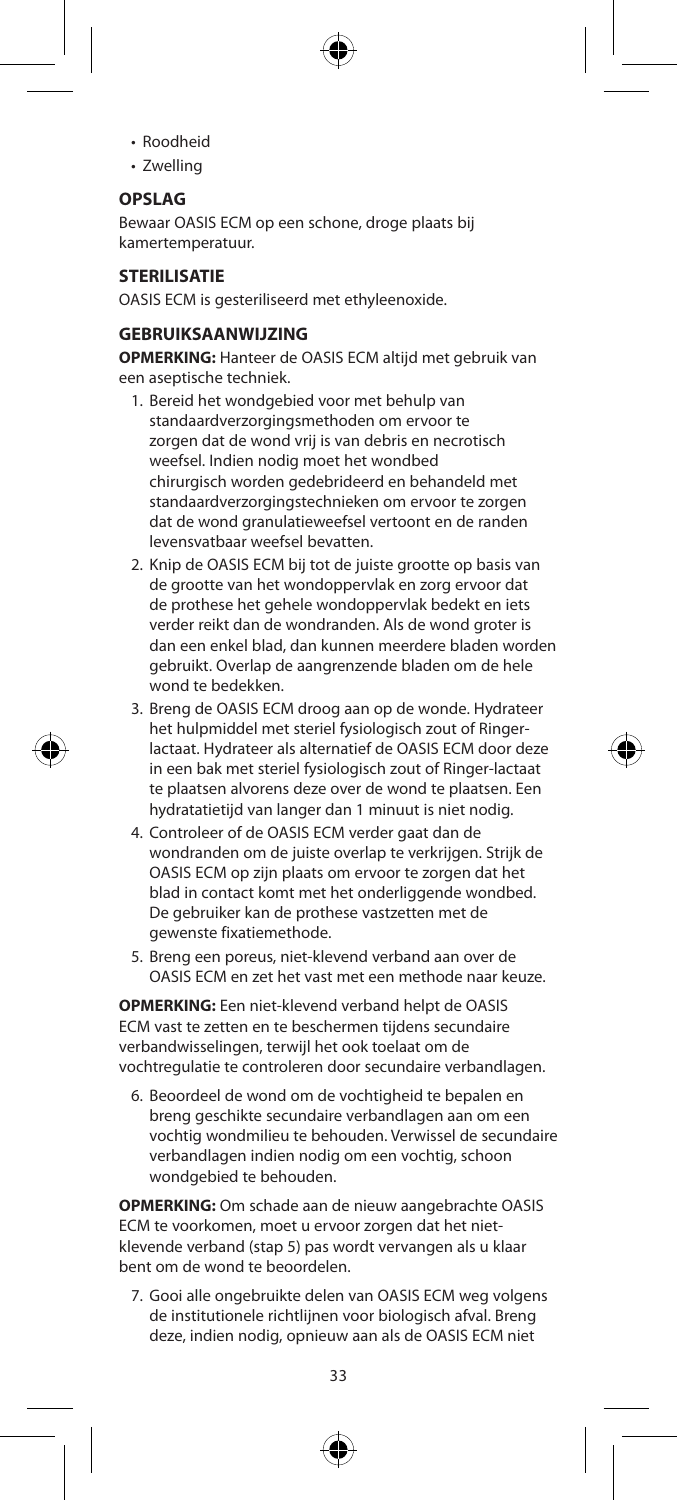

meer zichtbaar is. Gewoonlijk is het opnieuw aanbrengen om de 3-7 dagen nodig, totdat de wond opnieuw geëpithelialiseerd is.

8. Naarmate de genezing vordert, kunnen delen van de OASIS ECM geleidelijk aan vervellen. Verwijder voorzichtig alle resterende losse producten rond de rand voor zover dat nodig is.

**BELANGRIJK:** Als er zich een gel op het wondoppervlak vormt, probeer deze dan niet met kracht te verwijderen. Succesvolle integratie van de OASIS ECM kan een karamelkleurige of gebroken witte gel vormen. Verwijder deze gel niet door middel van debridement. Deze karamelisatie bevat ECM, die gebrekkige en ontbrekende ECM in de wond verder blijft vervangen.

- 9. Reinig het wondoppervlak voorzichtig met steriel fysiologisch zout. Laat de ECM-gel intact.
- 10. Beoordeel de wond zorgvuldig opnieuw en registreer het verloop van de genezing en andere relevante informatie.

## **LITERATUUR**

- 1. Shi L, Ronfard V. Biochemical and biomechanical characterization of porcine small intestinal submucosa (SIS): a mini review. *Int J Burn Trauma.* 2013;3:173-179.
- 2. Yeh DD, Nazarian RM, Demetri L, et al. Histopathological assessment of OASIS Ultra on critical-sized wound healing: a pilot study. *J Cutan Pathol*. 2017;44(6):523-529.
- 3. Romanelli M, Dini V, Bertone M, Barbanera S, Brilli C. OASIS wound matrix versus Hyaloskin in the treatment of difficult-to-heal wounds of mixed arterial/venous etiology. *Int Wound* J. 2007;4(1):3-7.
- 4. Hodde J, Janis A, Ernst D, Zopf D, Sherman D, Johnson C. Effects of sterilization on an extracellular matrix scaffold: Part I. Composition and matrix architecture. *J Mater Sci Mater Med*. 2007;18(4):537-543.
- 5. Hodde JP, Badylak SF, Brightman AO, Voytik-Harbin SL. Glycosaminoglycan content of small intestinal submucosa: A bioscaffold for tissue replacement. *Tissue Eng*. 1996;2(3): 209-217.

## **NORSK**

## **OASIS® EKSTRACELLULÆR MATRIKS**

### **BESKRIVELSE AV ANORDNINGEN**

OASIS® EKSTRACELLULÆR MATRIKS (ECM) er et tørket ark med submucosa for tynntarmen (SIS) brukt til å behandle sår av delvis tykkelse (som kun består av epidermale og/eller dermale lag) og sår av full tykkelse (som går ned til subkutant vev). Etter implantering vil den naturlige sammensetningen av SIS gjøre det mulig for pasientens tilhelingsmekanismer å avleire celler og kollagen under cellulær og ekstracellulær matriksmetabolisme. Innen én uke vil pasientens vev vanligvis integrere SIS, noe som resulterer i nytt, omformet vev.<sup>1-3</sup> Resultater fra en randomisert, kontrollert studie viste at den gjennomsnittlige hyppigheten av gjenpåføring av OASIS var 6,4 ± 1,4 dager, og studien viste en klinisk effekt uten bivirkninger ved denne hyppigheten.<sup>3</sup>



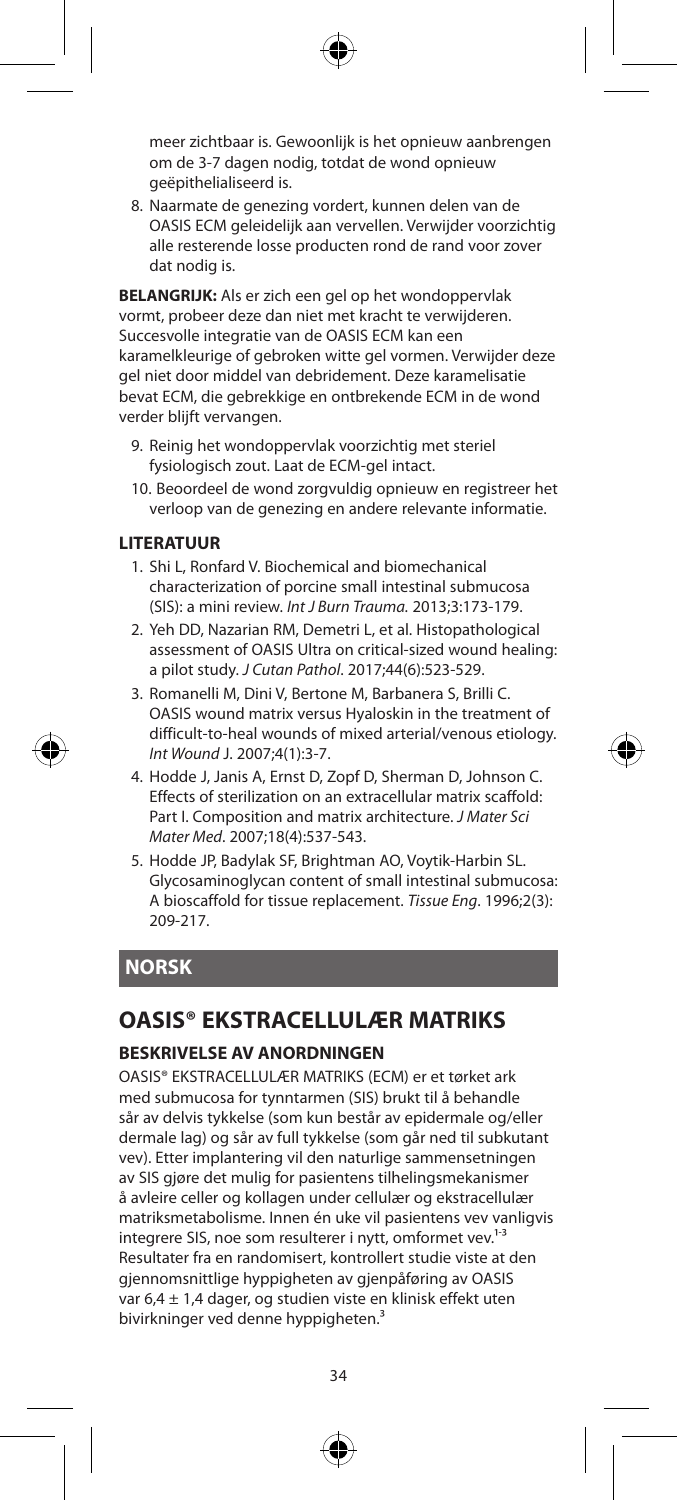

## **TILTENKT BRUK**

OASIS ECM er beregnet på behandling av sår av delvis og full tykkelse. Det er indikert for behandling av følgende typer kroniske og akutte sår:

- Avskrapninger
- Diabetiske sår
- Donorsteder
- Forbrenninger (kun annengrads)
- Hudrifter
- Kroniske vaskulære sår
- Kuttskader
- Postkirurgiske dermale sår
- Trykksår
- Venøse sår

Rx ONLY Dette symbolet betyr følgende:

#### **FORSIKTIG: Dette produktet er tiltenkt brukt av opplært helsepersonell.**



**MR** Dette symbolet betyr følgende: MR-sikker

OASIS ECM leveres leveres sterilt i peel-open-innpakninger og er beregnet på engangsbruk.

## **SAMMENSETNING**



OASIS ECM er fremstilt ved hjelp av en prosess som bevarer den naturlige sammensetningen i matriksmolekyler, slik som kollagen (type I, III, IV, VI), glykosaminoglykaner (hyaluronsyre, kondroitinsulfat A og B, heparin og heparinsulfat), glykoproteiner (fibronektin) og vekstfaktorer (FGF-2, TGF-β).4,5

#### **KONTRAINDIKASJONER**

OASIS ECM er fremstilt av materiale fra svin, og skal ikke brukes hos pasienter med kjent sensitivitet for materiale fremstilt av svin. OASIS ECM er ikke beregnet på å brukes ved tredjegrads forbrenninger.

## **FORHOLDSREGLER**

- Skal ikke resteriliseres. Kasser alle åpne og ubrukte deler av OASIS ECM.
- OASIS ECM er steril hvis pakningen er tørr, uåpnet og uskadet. Skal ikke brukes hvis pakkens forsegling er brutt.
- OASIS ECM må brukes før utløpsdatoen.
- Kasser OASIS ECM hvis feilhåndtering har forårsaket mulig skade eller kontaminasjon.
- OASIS ECM skal ikke påføres før overflødig eksudat, blødning, akutt hevelse og infeksjon er under kontroll.
- Ingen studier er blitt utført for å evaluere ytelsen til OASIS ECM hos pediatriske populasjoner eller hos pasienter som er gravide.

## **MULIGE KOMPLIKASJONER**

Følgende komplikasjoner er mulige. Anordningen skal fjernes hvis noen av disse tilstandene oppstår.

- Allergisk reaksjon
- Blemmedannelse



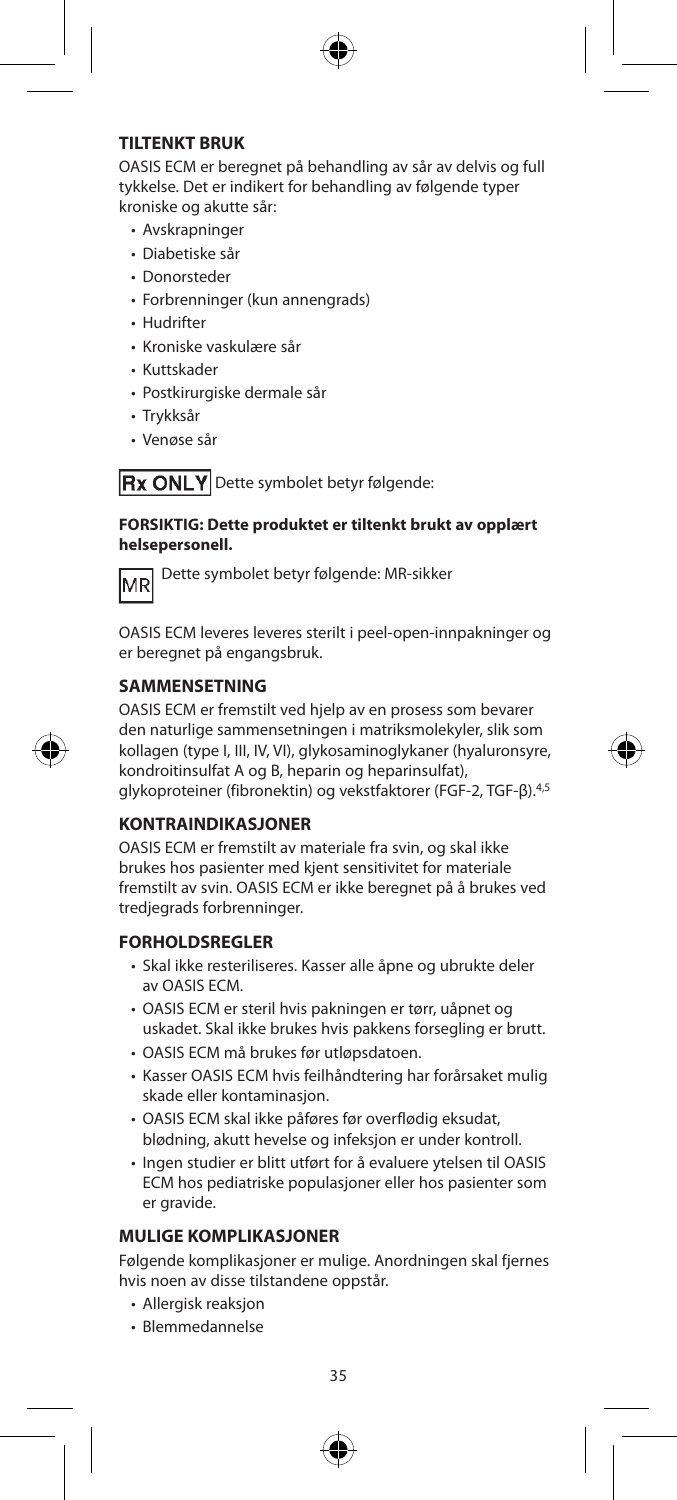- Hevelse
- Infeksjon
- Inflammasjon (initial bruk av sårbandasjer kan være forbundet med forbigående, mild, lokal inflammasjon.)
- Rødhet
- Smerte

## **OPPBEVARING**

OASIS ECM skal oppbevares på et rent og tørt sted ved romtemperatur.

#### **STERILISERING**

OASIS ECM er sterilisert med etylenoksid.

#### **BRUKSANVISNING**

**MERK:** Håndter alltid OASIS ECM med aseptisk teknikk.

- 1. Klargjør sårstedet ved bruk av vanlige pleiemetoder for å sikre at såret er fritt for smuss og nekrotisk vev. Ved behov kan sårbunnen debrideres og behandles kirurgisk med vanlige pleieteknikker for å sikre at såret viser granuleringsvev og kantene inneholder levedyktig vev.
- 2. Klipp OASIS ECM til riktig størrelse basert på sårstedets størrelse, og sørg for at implantatet dekker hele sårflaten og at det går litt forbi sårkanten. Hvis såret er større en ett ark, kan du bruke flere ark. Overlapp tilstøtende ark slik at hele såret dekkes.
- 3. Påfør OASIS ECM i tørr tilstand over såret. Hydrer anordningen med steril saltløsning eller Ringers løsning. Alternativt kan du hydrere OASIS ECM ved å legge den i et kar med steril saltløsning eller Ringers løsning før den legges over såret. En hydreringstid på mer enn 1 minutt er ikke nødvendig.
- 4. Kontroller at OASIS ECM går forbi sårkanten for å oppnå passende overlapping. Glatt ut OASIS ECM for å sikre at arket er i kontakt med den underliggende sårbunnen. Brukeren kan feste implantatet med foretrukket fikseringsmetode.
- 5. Påfør en porøs, ikke-klebende bandasje over OASIS ECM og fest den ved hjelp av ønsket metode.

**MERK:** En ikke-klebende bandasje bidrar til å holde på plass og beskytte OASIS ECM under sekundære bandasjeskift samtidig som sekundære bandasjelag også muliggjør kontroll av væskehåndtering.

6. Vurder såret for å slå fast fuktighetsforholdene, og påfør passende sekundære bandasjelag for å opprettholde et fuktig sårmiljø. Skift ut de sekundære bandasjelagene etter behov for å oppnå et fuktig, rent sårsted.

**MERK:** For å unngå at den nyintegrerte OASIS ECM-en blir skadet, skal du sørge for at den ikke-klebende bandasjen (steg 5) kun skiftes ut når du er klar til å vurdere såret.

7. Kast alle ubrukte deler av ubrukt OASIS ECM i tråd med institusjonens retningslinjer for biologisk avfall. Påfør på nytt etter behov hvis OASIS ECM ikke lenger er synlig. Gjenpåføring må vanligvis utføres hver 3.–7. dag til såret er reepitelialisert.



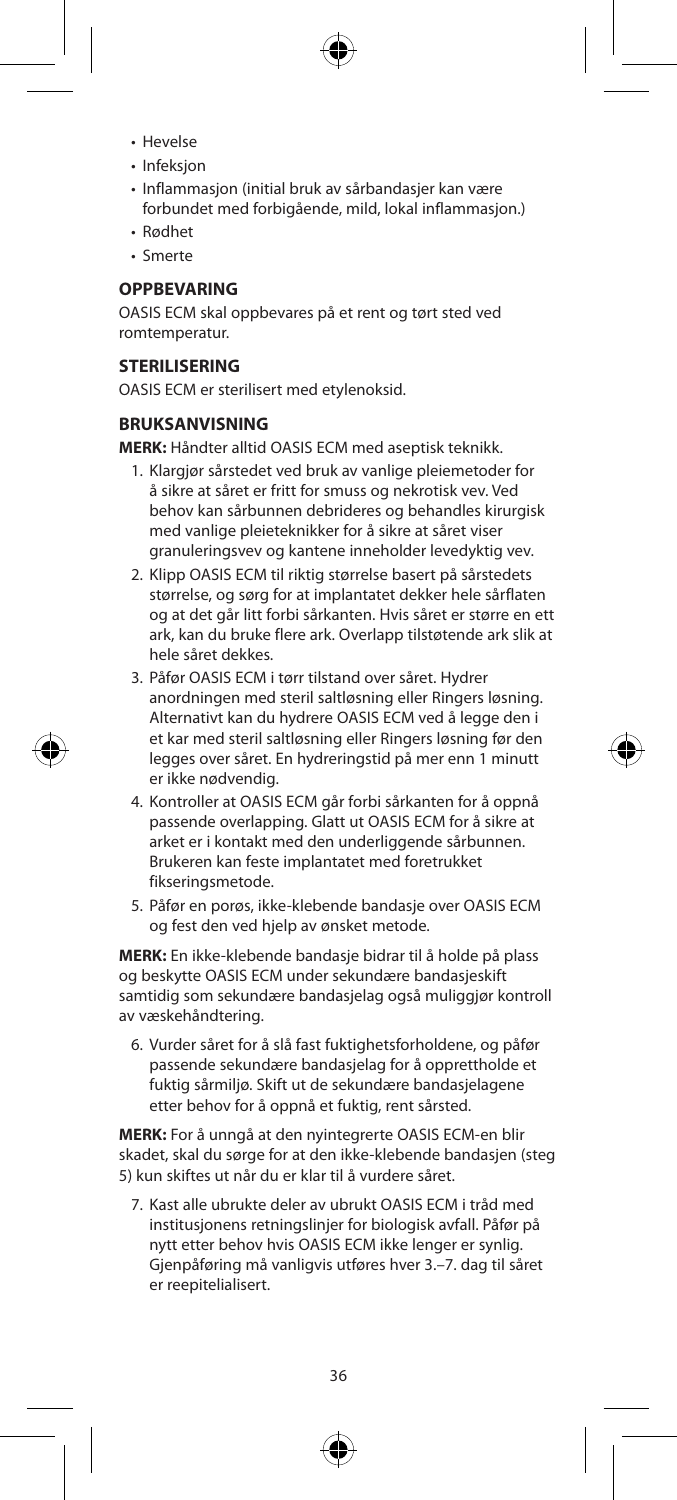

8. Deler av OASIS ECM kan gradvis skrelle av etter som såret tilheles. Fjern alt gjenværende løst produkt forsiktig rundt kanten etter behov.

**VIKTIG:** Hvis det dannes en gel på sårflaten, må du ikke forsøke å fjerne den med makt. Vellykket integrering av OASIS ECM kan medføre en karamellfarget eller off-white gel. Denne gelen skal ikke fjernes ved hjelp av debridering. Denne karameliseringen inneholder ECM, som fortsetter å erstatte manglende ECM i såret.

- 9. Rens sårflaten forsiktig med steril saltløsning; la ECMgelen være intakt.
- 10. Vurder såret nøye på nytt og registrer tilhelingens fremdrift og annen relevant informasjon.

#### **REFERANSER**

- 1. Shi L, Ronfard V. Biochemical and biomechanical characterization of porcine small intestinal submucosa (SIS): a mini review. *Int J Burn Trauma.* 2013;3:173-179.
- 2. Yeh DD, Nazarian RM, Demetri L, et al. Histopathological assessment of OASIS Ultra on critical-sized wound healing: a pilot study. *J Cutan Pathol*. 2017;44(6):523-529.
- 3. Romanelli M, Dini V, Bertone M, Barbanera S, Brilli C. OASIS wound matrix versus Hyaloskin in the treatment of difficult-to-heal wounds of mixed arterial/venous etiology. *Int Wound* J. 2007;4(1):3-7.
- 4. Hodde J, Janis A, Ernst D, Zopf D, Sherman D, Johnson C. Effects of sterilization on an extracellular matrix scaffold: Part I. Composition and matrix architecture. *J Mater Sci Mater Med*. 2007;18(4):537-543.
- 5. Hodde JP, Badylak SF, Brightman AO, Voytik-Harbin SL. Glycosaminoglycan content of small intestinal submucosa: A bioscaffold for tissue replacement. *Tissue Eng*. 1996;2(3): 209-217.

**POLSKI**

## **MACIERZ ZEWNĄTRZKOMÓRKOWA OASIS®**

## **OPIS URZĄDZENIA**

MACIERZ ZEWNĄTRZKOMÓRKOWA OASIS® (ECM) to wysuszony płat podśluzówki jelita cienkiego (SIS) stosowany do leczenia ran z częściowymi ranami głębszymi (obejmujących jedynie warstwy naskórka i (lub) skóry) oraz ran o pełnej grubości (sięgających tkanki podskórnej). Po zastosowaniu naturalny skład SIS umożliwia odkładanie się komórek i kolagenu w wyniku następujących u pacjenta procesów gojenia, podczas metabolizmu macierzy komórkowej i macierzy zewnątrzkomórkowej. Zazwyczaj w ciągu jednego tygodnia następuje wrośnięcie SIS do tkanek pacjenta, powodując powstanie nowej, przebudowanej tkanki.<sup>1-3</sup> Wyniki z randomizowanego badania z grupą kontrolną wykazały, że średnia częstotliwość ponownego zastosowania produktu OASIS wynosiła 6,4 ± 1,4 dnia i wykazała skuteczność kliniczną bez żadnych zdarzeń niepożądanych przy takiej częstości.3

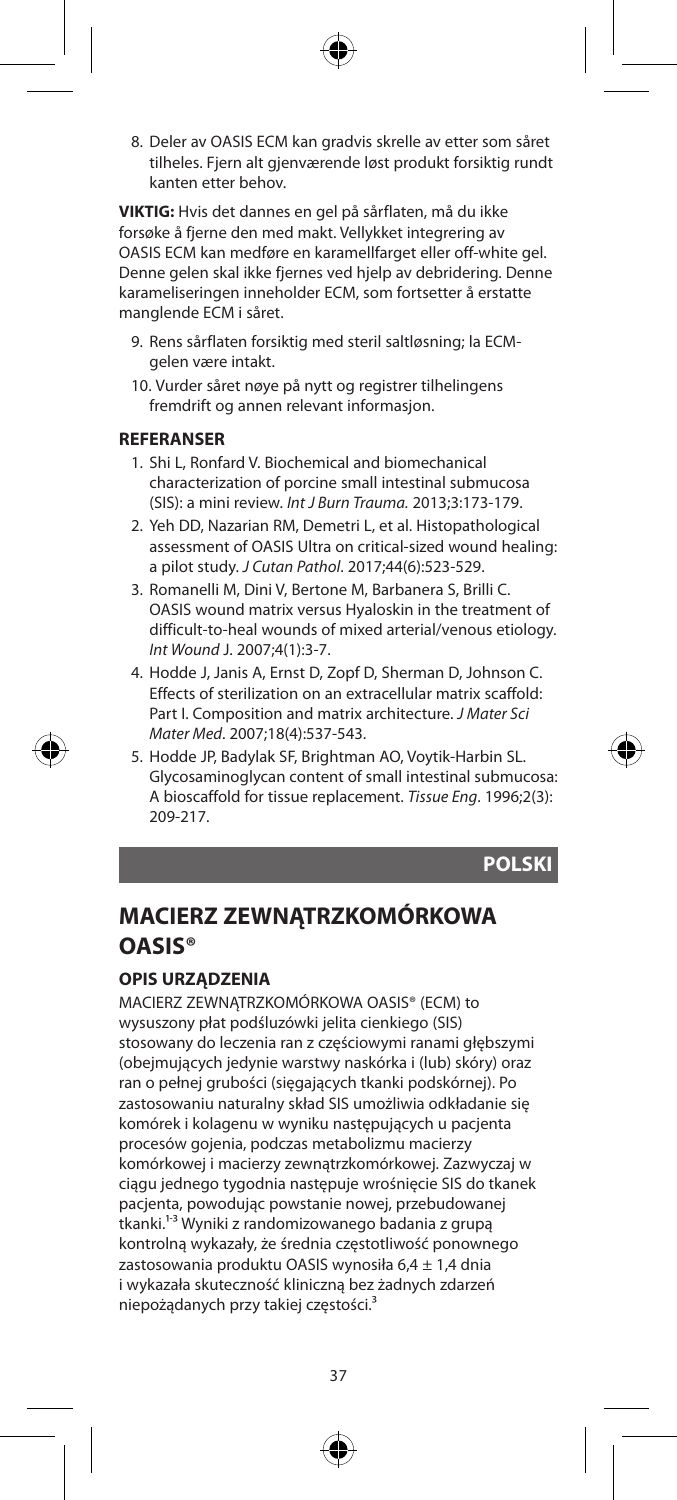

## **PRZEZNACZENIE**

Produkt OASIS ECM jest przeznaczony do leczenia ran z częściowymi ranami głębszymi i ran o pełnej grubości. Wskazane jest leczenie następujących typów ran przewlekłych i ostrych:

- Miejsca pobrania przeszczepu u dawcy
- Odleżyny
- Oparzenia (wyłącznie drugiego stopnia)
- Otarcia
- Owrzodzenia cukrzycowe
- Owrzodzenia żylne
- Pooperacyjne rany dermatologiczne
- Przewlekłe owrzodzenia żylne
- Rozdarcia skóry
- Rozerwanie naczyń

Rx ONLY Ten symbol oznacza:

#### **PRZESTROGA: Niniejszy wyrób przeznaczony jest do używania przez wyszkolony personel medyczny.**



 Ten symbol oznacza, że produkt jest bezpieczny w środowisku rezonansu magnetycznego

Produkt OASIS ECM jest dostarczany jako sterylny w rozrywalnych opakowaniach i przeznaczony jest do jednorazowego użytku.

#### **SKŁAD**

Produkt OASIS ECM uzyskuje się w procesie pozwalającym na zachowanie naturalnego składu cząsteczek macierzy takich jak kolagen (typu I, III, IV, VI), glikozaminoglikany (kwas hialuronowy, siarczan chondroityny A i B, heparyna i siarczan heparanu), glikoproteiny (fibronektyna) i czynniki wzrostu (FGF-2, TGF-β) 4,5

#### **PRZECIWWSKAZANIA**

Produkt OASIS ECM jest uzyskiwany ze źródeł pochodzenia wieprzowego i nie należy go stosować u pacjentów z rozpoznaną nadwrażliwością na materiały pochodzenia wieprzowego. Produkt OASIS ECM nie jest wskazany do stosowania przy oparzeniach trzeciego stopnia.

#### **ŚRODKI OSTROŻNOŚCI**

- Nie sterylizować ponownie. Wyrzucić wszystkie otwarte i nie zużyte fragmenty produktu OASIS ECM.
- Produkt OASIS ECM zachowuje sterylność, jeśli opakowanie jest suche, nie zostało otwarte ani uszkodzone. Nie wolno używać, jeśli opakowanie jest nieszczelne.
- Produkt OASIS ECM musi zostać zużyty przed upływem daty ważności.
- Należy wyrzucić OASIS ECM, jeśli nieprawidłowe postępowanie spowodowało możliwość uszkodzenia go lub zanieczyszczenia.
- Produkt OASIS ECM można zastosować dopiero po opanowaniu nadmiernego wysięku, krwawienia, ostrego obrzęku oraz zakażenia.





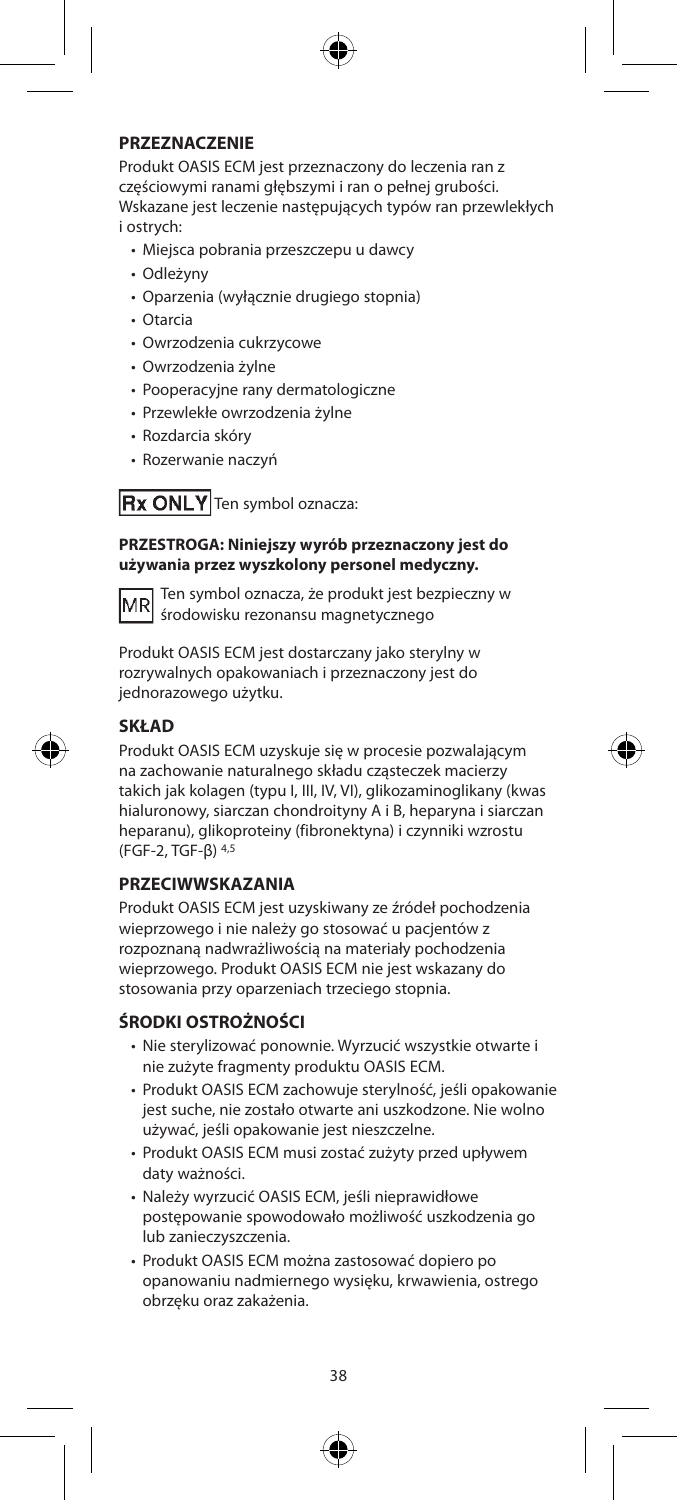

• Nie przeprowadzono badań oceniających skuteczność produktu OASIS ECM u dzieci i młodzieży oraz u kobiet w ciąży.

### **MOŻLIWE POWIKŁANIA**

Możliwe są następujące powikłania. Jeśli wystąpi jakiekolwiek z poniższych powikłań, należy usunąć produkt.

- Ból
- Obrzęk
- Pęcherze
- Reakcja uczuleniowa
- Zaczerwienienie
- Zakażenie
- Zapalenie (początkowe zastosowanie materiałów opatrunkowych może być związane z przejściowym, łagodnym, miejscowym stanem zapalnym.)

#### **PRZECHOWYWANIE**

Produkt OASIS ECM należy przechowywać w czystym, suchym miejscu, w temperaturze pokojowej.

#### **STERYLIZACJA**

Produkt OASIS ECM został wysterylizowany tlenkiem etylenu.

#### **INSTRUKCJA UŻYCIA**

**UWAGA:** Przy postępowaniu z produktem OASIS ECM należy zawsze stosować technikę aseptyczną.

- 1. Przygotować obszar rany, używając standardowych metod leczenia w celu zapewnienia, że w obszarze rany nie ma pozostałości ani tkanki martwiczej. W razie potrzeby oczyścić łożysko rany chirurgicznie i zastosować standardowe techniki w celu zapewnienia, że w ranie znajduje się tkanka granulacyjna, a na krawędziach obecna jest żywotna tkanka.
- 2. Należy przyciąć produkt OASIS ECM do odpowiedniego rozmiaru w zależności od wielkości obszaru rany, upewniając się, że wszczep pokrywa całą powierzchnię rany i wystaje nieco poza brzeg rany. Jeśli rana jest większa niż pojedynczy arkusz, można użyć większej liczby arkuszy. Sąsiednie arkusze powinny się nakładać, aby zapewnić całkowite pokrycie rany.
- 3. Nałożyć produkt OASIS ECM w stanie suchym na ranę. Nawodnić wyrób w jałowym roztworze soli fizjologicznej lub płynie Ringera z mleczanem. Alternatywnie przed umieszczeniem wszczepu na ranie nawodnić produkt OASIS ECM, umieszczając go w pojemniku z jałowym roztworem soli fizjologicznej lub roztworze mleczanu Ringera. Nie jest wymagane nawadnianie dłuższe niż przez 1 minutę.
- 4. Sprawdzić, czy produkt OASIS ECM wystaje poza brzegi rany, aby uzyskać odpowiednie nakładanie się. Wygładzić produkt OASIS ECM na miejscu w celu upewnienia się, że arkusz styka się z łożyskiem rany poniżej. Użytkownik może zamocować wszczep za pomocą preferowanej metody mocowania.
- 5. Nałożyć porowaty, nieprzylegający opatrunek na produkt OASIS ECM i przymocować go, stosując wybraną metodę.



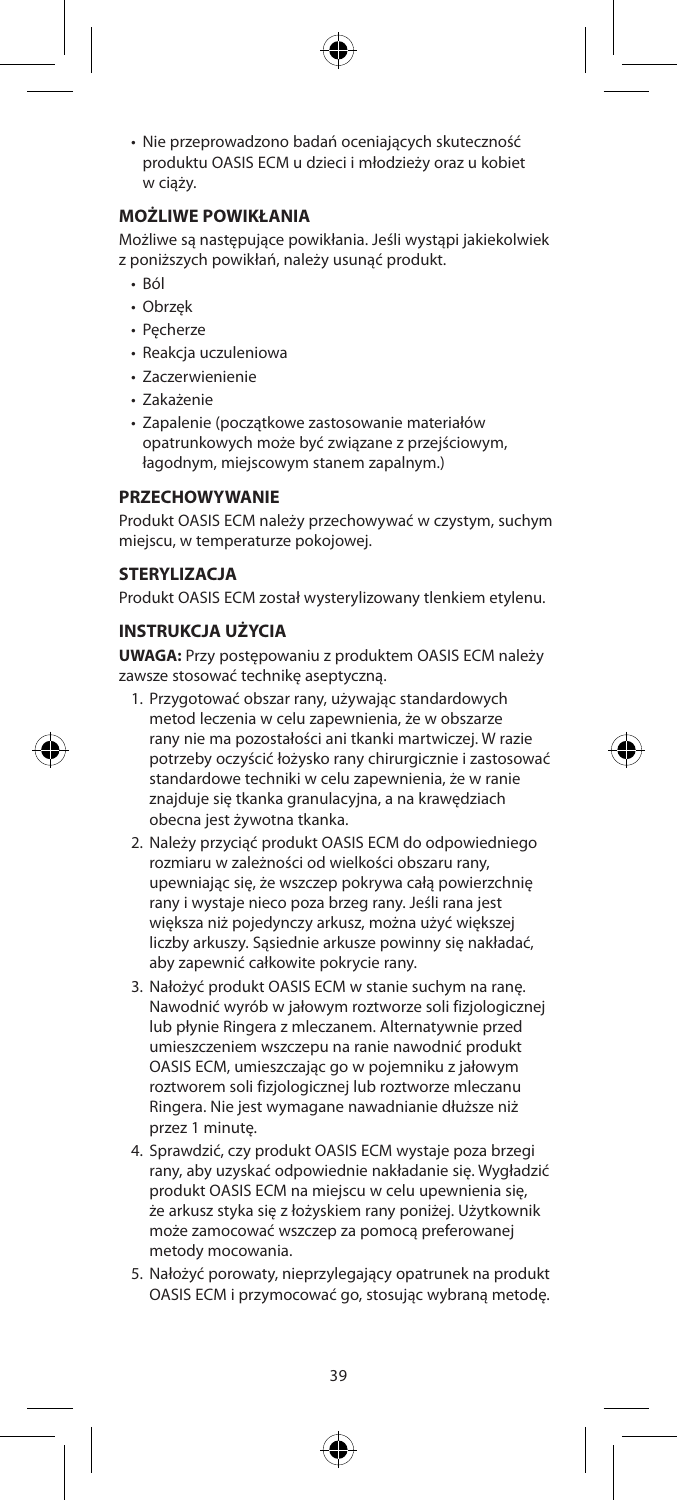

**UWAGA:** Nieprzylegający opatrunek ułatwi zabezpieczenie i ochronę produktu OASIS ECM podczas zmian wtórnego opatrunku, jednocześnie umożliwiając kontrolowanie zarządzania płynami przez warstwy wtórnego opatrunku.

6. Ocenić ranę, aby określić warunki wilgotności i nałożyć odpowiednie warstwy wtórnego opatrunku, aby utrzymać wilgotne środowisko rany. Zmieniać warstwy opatrunku wtórnego w zależności od potrzeb, aby utrzymać ranę w stanie wilgotnym i w czystości.

**UWAGA:** Aby zapobiec uszkodzeniu nowo wrośniętego produktu OASIS ECM, upewnić się, że nieprzylegający opatrunek (krok 5) jest zmieniany jedynie wtedy, gdy jest gotowy do oceny rany.

- 7. Wyrzucić wszystkie nieużyte fragmenty produktu OASIS ECM zgodnie z instytucjonalnymi zasadami pozbywania się odpadów biologicznych. W razie potrzeby nałożyć ponownie, jeśli produkt OASIS ECM nie jest już widoczny. Zazwyczaj ponowne nałożenie jest potrzebne co 3-7 dni, do uzyskania ponownego pokrycia rany naskórkiem.
- 8. W miarę gojenia odcinki produktu OASIS ECM mogą ulegać stopniowo łuszczeniu. W razie potrzeby ostrożnie usunąć pozostały luźny produkt z krawędzi.

**WAŻNE:** Jeśli żel tworzy się na powierzchni rany, nie należy próbować go usuwać z użyciem siły. Pomyślne wrośnięcie produktu OASIS ECM może stworzyć żel w karmelowy lub białawy żel. Nie usuwać tego żelu podczas oczyszczania. Ta karmelizacja zawiera ECM, która nadal zastępuje niedobór i brak ECM w ranie.

- 9. Delikatnie oczyścić powierzchnię rany jałowym roztworem soli fizjologicznej; pozostawić żel ECM nienaruszony.
- 10. Ostrożnie ponownie ocenić ranę i zapisać postęp gojenia oraz inne istotne informacje.

#### **PIŚMIENNICTWO**

- 1. Shi L, Ronfard V. Biochemical and biomechanical characterization of porcine small intestinal submucosa (SIS): a mini review. *Int J Burn Trauma.* 2013;3:173-179.
- 2. Yeh DD, Nazarian RM, Demetri L, et al. Histopathological assessment of OASIS Ultra on critical-sized wound healing: a pilot study. *J Cutan Pathol*. 2017;44(6):523-529.
- 3. Romanelli M, Dini V, Bertone M, Barbanera S, Brilli C. OASIS wound matrix versus Hyaloskin in the treatment of difficult-to-heal wounds of mixed arterial/venous etiology. *Int Wound* J. 2007;4(1):3-7.
- 4. Hodde J, Janis A, Ernst D, Zopf D, Sherman D, Johnson C. Effects of sterilization on an extracellular matrix scaffold: Part I. Composition and matrix architecture. *J Mater Sci Mater Med*. 2007;18(4):537-543.
- 5. Hodde JP, Badylak SF, Brightman AO, Voytik-Harbin SL. Glycosaminoglycan content of small intestinal submucosa: A bioscaffold for tissue replacement. *Tissue Eng*. 1996;2(3): 209-217.





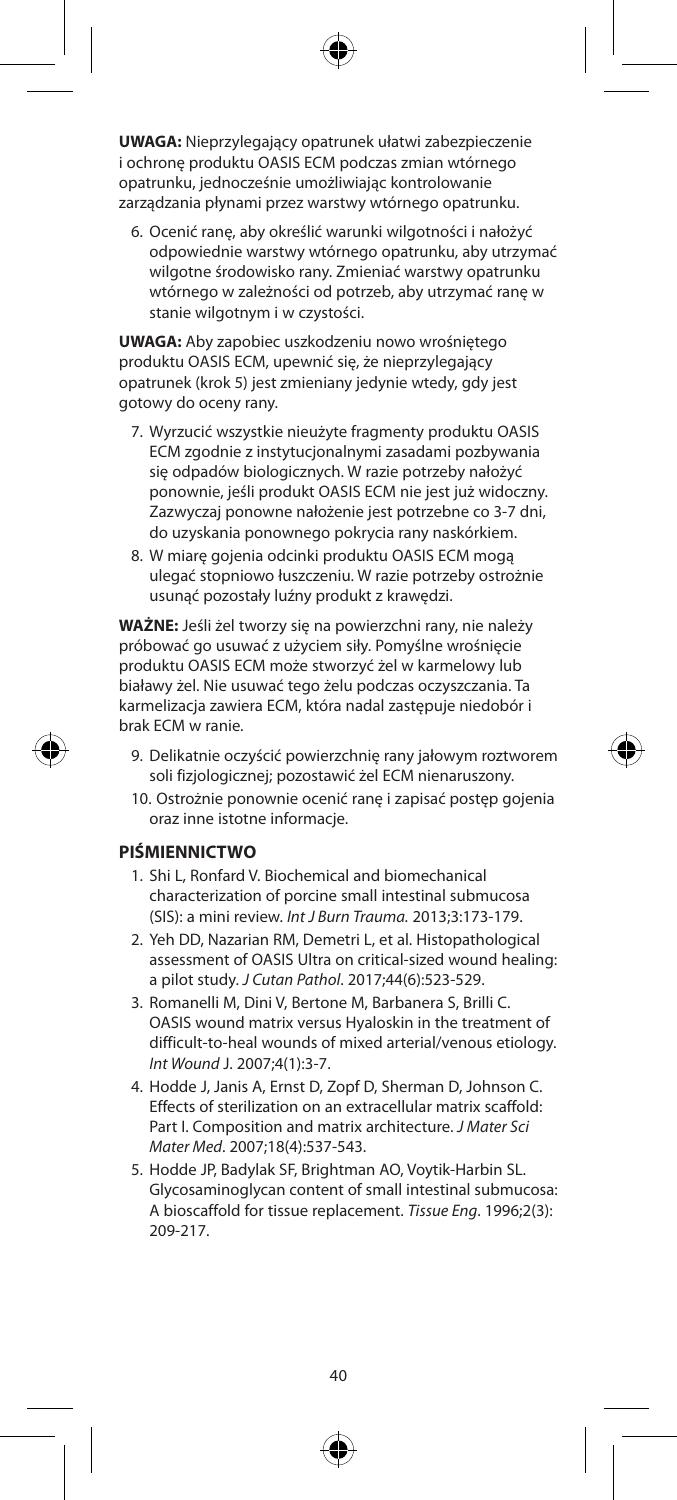

# **PORTUGUÊS**

## **MATRIZ EXTRACELULAR OASIS®**

## **DESCRIÇÃO DO DISPOSITIVO**

A MATRIZ EXTRACELULAR (MEC) OASIS® é uma lâmina seca de submucosa do intestino delgado (SIS) usada para tratar feridas de espessura parcial (compreendendo apenas camadas epidérmicas e/ou dérmicas) e feridas de espessura total (atingindo tecido subcutâneo). Após ser aplicada, a composição natural da SIS possibilita que os mecanismos de cicatrização do paciente depositem células e colágeno durante o metabolismo celular e de matriz extracelular. Normalmente, no período de uma semana, os tecidos do paciente incorporam a SIS, resultando em novo tecido remodelado.<sup>1-3</sup> Os resultados de um estudo controlado randomizado mostraram que a frequência média de reaplicação da OASIS foi de 6,4 ± 1,4 dias, e demonstrou eficácia clínica sem eventos adversos nessa frequência.<sup>3</sup>

### **USO PRETENDIDO**

A MEC OASIS destina-se ao tratamento de feridas parciais e de espessura total. Ela é indicada para tratar os seguintes tipos de feridas crônicas e agudas:

- Abrasões
- Feridas dérmicas pós-cirúrgicas
- Lacerações
- Lesões por fricção
- Locais doadores
- Queimaduras (somente de segundo grau)
- Úlceras de pressão
- Úlceras diabéticas
- Úlceras vasculares crônicas
- Úlceras venosas

**Rx ONLY** Este símbolo significa o seguinte:

#### **CUIDADO: este produto deve ser usado por profissionais médicos treinados.**

 Este símbolo significa: seguro para ressonância lmr magnética

A MEC OASIS é fornecida estéril em embalagem fácil de abrir e é indicada para uma única utilização.

## **COMPOSIÇÃO**

A MEC OASIS é originada utilizando um processo que retém a composição natural de moléculas matriciais como o colágeno (tipos I, III, IV, VI), glicosaminoglicanos (ácido hialurônico, sulfato de condroitina A e B, heparina e sulfato de heparano), glicoproteínas (fibronectina) e fatores de crescimento (FGF-2, TGF-β).4,5

### **CONTRAINDICAÇÕES**

A MEC OASIS é derivada de uma fonte suína e não deve ser usada em pacientes com sensibilidade conhecida ao material suíno. A MEC OASIS não é indicada para uso em queimaduras de terceiro grau.





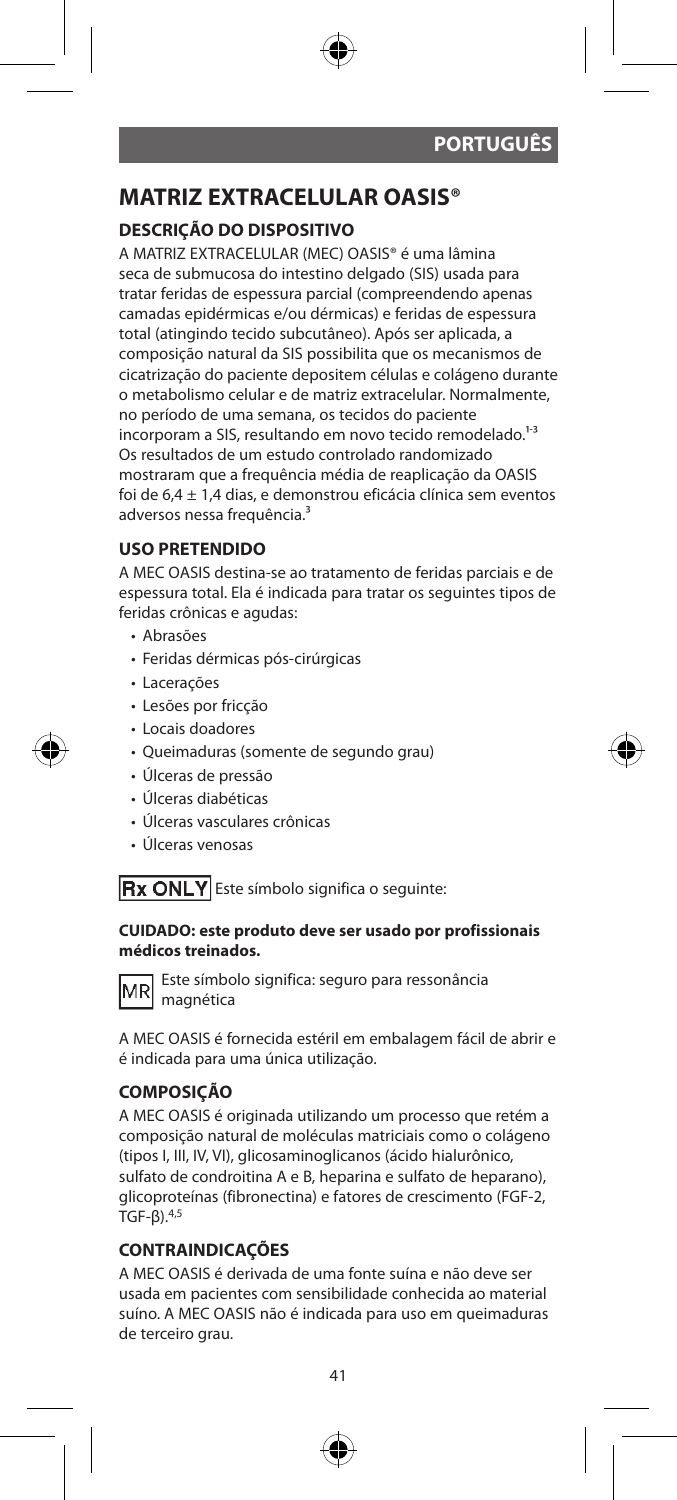

## **PRECAUÇÕES**

- Não esterilize novamente. Descarte todas as partes abertas e não usadas da MEC OASIS.
- A MEC OASIS está estéril se o pacote estiver seco, fechado e se não estiver danificado. Não utilizar caso o selo da embalagem esteja rompido.
- A MEC OASIS deve ser usada antes da data de vencimento.
- Descarte a MEC OASIS caso um manuseio incorreto tenha causado possíveis danos ou contaminações.
- A MEC OASIS não deve ser aplicada antes que o excesso de exsudato, sangramento, inchaço agudo e infecção sejam controlados.
- Não foram realizados estudos para avaliar o desempenho da MEC OASIS em populações pediátricas ou em pacientes grávidas.

### **POSSÍVEIS COMPLICAÇÕES**

As complicações abaixo são possíveis. Se alguma dessas condições ocorrer, o dispositivo deve ser removido.

- Bolhas
- Dor
- Inchaço
- Infecção
- Inflamação (a aplicação inicial dos curativos pode estar associada a inflamações transitórias, leves e localizadas.)
- Reação alérgica
- Vermelhidão



## **ARMAZENAMENTO**

Armazene a MEC OASIS em local limpo, seco e à temperatura ambiente.

## **ESTERILIZAÇÃO**

A MEC OASIS foi esterilizada com óxido de etileno.

## **INSTRUÇÕES DE USO**

**OBSERVAÇÃO:** sempre manuseie a MEC OASIS usando técnica asséptica.

- 1. Prepare a área da ferida usando um método de tratamento padrão para assegurar que a ferida esteja livre de resíduos e de tecido necrosado. Se necessário, desbride cirurgicamente e trate o leito da ferida com técnicas de tratamento padrão para assegurar que a ferida apresente tecido de granulação e que as bordas contenham tecido viável.
- 2. Corte a MEC OASIS no tamanho apropriado com base no tamanho da área da ferida, garantindo que o enxerto cubra toda a área da superfície da ferida e se estenda um pouco além das margens da ferida. Se a ferida for maior do que uma lâmina, poderão ser usadas várias lâminas. Sobreponha lâminas adjacentes até cobrir toda a ferida.
- 3. Aplique a MEC OASIS em estado seco sobre a ferida. Hidrate o dispositivo com solução salina estéril ou solução de Ringer lactato. Como alternativa, hidrate a MEC OASIS colocando-a em uma bacia com solução salina estéril ou solução de Ringer lactato antes de colocá-la sobre a ferida. Não é necessário hidratar por mais de 1 minuto.



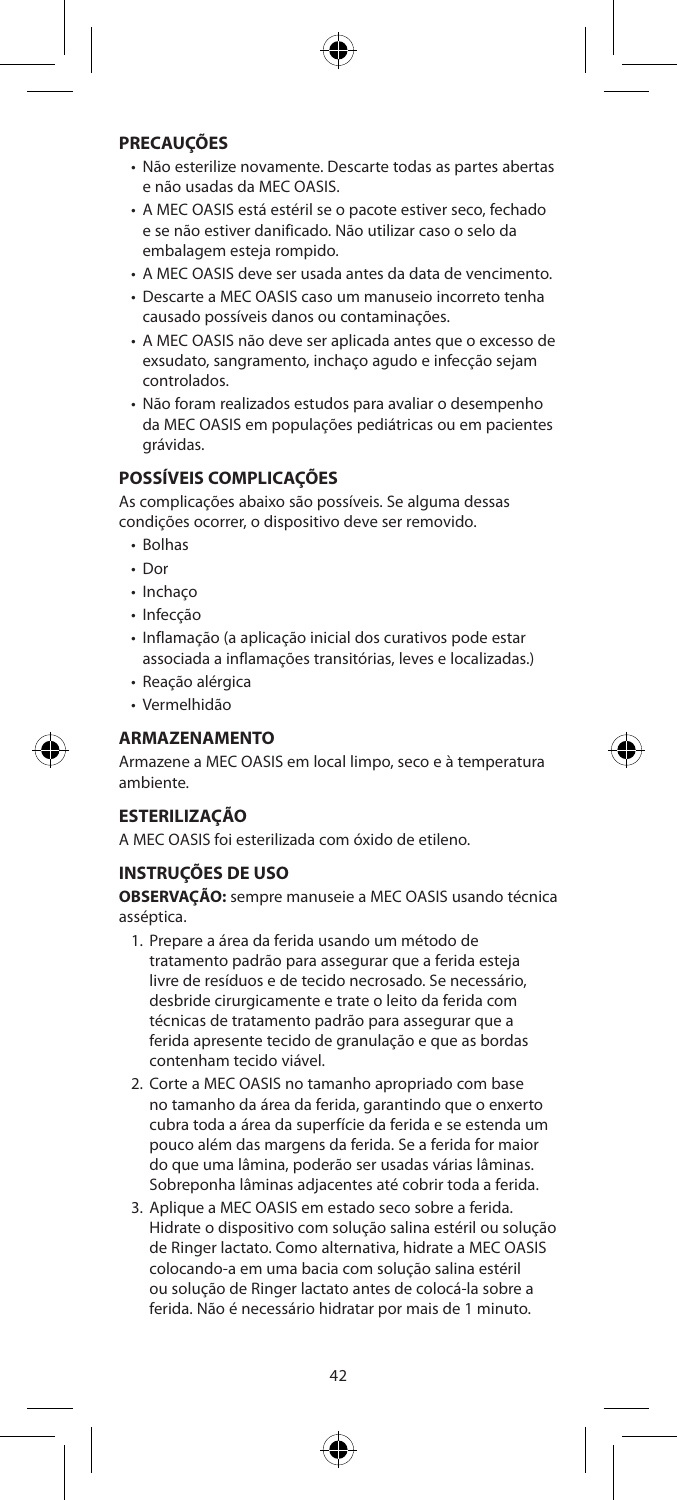

- 4. Verifique se a MEC OASIS se estende além das margens da ferida para obter a sobreposição apropriada. Alise a MEC OASIS no local para assegurar que a lâmina fique em contato com o leito da ferida subjacente. O usuário pode prender o enxerto usando o método de fixação preferido.
- 5. Coloque um curativo poroso e não aderente sobre a MEC OASIS e prenda-o usando o método de sua escolha.

**OBSERVAÇÃO:** um curativo não aderente ajudará a prender e proteger a MEC OASIS durante as trocas de curativos secundários, além de permitir que a gestão de fluidos seja controlada por camadas de curativos secundários.

6. Avalie a ferida para determinar as condições de umidade e aplique camadas de curativos secundários apropriadas para manter um ambiente úmido. Troque as camadas de curativos secundários sempre que necessário para manter a área da ferida úmida e limpa.

**OBSERVAÇÃO:** para evitar danos à recém-incorporada MEC OASIS, certifique-se que o curativo não aderente (etapa 5) seja trocado apenas quando a ferida estiver pronta para ser avaliada.

- 7. Descarte quaisquer partes não usadas da MEC OASIS de acordo com as diretrizes de sua instituição para resíduos biológicos. Reaplique conforme necessário se a MEC OASIS não estiver mais visível. Normalmente é necessário reaplicá-lo a cada 3 a 7 dias até a ferida estar reepitelizada.
- 8. À medida que a cicatrização ocorre, partes da MEC OASIS podem descascar gradualmente. Remova com cuidado qualquer produto solto ao redor da borda, conforme necessário.

**IMPORTANTE:** se um gel se formar na superfície da ferida, não tente removê-lo à força. A integração bem-sucedida da MEC OASIS pode formar um gel de cor caramelo ou esbranquiçado. Não remova esse gel por desbridamento. Ele contém MEC, que continua a substituir a MEC deficiente e ausente na ferida.

- 9. Limpe cuidadosamente a superfície da ferida com solução salina estéril; deixe o gel com MEC intacto.
- 10. Avalie cuidadosamente a ferida e registre a progressão da cicatrização e outras informações relevantes.

### **REFERÊNCIAS**

- 1. Shi L, Ronfard V. Biochemical and biomechanical characterization of porcine small intestinal submucosa (SIS): a mini review. *Int J Burn Trauma.* 2013;3:173-179.
- 2. Yeh DD, Nazarian RM, Demetri L, et al. Histopathological assessment of OASIS Ultra on critical-sized wound healing: a pilot study. *J Cutan Pathol*. 2017;44(6):523-529.
- 3. Romanelli M, Dini V, Bertone M, Barbanera S, Brilli C. OASIS wound matrix versus Hyaloskin in the treatment of difficult-to-heal wounds of mixed arterial/venous etiology. *Int Wound* J. 2007;4(1):3-7.
- 4. Hodde J, Janis A, Ernst D, Zopf D, Sherman D, Johnson C. Effects of sterilization on an extracellular matrix scaffold: Part I. Composition and matrix architecture. *J Mater Sci Mater Med*. 2007;18(4):537-543.





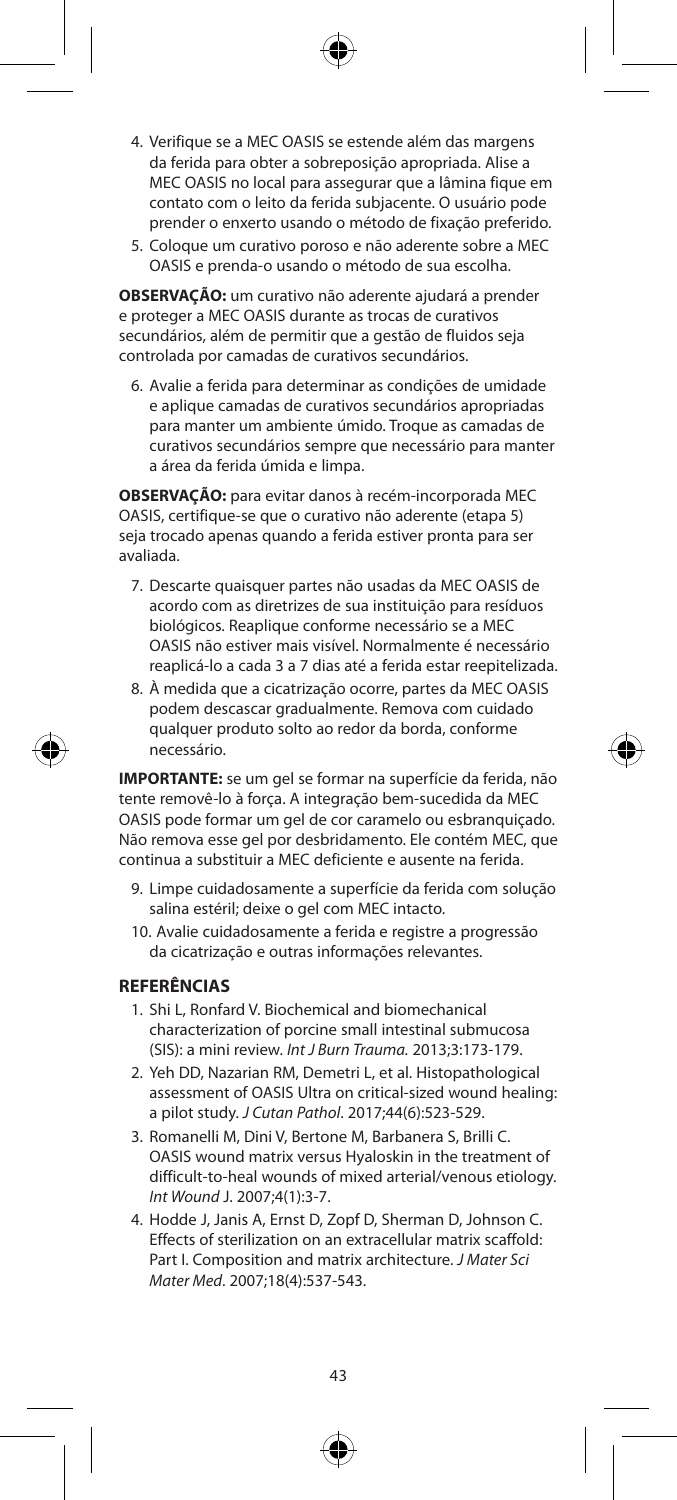- 
- 5. Hodde JP, Badylak SF, Brightman AO, Voytik-Harbin SL. Glycosaminoglycan content of small intestinal submucosa: A bioscaffold for tissue replacement. *Tissue Eng*. 1996;2(3): 209-217.

# **SVENSKA**

# **OASIS® EXTRACELLULÄR MATRIS**

## **PRODUKTBESKRIVNING**

OASIS® EXTRACELLULÄR MATRIS (ECM) är ett torkat blad av tunntarmsslemhinna (SIS) som används för att hantera sår med partiell tjocklek (bestående av endast epidermala och/ eller dermala lager) och grova sår (som når subkutan vävnad). Efter applicering kan celler och kollagen byggas upp genom den cellulära och extracellulära matrismetabolismen under patientens läkningsprocess, tack vare materialets naturliga sammansättning. Inom en vecka införlivar patientens vävnader normalt SIS, vilket resulterar i ny, omskapad vävnad.<sup>1-3</sup> Resultat från en randomiserad, kontrollerad studie visar att medelfrekvensen av återapplicering av OASIS var 6,4 ± 1,4 dagar och påvisar klinisk effektivitet utan några negativa händelser vid denna frekvens.<sup>3</sup>

## **AVSEDD ANVÄNDNING**

OASIS ECM är avsett för hanteringen av sår med partiell och grov tjocklek. Det är avsett att behandla följande typer av kroniska och akuta sår:

- Abrasioner
- Brännskador (endast andra gradens)
- Diabetessår
- Donatorställen
- Hudrevor
- Kroniska vaskulära sår
- Lacerationer
- Postoperativa hudsår
- Trycksår
- Venösa sår

Rx ONLY Denna symbol innebär:

**VAR FÖRSIKTIG: Denna produkt är avsedd att användas av utbildad medicinsk personal.**



 Denna symbol innebär följande: Säker vid magnetresonansundersökning

OASIS ECM levereras sterilt, i "peel-open"-förpackningar och är endast avsett för engångsbruk.

## **SAMMANSÄTTNING**

OASIS ECM erhålls genom en process som bevarar den naturliga sammansättningen av matrismolekyler, som kollagen (typerna I, III, IV och VI), glykosaminoglykaner (hyaluronsyra, kondroitinsulfat A och B, heparin och heparansulfat), glykoproteiner (fibronektin) och tillväxtfaktorer (FGF-2, TGF-β).4,5





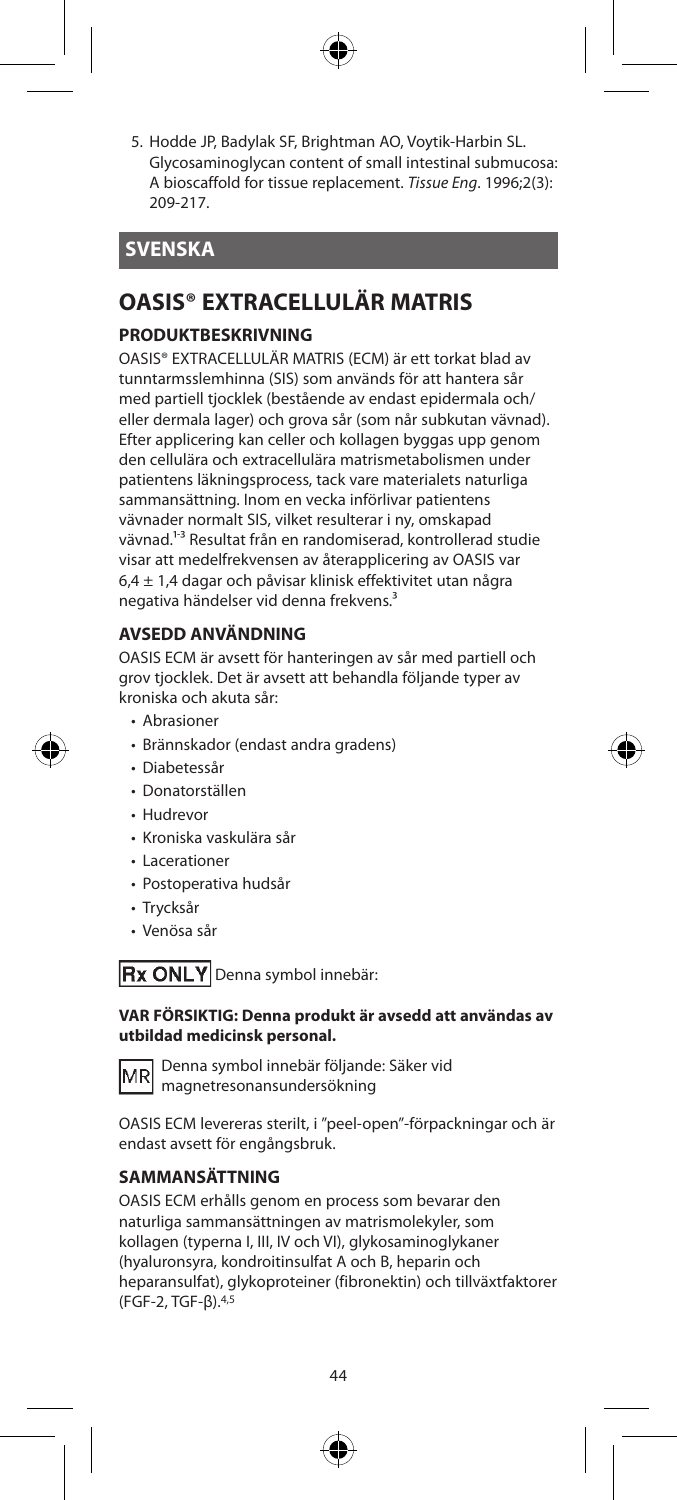

#### **KONTRAINDIKATIONER**

OASIS ECM har erhållits från en porcin källa och bör inte användas på patienter med känd känslighet mot porcint material. OASIS ECM är inte indicerat för användning vid tredje gradens brännskador.

## **FÖRSIKTIGHETSÅTGÄRDER**

- Får inte omsteriliseras. Kassera alla öppna och oanvända delar av OASIS ECM.
- OASIS ECM är sterilt om förpackningen är torr, inte öppnad eller skadad. Får inte användas om förpackningens försegling är bruten.
- OASIS ECM måste användas före utgångsdatumet.
- Kassera OASIS ECM om felaktig användning kan ha orsakat skada eller kontamination.
- OASIS ECM ska inte appliceras förrän kraftigt exsudat, blödning, akut svullnad och infektion kontrollerats.
- Inga studier har genomförts för att utvärdera prestandan av OASIS ECM i pediatriska populationer eller hos gravida patienter.

#### **POTENTIELLA KOMPLIKATIONER**

Följande komplikationer är möjliga. Om några av dessa tillstånd uppstår ska produkten avlägsnas.

- Allergisk reaktion
- Blåsbildning
- Infektion
- Inflammation (applikation av sårförband kan i början vara förenad med tillfällig, lindrig, lokal inflammation)
- Rodnad
- Smärta
- Svullnad

#### **FÖRVARING**

Förvara OASIS ECM på en ren och torr plats vid rumstemperatur.

#### **STERILISERING**

OASIS ECM har steriliserats med etylenoxid.

## **BRUKSANVISNING**

**OBS!** Hantera alltid OASIS ECM med aseptisk teknik.

- 1. Förbered sårområdet med användning av standardiserade vårdmetoder för att säkerställa att såret är fritt från skräp och nekrotisk vävnad. Vid behov, debridera såret och behandla sårbädden med standardiserade vårdtekniker för att säkerställa att såret visar granulationsvävnad och att kanterna har viabel vävnad.
- 2. Kapa OASIS ECM till den lämpliga storleken baserat på sårområdets storlek. Säkerställ att graftet täcker sårets hela ytområde och överlappar sårkanterna något. Om såret är större än ett enda blad kan flera blad användas. Överlappa närliggande blad för att erhålla täckning av hela såret.
- 3. Applicera OASIS ECM i torrt tillstånd över såret. Rehydrera produkten med steril koksaltlösning eller Ringerlaktatlösning. Alternativt rehydrera OASIS ECM genom att placera det i en skål med steril koksaltlösning eller Ringer-laktatlösning före placeringen över såret. En rehydreringstid längre än 1 minut krävs inte.





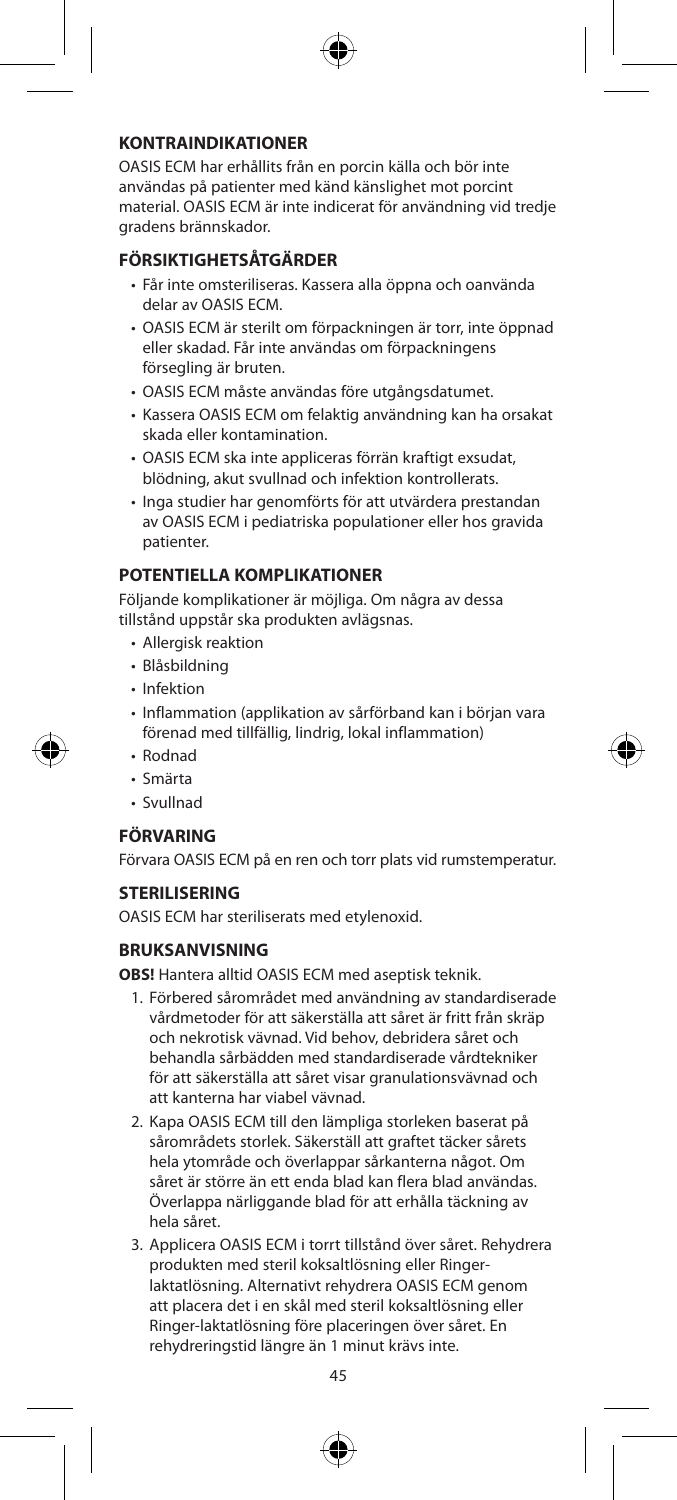

- 4. Verifiera att OASIS ECM sträcker sig utanför sårkanterna för att erhålla lämplig överlappning. Släta ut OASIS ECM på plats för att säkerställa att bladet är i kontakt med den underliggande sårbädden. Användare kan säkra graftet med önskad fixeringsmetod.
- 5. Applicera ett poröst, icke-självhäftande förband över OASIS ECM och fixera med användning av vald metod.

**OBS!** Ett icke-självhäftande förband kommer att hjälpa till att säkra och skydda OASIS ECM under efterföljande förbandsbyten och samtidigt tillåta hantering av vätskekontroll via sekundära förbandslager.

6. Bedöm såret för att fastställa fuktighetstillståndet och applicera passande sekundära förbandslager för att bibehålla en fuktig sårmiljö. Byt de sekundära förbandslager vid behov för att bibehålla ett fuktigt, rent sårområde.

**OBS!** För att förhindra skada på det nyinförlivade OASIS ECM, säkerställ att det icke-självhäftande förbandet (steg 5) endast byts ut när såret ska bedömas.

- 7. Kassera alla oanvända delar av OASIS ECM i enlighet med institutionens riktlinjer för biologiskt avfall. Applicera igen vid behov om OASIS ECM inte längre syns. Förnyad applicering krävs vanligtvis var 3-7 dag tills såret är återepiteliserat.
- 8. Delar av OASIS ECM kan successivt skalas av när läkning sker. Avlägsna försiktigt alla lösa rester av produkten runt kanten vid behov.

**VIKTIGT!** Om en gel bildas på sårytan, försök inte att avlägsna den med tvång. Lyckad integrering av OASIS ECM kan bilda en karamellfärgad eller krämfärgad gel. Avlägsna inte denna gel via debridering. Denna karamellisering innehåller ECM, som fortsätter att ersätta bristfällig och saknad ECM i såret.

- 9. Tvätta sårytan varsamt med steril koksaltlösning, men lämna ECM-gelen intakt.
- 10. Utvärdera såret försiktigt igen och registrera läkningens fortskridande samt annan relevant information.

#### **REFERENSER**

- 1. Shi L, Ronfard V. Biochemical and biomechanical characterization of porcine small intestinal submucosa (SIS): a mini review. *Int J Burn Trauma.* 2013;3:173-179.
- 2. Yeh DD, Nazarian RM, Demetri L, et al. Histopathological assessment of OASIS Ultra on critical-sized wound healing: a pilot study. *J Cutan Pathol*. 2017;44(6):523-529.
- 3. Romanelli M, Dini V, Bertone M, Barbanera S, Brilli C. OASIS wound matrix versus Hyaloskin in the treatment of difficult-to-heal wounds of mixed arterial/venous etiology. *Int Wound* J. 2007;4(1):3-7.
- 4. Hodde J, Janis A, Ernst D, Zopf D, Sherman D, Johnson C. Effects of sterilization on an extracellular matrix scaffold: Part I. Composition and matrix architecture. *J Mater Sci Mater Med*. 2007;18(4):537-543.
- 5. Hodde JP, Badylak SF, Brightman AO, Voytik-Harbin SL. Glycosaminoglycan content of small intestinal submucosa: A bioscaffold for tissue replacement. *Tissue Eng*. 1996;2(3): 209-217.



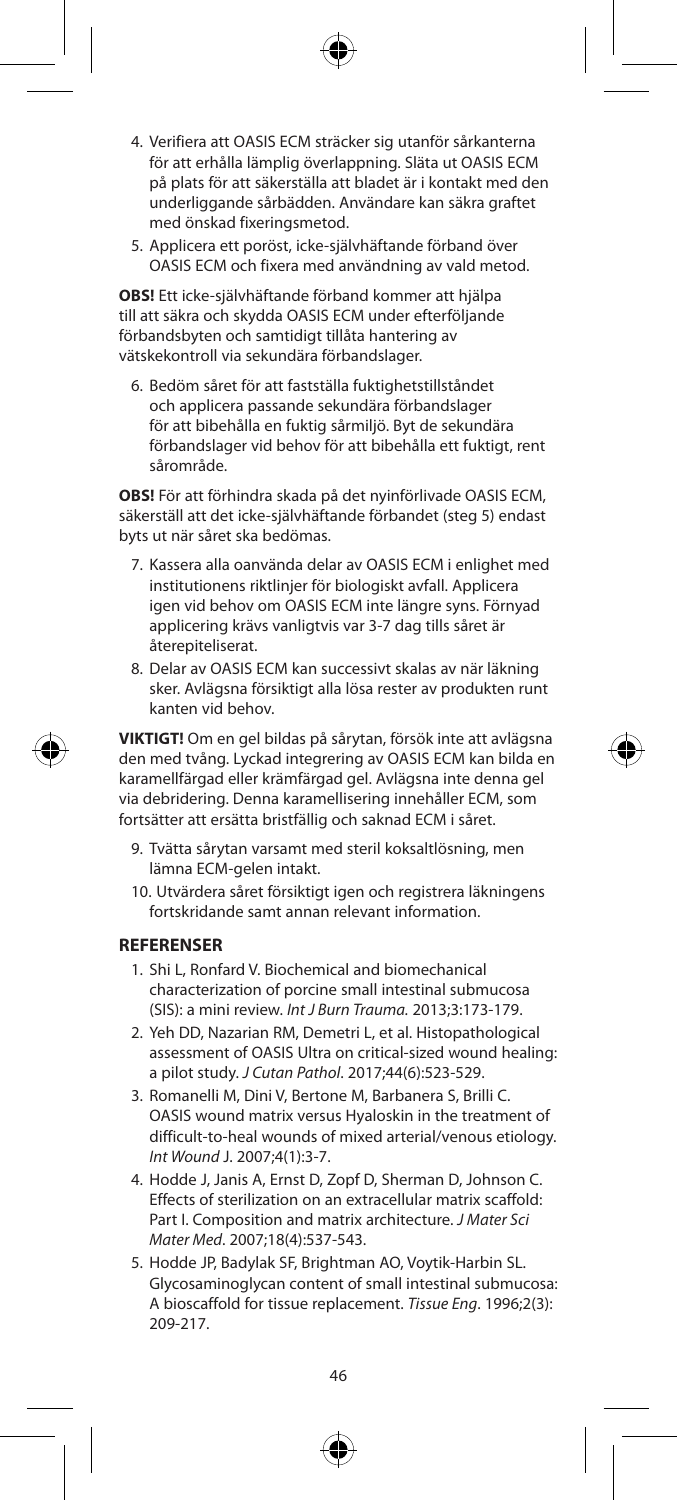



 $\begin{array}{c} \hline \end{array}$ 



 $\overline{\mathbb{R}}$